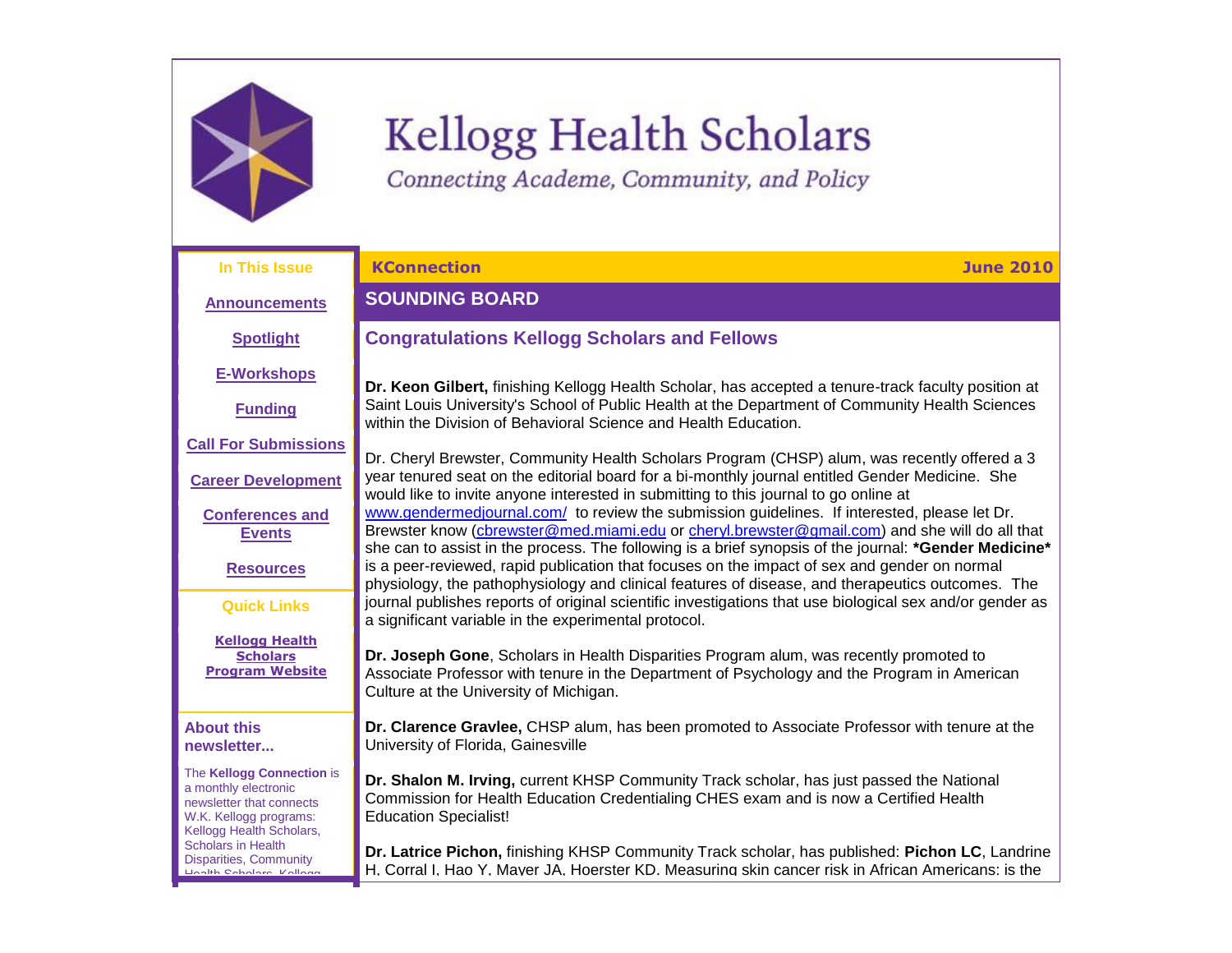Fellows in Health Policy Research and H. Jack Geiger Congressional Health Policy Fellows.

**KConnection** is produced by the Kellogg Health Scholars Program, a program of the [Center for Advancing Health](http://r20.rs6.net/tn.jsp?et=1103488072567&s=0&e=001ZbRH4lRBQsHkRXlMbhMtfHu7egiIyKAAJ7ixXSilcuYnfqDHWXv12tCFvQql9ipw4L3PEb8VTws2y2nezJLgLC2saypOBH9ZjhCxtprc_bg=)  [\(CFAH\).](http://r20.rs6.net/tn.jsp?et=1103488072567&s=0&e=001ZbRH4lRBQsHkRXlMbhMtfHu7egiIyKAAJ7ixXSilcuYnfqDHWXv12tCFvQql9ipw4L3PEb8VTws2y2nezJLgLC2saypOBH9ZjhCxtprc_bg=)

**Maria Briones-Jones**, Editor **Brandon Moore**, Production **Manager** 

To contribute information, resources or announcements to Kellogg Connection, e-mail [kconnection@cfah.org.](mailto:kconnection@cfah.org)

CFAH identifies and disseminates state-of-thescience evidence about the influence of behavioral, social and economic factors on disease and well-being. Its purpose is to support health decision-making by the public and strengthen relationships among researchers and policymakers. CFAH receives unrestricted funding from a number of foundations, principally The Annenberg Foundation, and restricted funding from the W. K. Kellogg Foundation. To contact CFAH, e-mail [info@cfah.org,](mailto:info@cfah.org) call (202) 387-2829 or visit our web site at [www.cfah.org.](http://r20.rs6.net/tn.jsp?et=1103488072567&s=0&e=001ZbRH4lRBQsHkRXlMbhMtfHu7egiIyKAAJ7ixXSilcuYnfqDHWXv12tCFvQql9ipw4L3PEb8VTws2y2nezJLgLC2saypOBH9ZjhCxtprc_bg=)

#### *Do We Have Your Most Updated Contact Information?*

Please update our files if your email or mailing address has changed or will change. We want to keep our Scholars network as up-todate and well-connected as possible! Please send any changes to mbiones@cfah.org or [healthscholars@cfah.org.](mailto:healthscholars@cfah.org)

Fitzpatrick Skin Type Classification Scale culturally sensitive? Ethn Dis. 2010 Spring;20(2):174-9.

**Dr. Besangie C. Sellars,** finishing Kellogg Health Scholar, married William T. White on May 29, 2010 in Decatur, GA.

**Dr. Kellee White**, finishing Kellogg Health Scholars, has accepted an offer for a tenure track faculty position at the University of South Carolina Arnold School of Public Health at the Department of Epidemiology and Biostatistics.

**Dr. Natasha Williams,** H. Jack Geiger Congressional Health Policy Fellows Program alumna, has an article "Ex-Offenders' Right to Health: HIV/AIDS and Reentry" published in the American Bar Association (ABA) Human Rights Magazine entitled "HIV/AIDS and The Rule of Law." This article will be posted shortly on her website, [drnatashahwilliams.com.](http://r20.rs6.net/tn.jsp?et=1103488072567&s=0&e=001ZbRH4lRBQsHkRXlMbhMtfHu7egiIyKAAJ7ixXSilcuYnfqDHWXv12tCFvQql9ipwCfg2gN0hiUQyrhjbybGenVJGW2r_XQbNMP4dbhhAICXP-rgvFLt3bKl48uSateEd)

**[back to top](#page-0-0)**

# <span id="page-1-0"></span>**ANNOUNCEMENTS**

**CFAH receives \$98,000 of funding from Kaiser Permanente to establish the Kaiser Permanente Burch Leadership Development Program.** The program will support various activities of junior minority alumni of the KHSP Scholars and Fellows programs to continue work with policy developers around their research expertise and to showcase their research in various briefings and symposia to enhance their visibility in their areas of expertise.

**You are invited to attend the 8th Annual Health Disparities Summer Workshop, June 21-26, 2010**. Dr. Lovell Jones, Professor & Director, Center for Research on Minority Health (CRMH) and Kellogg Health Scholars Program, Multidisciplinary Track Site Director at the University of Texas, MD Anderson Cancer Center, invites you to attend this workshop that will be held at The University of Texas M. D. Anderson Cancer Center, 1515 Holcombe Blvd., Houston, TX., Clark Clinic Bldg., Hickey Auditorium, 11th Floor, Rm. 11.1400. This is the 10th Anniversary of Congress mandating the creation of the Center for Research on Minority Health. You can find out more about this year's workshop at [http://www.mdanderson.org/crmh](http://r20.rs6.net/tn.jsp?et=1103488072567&s=0&e=001ZbRH4lRBQsHkRXlMbhMtfHu7egiIyKAAJ7ixXSilcuYnfqDHWXv12tCFvQql9ipw4L3PEb8VTwtYolL-6uIEb3rHGxGONFsXhj5oNOa0ad24aSZJypglxMdZ6ezLpQxw) or call Cynthia Clark at 713-563-4005 [\(cyclark@mdanderson.org\)](mailto:cyclark@mdanderson.org).

The **"Kevin J. Robinson Scholarship Fund"** at Bryn Mawr is an award made to entering students who embody all that Kevin stood for in terms of social justice for community well being. Clayton Ade-Andrew Ruley takes great pride in being Bryn Mawr Graduate School of Social Work and Social Research's first annual Kevin J. Robinson award winner. "As I sit in Los Angeles starting a fellowship with The Black AIDS Institute in their African American HIV University department I know Kevin would be excited for the opportunity it would give to me and the possible impact I can help make on the community. Kevin will be with me and I'm thankful for his energy." Checks are to be made out to that fund, and can be sent directly to:

Darlyne Bailey Dean and Professor Special Assistant to the President for Community Partnerships Bryn Mawr College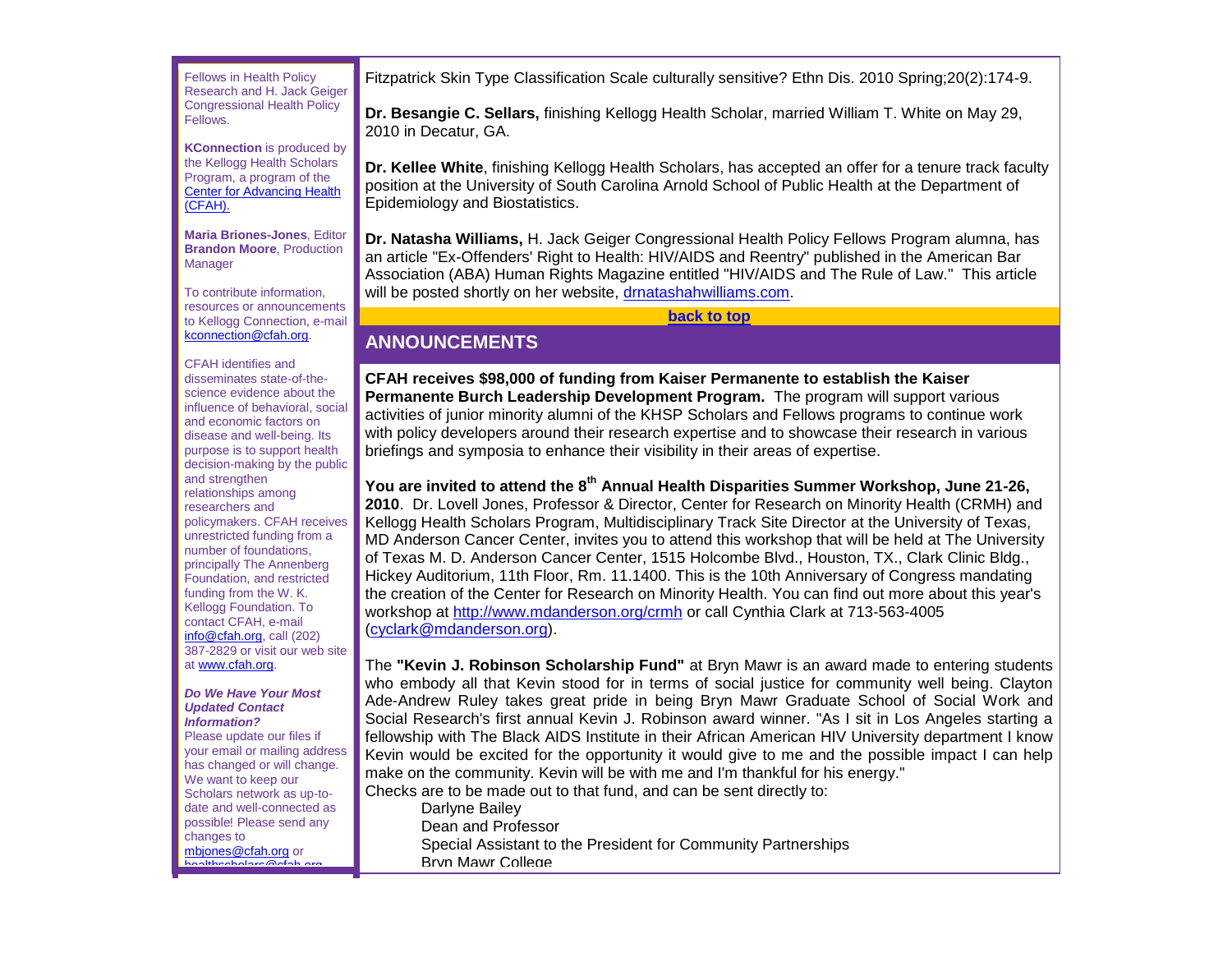Graduate School of Social Work and Social Research 300 Airdale Road Bryn Mawr, PA 19010-1646 [gsswdean@brynmawr.edu](mailto:gsswdean@brynmawr.edu) [www.brynmawr.edu/socialwork](http://www.brynmawr.edu/socialwork)

**[back to top](#page-0-0)**

# <span id="page-2-0"></span>**SPOTLIGHT ON KELLOGG SCHOLARS NETWORK**

Meet Kellogg Scholars in Health Disparities Program alumnus, **Lester K. Spence, PhD...**

Dr. Lester Spence is Assistant Professor of Political Science and Africana Studies at Johns Hopkins University. He is the author of the forthcoming book, *Stare in the Darkness: Rap, Hip-hop, and Black Politics* (University of Minnesota Press 2011). He is currently at work on a new book: *Can't Knock the Hustle: Black Neoliberal Politics.* 

His academic research is inspired by a desire to chart the various challenges that race poses for democratic practice, as well as by a desire to show that "another world is possible"-that citizens here and abroad can work together to deal with these fundamental challenges.

Professor Spence's teaching, like his research is motivated by the practical political and racial issues of our time. The recipient of Johns' Hopkins prestigious Excellence in Teaching Award (given yearly to the best teacher as judged by faculty, staff, alumni, and students), Dr. Spence is known for his ability to not only explain complex information in ways that diverse populations can understand and appreciate, but also for his willingness to mentor students.

Professor Spence appears regularly on NPR and provides expert commentary on black politics, racial politics, urban politics, and public opinion. His work can be found in a variety of media outlets, including Salon.com, Blackvoices.com, The Urbanite, The Washington Post, The St. Louis Post-Dispatch. He received both his bachelor's and doctoral degree from the University of Michigan, Ann Arbor. A proud native of the Detroit area, he is also a husband and a father of five.

When asked what the impact of the Scholars in Health Disparities Program has had on his career, Dr. Spence replied, "Political scientists are primarily concerned with the competition over scarce resources -- votes, tax dollars, committee assignments. While we now pay attention to the way race shapes the competition, we've largely ignored health as a resource." He added, " The fellowship has uncovered an entirely new field of research for me. And in as much as my goal as a social scientist is not only to study reality but to help create a new one, understanding the politics of health is crucial to achieving that goal."

#### **[back to top](#page-0-0)**

# <span id="page-2-1"></span>**Archived KHSP E-Workshops**

The archived KHSP e-workshops are taped from the live e-workshops of the Kellogg Health Scholars. These live electronic workshops are intended to bring Kellogg Health Scholars together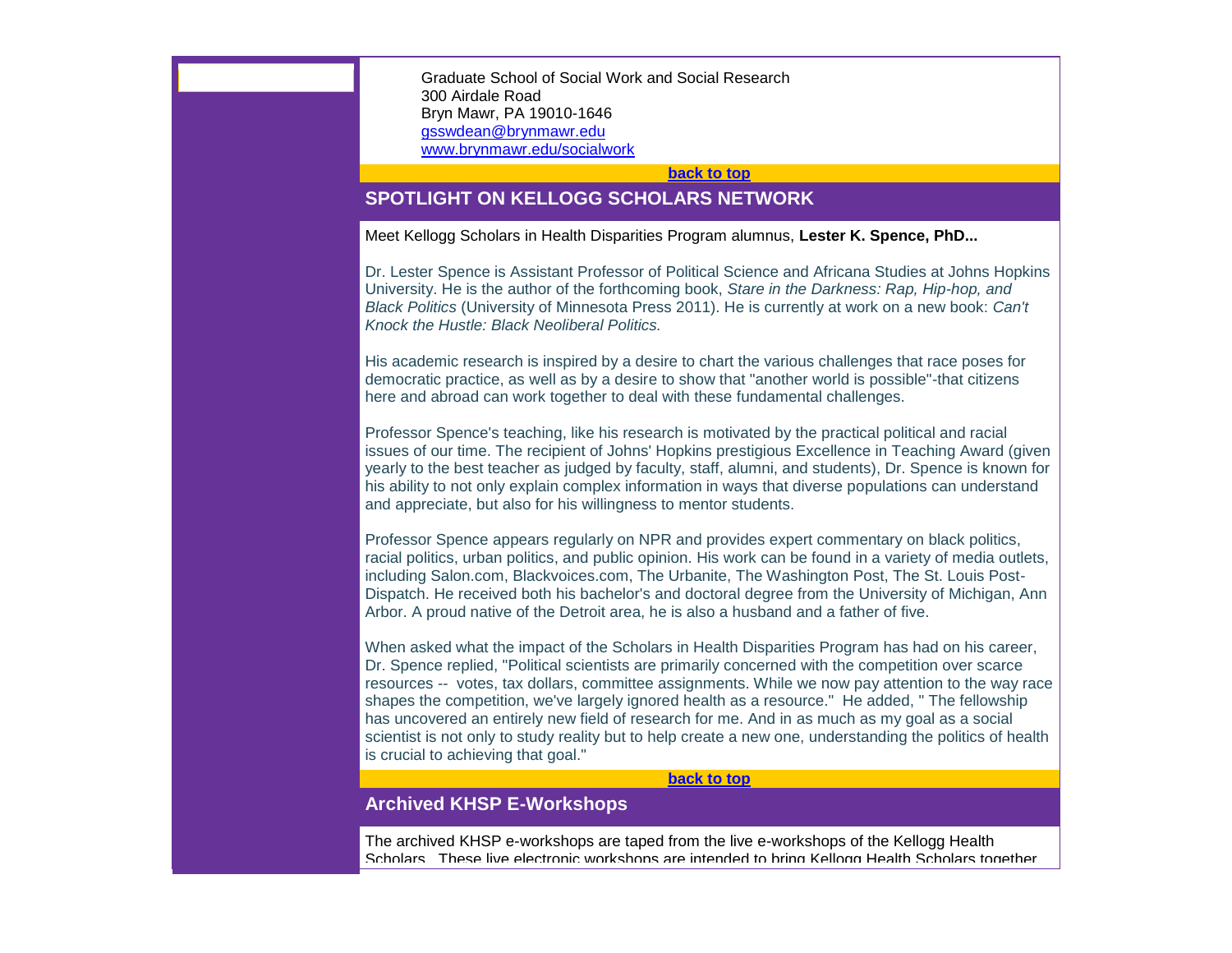between face-to-face networking meetings to explore topics of mutual interest. Its purpose is to form closer networks between the Kellogg Health Scholars and to provide to them and the Kellogg Community of Scholars support and resources for career development.

Access to archived e-workshops is STRICTLY LIMITED to Kellogg Health Scholars, Kellogg Fellows in Health Policy Research (current and alumni), Scholars in Health Disparities and Community Health Scholars program alumni and H. Jack Geiger Congressional Health Policy Fellows program alumni. The contents of these e-workshops are confidential. These archived presentations should not be accessed, copied or forwarded by/to any individuals other than group of scholars, fellows and scholar/fellow alumni that have been identified.

**To listen to the archived presentations and download materials**, visit the KHSP members area at [http://www.kellogghealthscholars.org/members/login.cfm.](http://r20.rs6.net/tn.jsp?et=1103488072567&s=0&e=001ZbRH4lRBQsHkRXlMbhMtfHu7egiIyKAAJ7ixXSilcuYnfqDHWXv12tCFvQql9ipw4L3PEb8VTws4uZ6X-5Trl1orxWSfbBnYpxTQVEJs3-dksy5z0ZWEu55qJzWQFR2EoZ6_9JMEMDn0st9bmsr1xCDmzwgpqHws) For login and passcode information, please contact Brandon Moore [\(bmoore@cfah.org\)](mailto:bmoore@cfah.org) or Marie Briones-Jones [\(mbjones@cfah.org\)](mailto:mbjones@cfah.org).

**[back to top](#page-0-0)**

# <span id="page-3-0"></span>**FUNDING**

#### **2010 Addiction Research Training Institute -- Call for Applications**  [\(http://www.kellogghealthscholars.org/news/kconnection/Volume8-](http://r20.rs6.net/tn.jsp?et=1103488072567&s=0&e=001ZbRH4lRBQsHkRXlMbhMtfHu7egiIyKAAJ7ixXSilcuYnfqDHWXv12tCFvQql9ipw4L3PEb8VTws4uZ6X-5Trl1orxWSfbBnYpxTQVEJs3-eP6uXfwVEWqUopX1inZ1tEH2hs-KgvUCNNKJdTraHAyCSKRnIT8xNREvnSwYrd4ct7rxxAPlt5fmbayA9oOz9LMZD5YGM-4LsbHTYGRHqf7TDLL9gbI_pD)

[2010/ARTI\\_Call\\_for\\_Applications.pdf\)](http://r20.rs6.net/tn.jsp?et=1103488072567&s=0&e=001ZbRH4lRBQsHkRXlMbhMtfHu7egiIyKAAJ7ixXSilcuYnfqDHWXv12tCFvQql9ipw4L3PEb8VTws4uZ6X-5Trl1orxWSfbBnYpxTQVEJs3-eP6uXfwVEWqUopX1inZ1tEH2hs-KgvUCNNKJdTraHAyCSKRnIT8xNREvnSwYrd4ct7rxxAPlt5fmbayA9oOz9LMZD5YGM-4LsbHTYGRHqf7TDLL9gbI_pD)

**Morehouse School of Medicine Atlanta, GA**

### **Deadline: June 21, 2010**

The Special Populations Office of NIDA and the NIDA African American Researchers and Scholars Workgroup (AARSWG) are sponsoring an Addiction Research Training Institute (ARTI) designed to train early/new investigators to become funded researchers in the area of substance abuse and addiction among African Americans. The four day training institute will be held on July 20 - 23, 2010 at Morehouse School of Medicine in Atlanta, Georgia. The ARTI will increase researchers' knowledge and skills on conducting research in the Black population. Topics include:developing research skills, mental health, cultural competency, health disparities, grant writing and funding, and career development.

There is no fee for enrollment. NIDA will cover travel, lodging, and meal costs (per diem) for applicants invited to attend the ARTI. Participants who live within a 50 mile radius of Morehouse School of Medicine are ineligible for lodging support. **ELIGIBILITY:** The ARTI is open to investigators who are underrepresented in substance abuse and addiction research and plan to submit a grant application to NIDA or other NIH institutes within one year of the training date. Applicants should have a terminal degree (i.e. Ph.D., M.D., DSW) and a strong interest in developing a research career in substance abuse and addiction, HIV/AIDS, or mental health issues effecting the Black population. We strongly encourage investigators who are ready to submit a grant application, or have submitted a grant application to the National Institutes of Health (NIH) and did not receive funding to apply. Investigators who have attended a NIDA sponsored training workshop within the past two years or who have received independent funding (e.g. R01) are ineligible to attend. INSTRUCTIONS FOR APPLICANTS:Applicants interested in attending the ARTI must submit a completed application no later than May 31, 2010. Applications will be reviewed by a NIDA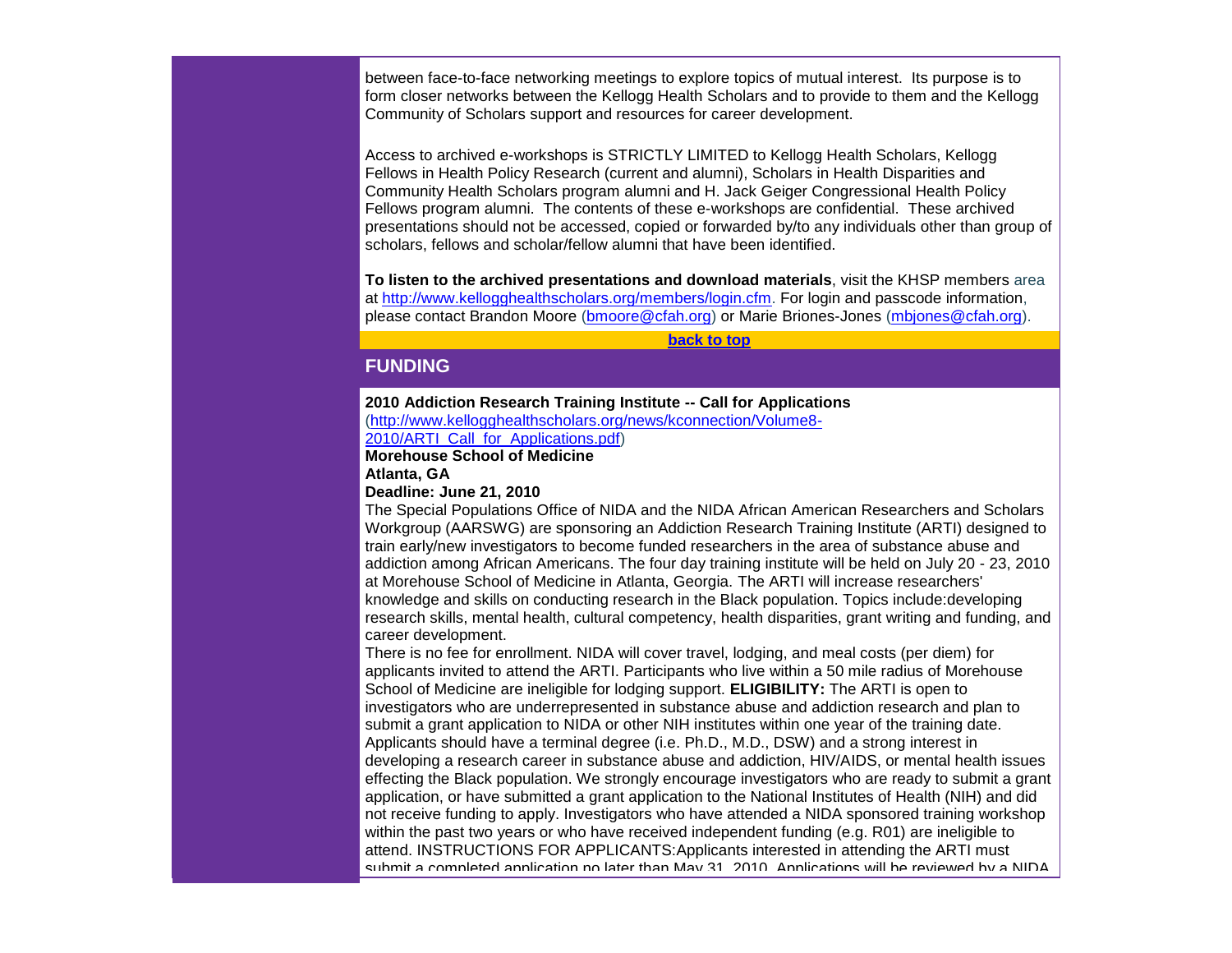committee and selected applicants will be notified by June 18, 2010. NOTE: The application deadline has been extended to early in the week of June 21, 2010. To apply applicants must: · Include a general information cover sheet with your name, title, degree, area of research interest,

and academic institution or organization.

· Identify your affiliation with an academic institution or organization that permits submission of research applications.

· Submit a current curriculum vitae

· A statement indicating your intent to submit a grant application to NIDA or other NIH institute within one year.

· Submit a three page concept paper describing your proposed research study [\(http://www.kellogghealthscholars.org/news/kconnection/Volume8-](http://r20.rs6.net/tn.jsp?et=1103488072567&s=0&e=001ZbRH4lRBQsHkRXlMbhMtfHu7egiIyKAAJ7ixXSilcuYnfqDHWXv12tCFvQql9ipw4L3PEb8VTws4uZ6X-5Trl1orxWSfbBnYpxTQVEJs3-eP6uXfwVEWqUopX1inZ1tEH2hs-KgvUCNNKJdTraHAyCSKRnIT8xNRHoFXICyCM5kVV9wg3Q0Z0xBuNXkThG2VsU_wd2C-dpHmW6hkOfnzCbiyMYYqPk4u)

[2010/ARTI\\_Concept\\_Paper\\_Guidelines.pdf\)](http://r20.rs6.net/tn.jsp?et=1103488072567&s=0&e=001ZbRH4lRBQsHkRXlMbhMtfHu7egiIyKAAJ7ixXSilcuYnfqDHWXv12tCFvQql9ipw4L3PEb8VTws4uZ6X-5Trl1orxWSfbBnYpxTQVEJs3-eP6uXfwVEWqUopX1inZ1tEH2hs-KgvUCNNKJdTraHAyCSKRnIT8xNRHoFXICyCM5kVV9wg3Q0Z0xBuNXkThG2VsU_wd2C-dpHmW6hkOfnzCbiyMYYqPk4u) Research concept papers should address substance abuse, HIV/AIDS, or other substance abuse related health related issues (e.g. depression, PTSD) that effect Black Americans. Concept papers should minimally include:

· A statement of the problem(s) and significance of the proposed research.

· The specific aims and research question(s) or hypotheses.

· The methodology including research design describing the subject population, and data analysis. For more information, please contact Ms. Keisha Harville [\(kharville@msm.edu\)](mailto:kharville@msm.edu).

## **American Medication Association Foundation**

#### **Fund for Better Health**

## [http://www.ama-assn.org/](http://r20.rs6.net/tn.jsp?et=1103488072567&s=0&e=001ZbRH4lRBQsHkRXlMbhMtfHu7egiIyKAAJ7ixXSilcuYnfqDHWXv12tCFvQql9ipw4L3PEb8VTwvctzxSc7aYLTFbXNkwUKQhGI_D46OfUVio3j_rlwEEUg==)

The Fund for Better Health administered by the American Medical Association Foundation is offering \$5,000 seed grants for grassroots, public health projects that target healthy lifestyles. Funding opportunities can cover a wide range of public health issues including substance abuse; disability; STDs; teen pregnancy; and health care for women, youth, seniors, and the uninsured. There are 20 grants available, and applications are selected on a rolling basis. For more information, [click here.](http://r20.rs6.net/tn.jsp?et=1103488072567&s=0&e=001ZbRH4lRBQsHkRXlMbhMtfHu7egiIyKAAJ7ixXSilcuYnfqDHWXv12tCFvQql9ipw4L3PEb8VTwvctzxSc7aYLe_nsb2Ow6B3R5r0y67_XOJa9d_KTDuXtJh-ptzmWrdFmery8K-O3elmKkCdUWfaailIL_BKLALR1FPE-m-nlLjwpjJhIl77g_JvUqp6vQ2ZyTGEFiFHItYSJKlfhNy94Y6rb8I09WYyR1FrZPYLIkeMm5vM2errxg==)

## **California Breast Cancer Research Program -- Travel Scholarships Symposium on "From Research to Action: Tools for Change**

**Oakland Marriott & Convention Center**

# **September 24-25, 2010**

## **Deadline: July 1, 2010**

The California Breast Cancer Research Program (CBCRP) is pleased to announce the availability of travel scholarships for the upcoming symposium - "From Research to Action: Tools for Change" at the Oakland Marriott & Convention Center, September 24 - 25. The scholarships will cover travel within California and two nights (9/23 & 9/24) double occupancy), accommodation at the Marriott for breast cancer advocates and community members who otherwise might not be able to attend. Scholarships will be awarded on a first come basis. Special consideration will be given to applicants who have not previously received CBCRP symposium scholarships. In order to offer this opportunity, we will need to take full advantage of the double occupancy; therefore, we suggest that you tell a friend so that they might also apply and/or attend the symposium and become your *preferred* roommate. Application Deadline: July 1. To apply for a scholarship, please use our online registration form [\(click here\)](http://r20.rs6.net/tn.jsp?et=1103488072567&s=0&e=001ZbRH4lRBQsHkRXlMbhMtfHu7egiIyKAAJ7ixXSilcuYnfqDHWXv12tCFvQql9ipw4L3PEb8VTwvr3FhmOK12OqHUzqInObR2yuSPbAZ8KQDJLPPRYS2pArbCniLmBOsr4sk0QW1G0ox3n4BNviIbYvWe3SPYpm4e), which includes space for a one-page description of what motivates you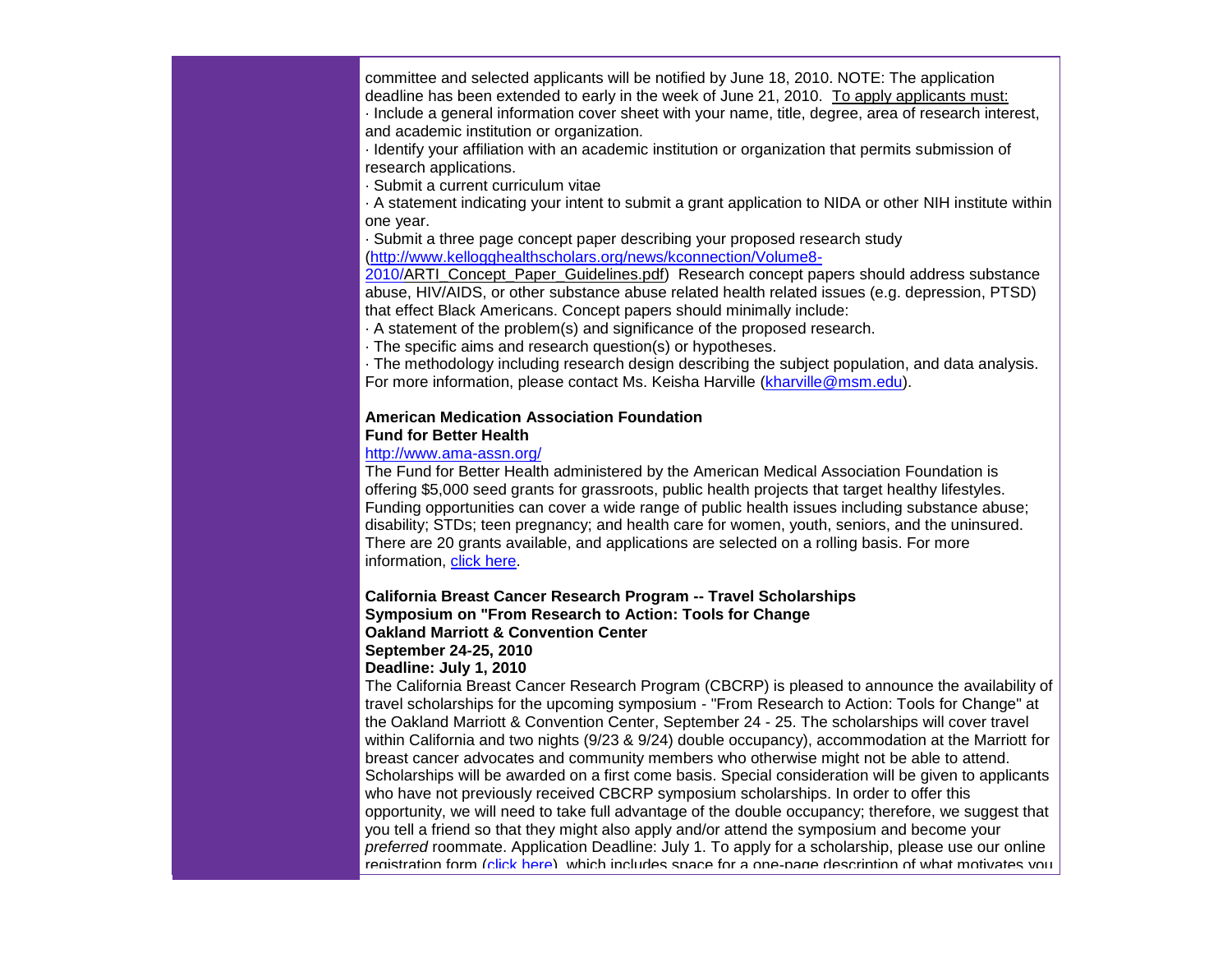to attend our symposium, "From Research to Action: Tools for Change." Be sure to include your name, address, and phone number. If you prefer to apply for a scholarship via US Mail or by fax, please send a one-page description of what motivates you to attend our symposium, "From Research to Action: Tools for Change" to: Brenda Dixon-Coby California Breast Cancer Research Program University of California Office of the President 300 Lakeside Drive, 6th Floor Oakland, CA 94612-3550 All attendees must register for the symposium: [Register online](http://r20.rs6.net/tn.jsp?et=1103488072567&s=0&e=001ZbRH4lRBQsHkRXlMbhMtfHu7egiIyKAAJ7ixXSilcuYnfqDHWXv12tCFvQql9ipw4L3PEb8VTwuFVBamPBLtX1M6Oc8n48OvlwU8PW1ryqD4s_EkDHFba3FxLClr0s1fUSAmdscOlxqJF41vn22gPFhxr0vhI7eGtYRB6KM2YLE=) To register via US Mail or by FAX, please call: (888) 313-2277 for a registration form.

#### **California Breast Cancer Research Program "A Partnership to Advance Breast Cancer Research" Deadline: July 22, 2010**

The CBCRP is seeking a well-established California researcher with expertise in the science of cancer disparities, environmental health, and interventions for known and suspected breast cancer risk factors. The successful PI will work with the Program to develop and implement a planning process for the second phase of the Special Research Initiatives (SRI). A single Investigator with an experienced team will be awarded up to \$1,000,000 in a cooperative agreement to develop and carry out a detailed strategy development plan. This process will build on and be informed by the initial SRI strategy development process. The researcher, in collaboration with the CBCRP, will provide sound and innovative recommendations to the Breast Cancer Research Council for researching breast cancer disparities and primary prevention in California. The Request for Qualifications information and the application forms are available on our website at: [SRI Call for](http://r20.rs6.net/tn.jsp?et=1103488072567&s=0&e=001ZbRH4lRBQsHkRXlMbhMtfHu7egiIyKAAJ7ixXSilcuYnfqDHWXv12tCFvQql9ipw4L3PEb8VTwvr3FhmOK12Or4HwaolsX6jPaInCSI-xcXlFd-IBQvhrDw-LeSAtbVVaXg4szm0tDE=)  [Applications.](http://r20.rs6.net/tn.jsp?et=1103488072567&s=0&e=001ZbRH4lRBQsHkRXlMbhMtfHu7egiIyKAAJ7ixXSilcuYnfqDHWXv12tCFvQql9ipw4L3PEb8VTwvr3FhmOK12Or4HwaolsX6jPaInCSI-xcXlFd-IBQvhrDw-LeSAtbVVaXg4szm0tDE=)

#### **Robert Wood Johnson Foundation Active Living Research: Building Evidence to Prevent Childhood Obesity**

#### **Letters of Intent Deadline: July 1, 2011**

Active Living Research is a national program of the Robert Wood Johnson Foundation (RWJF) that supports research to inform policy and environmental strategies for increasing physical activity among children and adolescents, decreasing their sedentary behaviors and preventing obesity. The program places special emphasis on reaching children and youths ages 3 to 18 who are at highest risk for obesity: Black, Latino, American Indian and Asian/Pacific Islander children, as well as children who live in under-resourced and lower-income communities. This call for proposals will support opportunistic, time-sensitive studies on emerging or anticipated changes in physical activityrelated policies or environments. Rapid-response grants are expected to accelerate progress toward policy and environmental strategies to prevent and reduce childhood obesity. For maximum impact, studies should be completed in as short a time frame as realistically possible, and results disseminated using methods designed to reach local, state or national decision-makers in time to help inform key policy decisions. Detailed results of these studies, including methodologies and data analyses, along with the outcome of the efforts to reach policy audiences, also should be subsequently reported in peer-reviewed publications. For more information, visit: [http://www.activelivingresearch.org/grantsearch/grantopportunities/current.](http://r20.rs6.net/tn.jsp?et=1103488072567&s=0&e=001ZbRH4lRBQsHkRXlMbhMtfHu7egiIyKAAJ7ixXSilcuYnfqDHWXv12tCFvQql9ipw4L3PEb8VTwut99zVHIF4dWsLXmQRLjb_AhiBZPcWN090l0IadC27RfrGBScmJIiv8ocnwdBtwoH0_b5obiaN5Scs2DLCeeZr9OzXbFJWywONVoHV6TKMxZ18nUbnk7rH)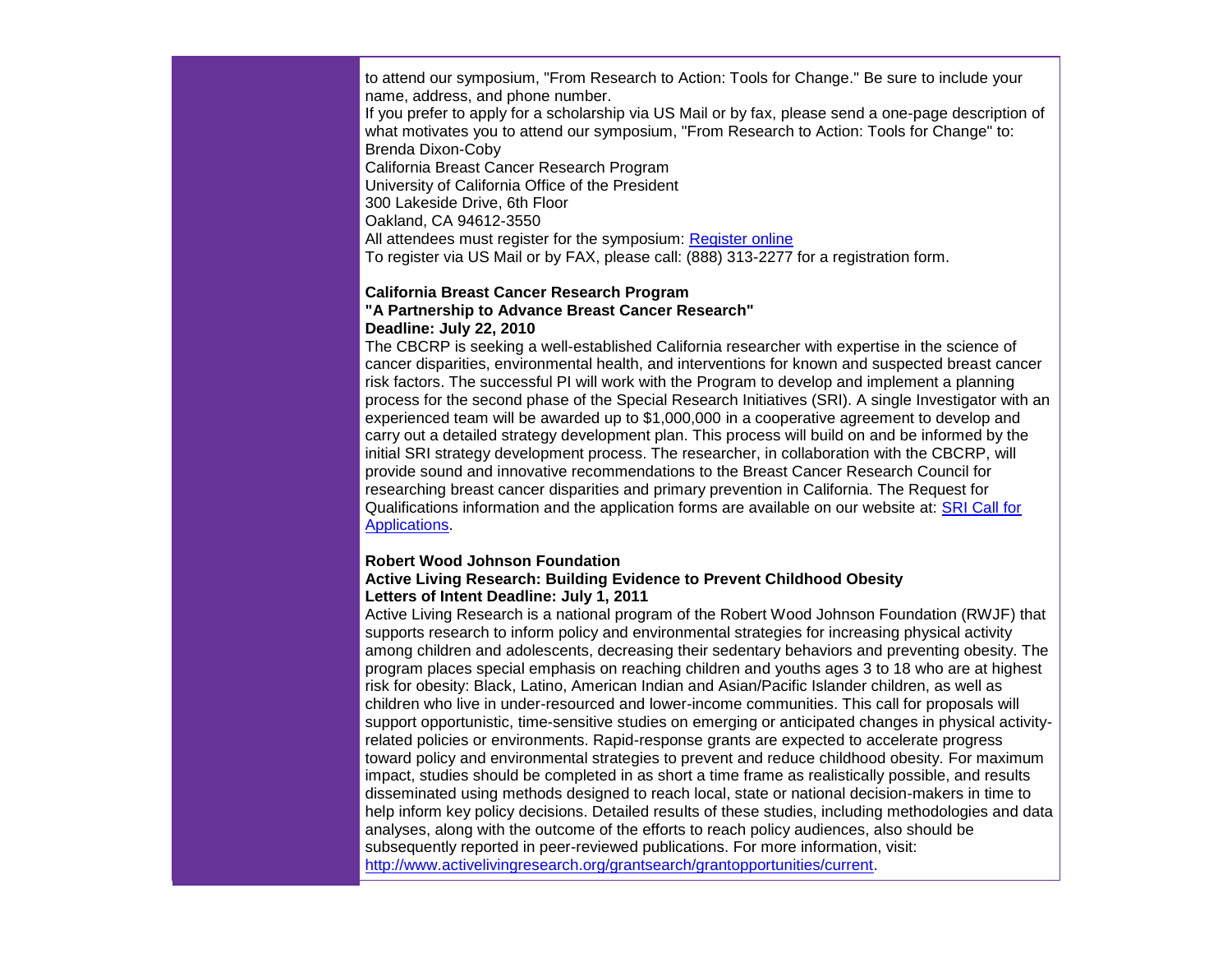**[back to top](#page-0-0)**

# <span id="page-6-0"></span>**CAREER DEVELOPMENT**

# **Duke University Sanford School of Public Policy Assistant Professor of Public Policy**

## **Health Disparities**

The Sanford School of Public Policy at Duke University seeks applicants for a tenure-track assistant professorship with research and teaching interests dealing with racial/ethnic and/or socioeconomic health disparities and their policy implications. Scholarly interests may include social, economic or political factors that give rise to population health disparities or disparities in health care inputs and outcomes. In addition to offering policy-oriented courses in their specialty area, candidates should be prepared to teach at least one course central to the public policy curriculum. The position requires commitment and ability to good teaching at both the undergraduate and graduate level. Candidates should possess a Ph.D. in health policy, public policy, economics, political science, sociology, social epidemiology, or related fields. Secondary appointments are possible in other departments and the Duke Global Health Institute. Applications received by November 1, 2010 will be guaranteed full consideration. All candidates should submit a letter of application, CV, writing sample, and three letters of reference to Professor Sherman A. James, Health Disparities Search Committee Chair, via the following website: [http://www.facsearch.sanford.duke.edu..](http://r20.rs6.net/tn.jsp?et=1103488072567&s=0&e=001ZbRH4lRBQsHkRXlMbhMtfHu7egiIyKAAJ7ixXSilcuYnfqDHWXv12tCFvQql9ipw4L3PEb8VTwvlgyT0YBBi4NXFrqX2q7jgmxmxrqPjyn45a47Ig7eNb2uJZ9ysWPd9g_csEPvP5Us=) Separate letters of reference can be sent to [susan.alexander@duke.edu.](mailto:susan.alexander@duke.edu) Please reference Health Disparities Search when sending them.

#### **George Washington University School of Public Health and Health Services 2 Tenure earning positions**

#### 1) **Assistant/Associate Professor, Community Oriented Primary Care**

The George Washington University Department of Prevention and Community Health is seeking an individual to serve as a faculty member in its Community Oriented Primary Care (COPC) track and in the Department. This position is a fulltime, tenure-accruing faculty appointment. Appointment at the rank of Assistant or Associate Professor will be commensurate with experience. Expertise in particular is sought in COPC, community medicine, family medicine, medical sociology, primary care medicine, community-based participatory research, health disparities, health care for the underserved, and/or immigrant health. Responsibilities may include: teaching graduate courses in the degree programs of the Department (MPH and DrPH); undertaking scholarship and obtaining external funding in the specific area of expertise; and advising graduate students. Participation in clinical activities in the GWU Medical Center and/or the District of Columbia community is encouraged.

### 2) **Associate/Full Professor, Director of Community-Oriented Primary Care**

The Department is seeking an individual to serve as the director of the Community-Oriented Primary Care (COPC) Track and to serve as a faculty member in the Department of Prevention and Community Health in the School of Public Health and Health Services at the associate or full professor level, depending on experience and qualifications. This position is a full-time, tenureaccruing faculty appointment.

Expertise in particular is sought in COPC, community medicine, family medicine, medical sociology, primary care medicine, community-based participatory research, health disparities, health care for the underserved, and/or immigrant health. Responsibilities may include: teaching graduate courses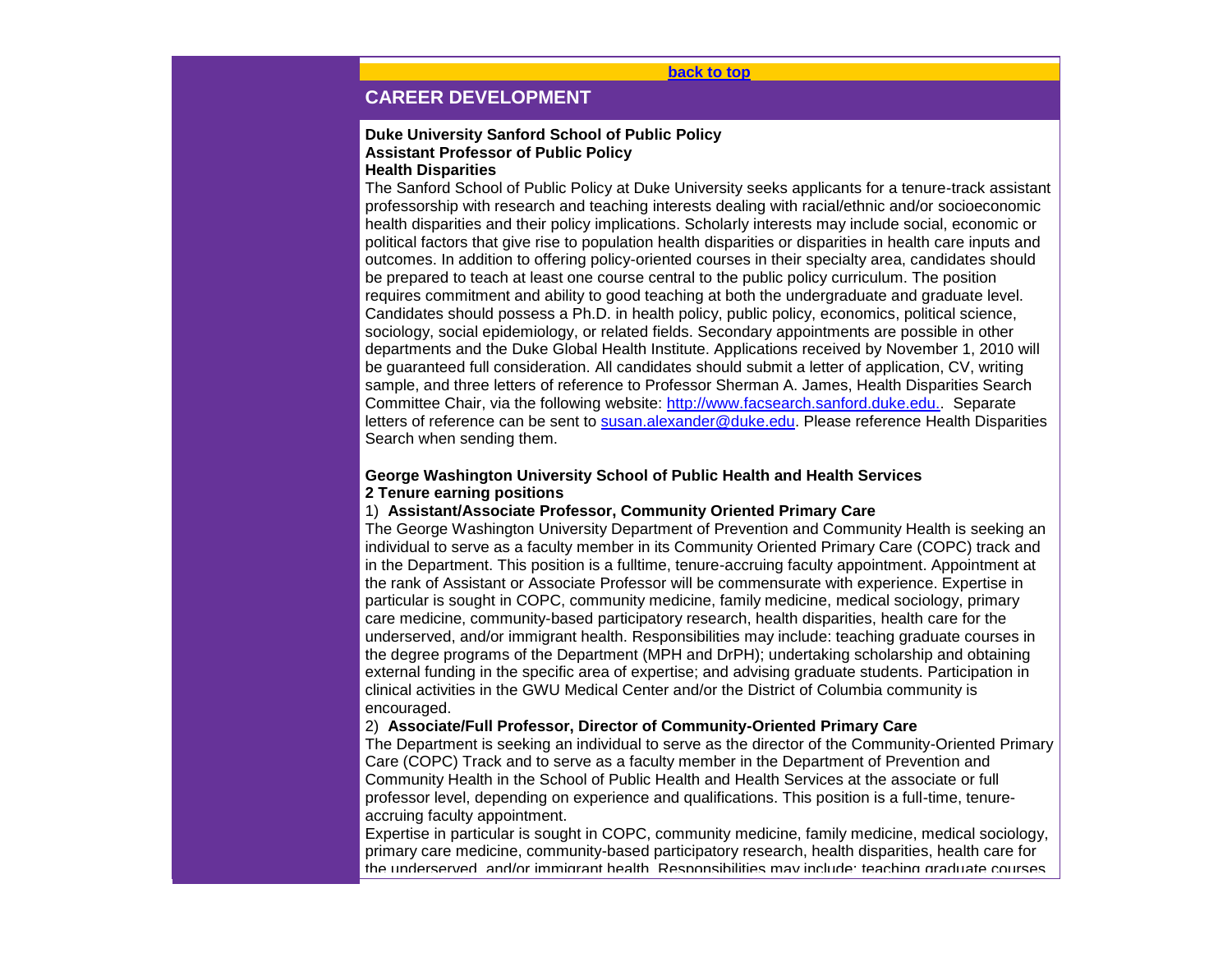in the degree programs of the Department (MPH and DrPH); undertaking scholarship and obtaining external funding in the specific area of expertise; and advising graduate students. Participation in clinical activities in the GWU Medical Center and/or the District of Columbia community is encouraged. Opportunities exist for the appointed faculty to maintain a part-time clinical practice and to build a research portfolio utilizing affiliated community partners such the D.C. Department of Health, The GW Cancer Institute, Chartered Health Plan, and clinical practices such as Unity Health Care.

Visit our website for more info: [http://www.gwumc.edu/sphhs/faculty/facultyPositions.cfm](http://r20.rs6.net/tn.jsp?et=1103488072567&s=0&e=001ZbRH4lRBQsHkRXlMbhMtfHu7egiIyKAAJ7ixXSilcuYnfqDHWXv12tCFvQql9ipw4L3PEb8VTwsT280b2aCCmmGKl076OXs5XoWNzHh9WNFpx-gn2Kplg2uMY67SFIZXIGBhb-AIJc1BNj-Vbo4c2Lv844Pry4ov)

### **Friends Community Center, Los Angeles, CA Research Scientist**

Friends Community Center is the Los Angeles community site of Friends Research Institute, Inc.Friends Community Center provides service programs and conducts behavioral research studies focusing on HIV and substance abuse prevention and treatment, working specifically with high-risk gay and bisexual men and transgender women.

Specific Responsibilities:Under the direction of the Senior Research Scientist, the Research Scientist (RS) will be responsible for the supervision of project-related activities including managing the resources assigned to research projects. The RS will be responsible for overseeing the daily operations of projects including research sites and staff; providing supervision and training to the Research Assistants (RA) and staff, as necessary, regarding research protocol and data; conducting performance appraisals of the RA and research staff, as necessary; ensuring the security and confidentiality of participant and research information; and serving as a liaison between community sites, research team, and other additional support agencies. In addition to supervising efforts on the project to which the RS is assigned, the RS must maintain a visible research trajectory with respect to his/her independent research career. The RS will work closely with the Senior Research Scientist to develop ongoing programs and studies of independent externally funded research and to provide scientific oversight of funded research. As such, the RS will be expected to develop his/her own individual studies and analyses of available datasets for publication in peerreviewed journals, presentation at scientific conferences, and collaborate with other investigators on research studies. The RS will be expected to develop and demonstrate the capacity to seek funding for studies that relate to the concept area (HIV and substance abuse prevention and treatment) and target population (high-risk gay and bisexual men and transgender women) of Friends Community Center. Job Qualifications:Doctoral degree in social sciences, public health, or related field. Evidence of a successful record of publications of scholarly quantitative/qualitative research and/or program evaluation in peer reviewed journals. Experience in implementing complex communitybased studies and multi-site studies, as well as all aspects of research; data analyses, supervision of research staff, preparation of research reports and publications, and in-depth knowledge and experience of human subjects protection is required. Experience in developing interdisciplinary collaborations and working closely with all levels of researchers is preferred. Salary:Commensurate with experience Closing Date:Until filled Contact Information:Please email, fax or mail CV and a one-page cover letter to (*absolutely no phone calls*):

Cathy J. Reback, Ph.D. Senior Research Scientist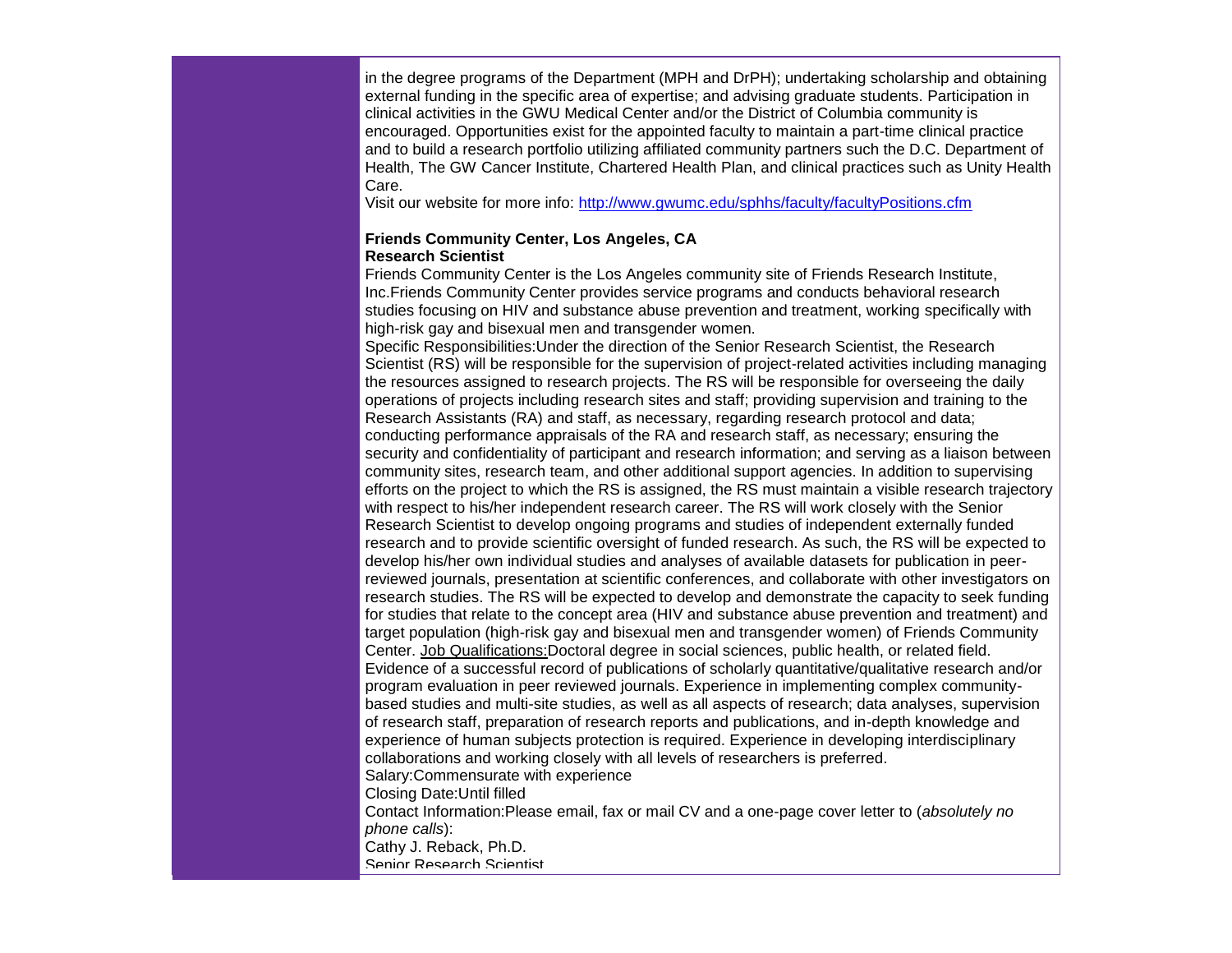Friends Research Institute, Inc. 1419 N. La Brea Avenue Los Angeles, CA 90028 [fcc@friendsresearch.org](mailto:fcc@friendsresearch.org) Fax: 323-463-0126

#### **Montana State University, Center for Native Health Partnerships Postdoctoral Fellowship**

The Center for Native Health Partnerships (CNHP) invites applications for a one-year postdoctoral fellowship. The mission of the Center is to create an environment to improve Native American health through community-based participatory research. CNHP is committed to developing true partnerships between tribal communities and academic partners to conduct health disparities intervention research. We focus on building research capacity within tribal and academic communities. We are funded by the National Institutes of Health National Center on Minority Health and Health Disparities through a P20 grant mechanism. This is a unique opportunity to apply and build CBPR skills with tribal communities.

For more information on the Center for Native Health Partnerships, please go to: [www.cnhp.montana.edu.](http://r20.rs6.net/tn.jsp?et=1103488072567&s=0&e=001ZbRH4lRBQsHkRXlMbhMtfHu7egiIyKAAJ7ixXSilcuYnfqDHWXv12tCFvQql9ipw4L3PEb8VTwvYGYu8oDPKJvyIG1UxpIyFMRQpPEPmfGaX_sHDIjpBFg==) For the full position description, please go to: [http://www.montana.edu/cgi](http://r20.rs6.net/tn.jsp?et=1103488072567&s=0&e=001ZbRH4lRBQsHkRXlMbhMtfHu7egiIyKAAJ7ixXSilcuYnfqDHWXv12tCFvQql9ipw4L3PEb8VTwuP_fiJVFM5zcK2SNe988-u6UnDJKEDbiWFbI_EKzRWGU9ewm1SFhkgobxU1olKYicsH_if4yFe_YqNFIwqrAQX4hb4gBAci74=)[bin/msuinfo/fpview/p/1075-3](http://r20.rs6.net/tn.jsp?et=1103488072567&s=0&e=001ZbRH4lRBQsHkRXlMbhMtfHu7egiIyKAAJ7ixXSilcuYnfqDHWXv12tCFvQql9ipw4L3PEb8VTwuP_fiJVFM5zcK2SNe988-u6UnDJKEDbiWFbI_EKzRWGU9ewm1SFhkgobxU1olKYicsH_if4yFe_YqNFIwqrAQX4hb4gBAci74=)

#### **Robert Wood Johnson Foundation**

## **Robert Wood Johnson Foundation Evaluation Fellows Program Deadline: July 31, 2010**

We would like to bring to your attention the Robert Wood Johnson Foundation (RWJF) Evaluation Fellows Program. It is an opportunity that could be of interest to some of your current of former students. The

program is entering its third year now and the opportunity exists for qualifying individuals to participate in this third cohort of fellows. The Robert Wood Johnson Foundation (RWJF) Evaluation Fellows Program is

designed to diversify the evaluation field by providing individuals from historically disadvantaged and underrepresented communities with the necessary skills and training to become program evaluators. The Evaluation Fellows program invites emerging professionals who have graduated from a master's or doctoral degree program within the last three years to apply for a one-year, fulltime fellowship with an organization that specializes in evaluation. Individuals from historically disadvantaged and underrepresented communities include ethnic or racial minorities, those from low-income communities, first-generation college graduates, or others who have been historically underrepresented in the evaluation field. The program's ultimate goal is to infuse the evaluation field with well-trained individuals from diverse backgrounds, experiences and perspectives to meet the increasing diversity of programs and communities that the profession serves with approaches that are culturally responsive in conceptual and practical demonstration. A call for applicants was just posted at: [http://www.rwjf-evaluationfellows.org/application-page.](http://r20.rs6.net/tn.jsp?et=1103488072567&s=0&e=001ZbRH4lRBQsHkRXlMbhMtfHu7egiIyKAAJ7ixXSilcuYnfqDHWXv12tCFvQql9ipw4L3PEb8VTwuumMg8-sUfkVFNGkmlIC2ijUFmK_4UcQae19kOVO-Fl4cFZmnihUnFUcrDveF-7hF-Vo4KQ6frqMjaCAoJ6nD3) The deadline for applying is July 31, 2010. Current students should be scheduled to graduate by December 2010. The fellowship year begins March 1, 2011.

**Robert Wood Johnson Foundation**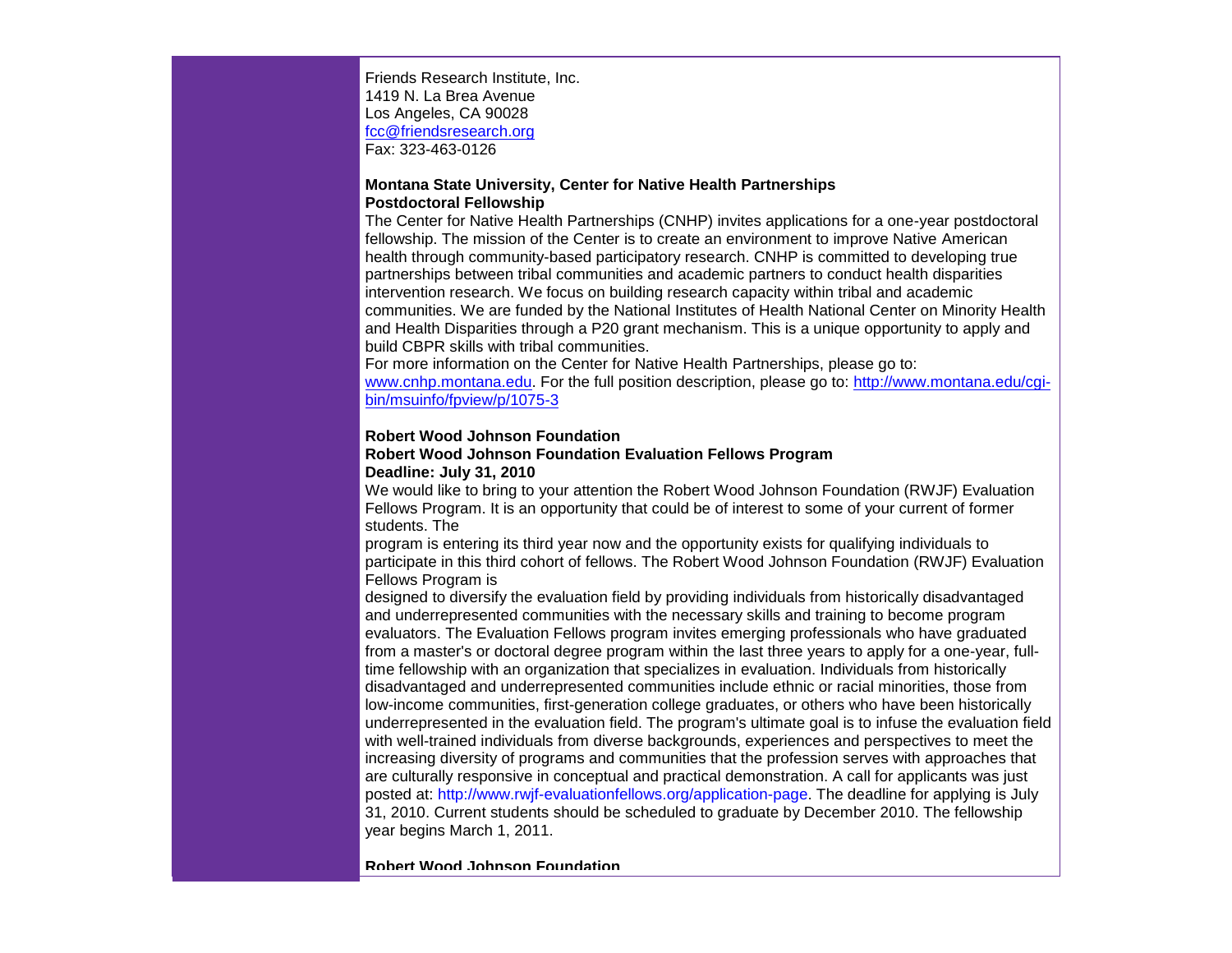#### **2010-2011 Robert Wood Johnson Foundation Health & Society Scholars Program**

The *Robert Wood Johnson Foundation Health & Society Scholars* program provides two years of support to postdoctoral scholars at all stages of their careers to build the nation's capacity for research and leadership to address the multiple determinants of population health and contribute to policy change. The program is based on the principle that progress in the field of population health depends upon multidisciplinary collaboration and exchange. For more information and to apply, visit http://www.rwif.org/applications/solicited/cfp.jsp?ID=21001.

#### **Society Aetiology of Mental Illness (SAMI)**

# **SAMI CIHR Fellowship Postdoctoral/Post-Graduate MD Training Program, CAMH/University of Toronto, Toronto, Canada**

## **Deadline: June 30, 2010**

The Social Aetiology of Mental Illness (SAMI) Training Program announces its first call for Fellowship applications. SAMI is based at the Centre for Addiction and Mental Health and the University of Toronto, but includes international partners from across the globe. It is a unique centre of excellence for the study of the social determinants of mental illness and addictions. Fellowships are for one year, fully funded, research-based, and will help top class research students further develop their skills in investigating the social aetiology of mental illness. The application form may be downloaded at: [http://knowledgex.camh.net/researchers/areas/sami.](http://r20.rs6.net/tn.jsp?et=1103488072567&s=0&e=001ZbRH4lRBQsHkRXlMbhMtfHu7egiIyKAAJ7ixXSilcuYnfqDHWXv12tCFvQql9ipw_lUQ9LQIdDenuCD27J0AKyGspSBDNLFtuegmoYXA-K9qj8Ct26q5OVCxR15PuZUVWwFmmSnDeLyODCa7fuDDoQ==)

## **The Center for Human Nutrition, Omaha, NE Obesity Prevention Researcher/Scientist**

Our Mission: The Center for Human Nutrition is committed to the enhancement of human health, performance, and quality of life through better nutrition.

Organization Summary: The Center provides scientific expertise and technical assistance in areas of childhood obesity prevention, anti-hunger, local food systems and health, and survey development and program evaluation. This is accomplished through outreach and research efforts often partnering with various entities such as universities, nonprofits, and other community organizations. In addition to an endowment, the Center garners further funding through the submission of grants and contracts to build the research infrastructure at the local, state, and national levels.

Position Description: The Center is seeking a talented and highly motivated Researcher/Scientist with strong leadership skills and advanced analytical abilities to conduct research in the area of childhood obesity prevention for a nonprofit research organization. This person must have the ability to work both collaboratively and independently, and in an academically supportive environment. The Researcher will report directly to the Executive Director, but will also need to work collaboratively with all staff and overall be committed to the Center's mission. The candidate must possess a high level of professionalism and strong team orientation, as this position requires the ability to interact with internal and external contacts (at all levels) in a fast-paced environment. Primary Job Duties and Responsibilities:

- Identify funding opportunities and develop grant applications for funding
- Project management and coordination, and assisting with the development of funding opportunities
- Structure and execute components of research including data analyses of national health surveys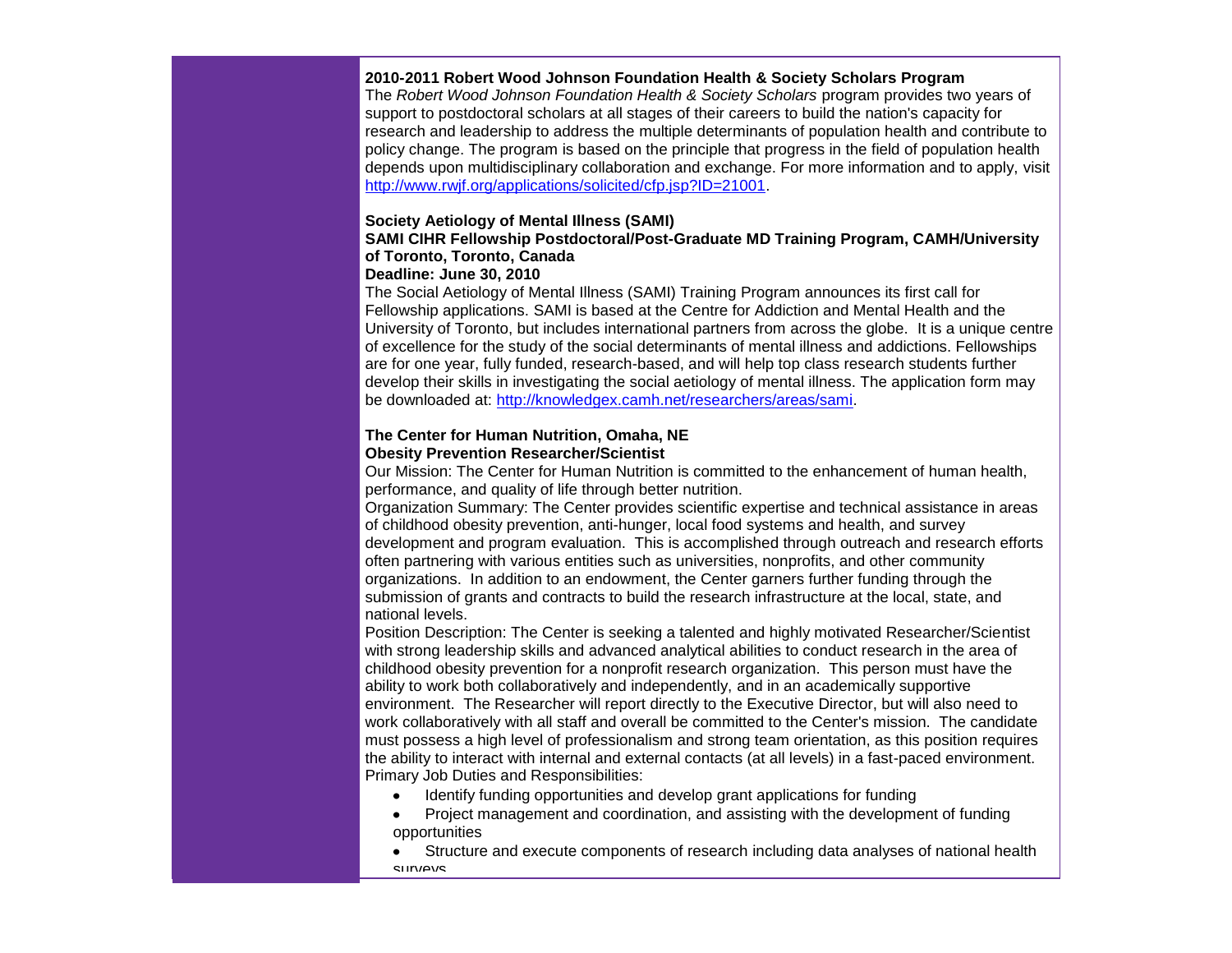- Provide project support to various Center initiatives
- Write and prepare manuscripts for publication in peer reviewed journals
- Direct, supervise, train, mentor and evaluate assigned staff

Experience and Qualifications:

- Ph.D. degree in public health, health promotion, behavioral sciences, epidemiology, nutrition, physical activity, health psychology or a related field with at least 3-4 years of work experience conducting research in the area of childhood obesity prevention required (postdoctoral level and above)
- Expertise in survey development and/or evaluation
- Excellent organizational, planning, writing and project management skills
- Experience with extramural research grant funding
- Demonstrate exceptional commitment to accuracy and attention to detail
- Ability to work collaboratively and independently utilizing excellent interpersonal skills
- Support the Executive Director on all research-related projects
- Willingness to travel both locally and nationally

Salary and Benefits: Salary commensurate with experience and education; competitive health, dental, 401(k) benefits.

How to Apply: Please submit a cover letter, resume or vitae to Dr. Amy Yaroch, Executive Director, The Center for Human Research, 505 Durham Research Plaza, Rm. 1024, Omaha, NE 68105 or [ayaroch@cfhnutrition.org.](mailto:ayaroch@cfhnutrition.org) Applications must be received by July 1, 2010.

#### **The Commonwealth Fund**

#### **2011-12 Australian-American Health Policy Fellowship Deadline: August 15, 2010**

On behalf of the Australian Government Department of Health and Ageing, The Commonwealth Fund is pleased to announce the 2011-12 Australian-American Health Policy Fellowship. The deadline for receipt of applications is August 15, 2010.

[The Australian-American Health Policy Fellowship](http://r20.rs6.net/tn.jsp?et=1103488072567&s=0&e=001ZbRH4lRBQsHkRXlMbhMtfHu7egiIyKAAJ7ixXSilcuYnfqDHWXv12tCFvQql9ipwjRNQvGiqZkHIt51R53iabeySS1re8tMqPwXtOvnNuLYRBqk_mpZ1LrOdRAHDZPg2MEb6bOhoHaExx6L97pYCMsjRIPwYr5lVBoGjMqEvi94=) offers a unique opportunity for outstanding, midcareer U.S. professionals-academics, government officials, clinical leaders, decision-makers in managed care and other private health care organizations, and journalists-to spend up to 10 months in Australia conducting research and working with leading Australian health policy experts on issues relevant to both countries. The Australian Government Department of Health and Ageing hopes to enrich health policy thinking as fellows study how Australia approaches health policy issues, share lessons learned from the United States, and develop an international perspective and network of contacts to facilitate exchange and collaboration that extends beyond the fellowship experience. The fellowship is structured around mutual areas of interest, such as health care quality and safety, the private/public mix of insurance and providers, fiscal sustainability of health systems, management and efficiency of health care delivery, health care workforce, and investment in preventive care strategies. Applicants' proposals should address one of the program's areas of interest and clearly demonstrate: the intention to combine research and practical experience; the relevance to both the United States and Australia; achievable outcomes, given the duration of the placement; and the potential to advance policy in Australia and the United States. U.S. citizenship is a requirement for eligibility. For further information on the 2011-12 Australian-American Health Policy Fellowships and to obtain an application, please see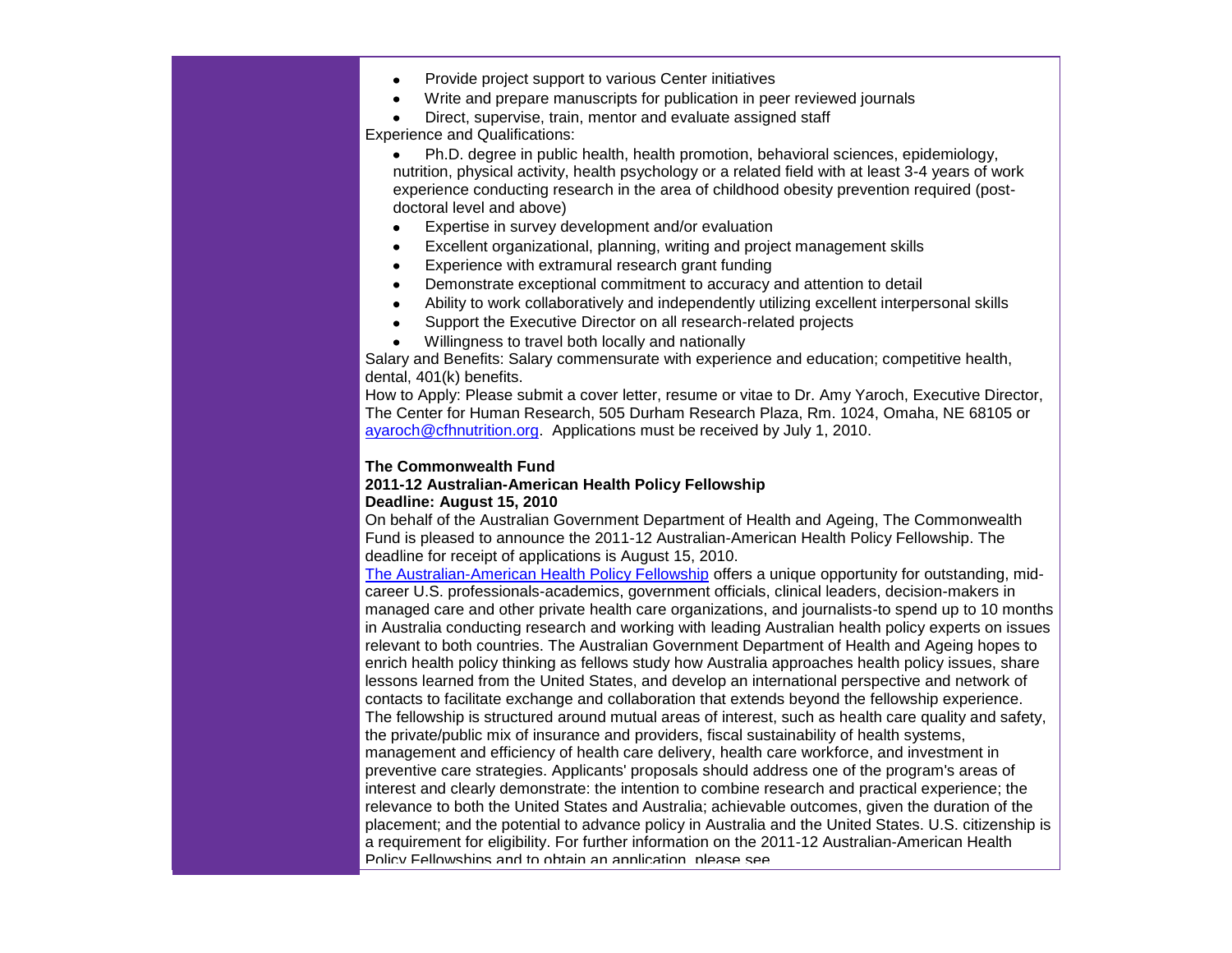[http://www.commonwealthfund.org/fellowships/.](http://r20.rs6.net/tn.jsp?et=1103488072567&s=0&e=001ZbRH4lRBQsHkRXlMbhMtfHu7egiIyKAAJ7ixXSilcuYnfqDHWXv12tCFvQql9ipw4L3PEb8VTwsAjkGzAla2ehIqlKOTgPAhK6avdvjmMvFxkqYcYhS4h2wE3iafWHpREBhic3J7ClxgxWshsB84uA==) Please direct questions to Robin Osborn of The Commonwealth Fund (tel.: 212-606-3809; e-mail: [ro@cmwf.org\)](mailto:ro@cmwf.org).

#### **University of Colorado Denver, School of Public Affairs Postdoctoral/Postgraduate Fellowship in Public Health Systems and Service Research**

The PARTNER (Program to Analyze, Record, and Track Networks to Enhance Relationships) project [\(www.partnertool.net\)](http://r20.rs6.net/tn.jsp?et=1103488072567&s=0&e=001ZbRH4lRBQsHkRXlMbhMtfHu7egiIyKAAJ7ixXSilcuYnfqDHWXv12tCFvQql9ipw4L3PEb8VTwtUcD2o5JwZKCYrfFOAJ0O-sKNgWgdloT3VPMHVdcS6yw==) invites applications for a postdoctoral/postgraduate fellowship position in the School of Public Affairs at the University of Colorado Denver, with an available start date of July 1, 2010. This project, funded by the Robert Wood Johnson Foundation, is part of the growing body of work in Public Health Systems and Services Research. PARNTER links an evidence-based approach for system assessment and planning to the practice of intersectoral collaboration in public health. The applicant who fills this position will provide support to users of PARTNER, contribute to future development of PARTNER, provide project management for ongoing PARTNER projects, and take responsibility for completing a research project suitable for publication by the end of the fellowship position. Applying social network analysis methodology, the PARTNER model entails a standardized survey and automated analysis tool. The primary goal of the PARTNER project is to provide a resource for planning and evaluation in the area of collaboration and partnerships in public health practice. The results from the analysis of PARTNER help collaboratives strategically plan ways to work together in order to address health issues facing their community, specifically to implement performance improvement and action planning. Additionally, the PARTNER program includes several ongoing research projects, making a substantial contribution to the growing PHSSR community. Each survey that is launched through PARTNER has the potential to contribute to an unprecedented project to build the largest, whole network dataset on public health collaboratives, fostering new capacity to answer pressing research questions in the field. The applicant that fills this position will have a strong analytic background, coupled with an interest and experience in applied public health systems and services research in the area of collaboration and partnership. While a PhD is preferred, applicants with a Master's in Public Health, Public Administration, or a related discipline will be reviewed. We are looking for someone with interest and some expertise in all or some of the following areas: social network analysis, public health systems and services research, organization theory, survey research, and project management. We are also especially interested in applicants with practical experience in public health, specifically in collaboration and partnerships. This salaried position includes full benefits from the University of Colorado Denver, office space and computing equipment at UC Denver, as well as travel support for presentation of research at professional conferences for up to two years. The fellowship responsibilities will include:

Providing support to the PARTNER project through training and technical assistance;

 Management and analysis of the PARTNER database including consolidating PARTNER data from all uses of the tool into one comprehensive database;

 Creating new opportunities for informing and educating potential users on PARTNER as resource;

- Grant writing support;
- Completing an ongoing (or initiating a new) research project that results in conference and academic journal submission.

Applicants should submit the following to Dr. Danielle Varda at [danielle.varda@ucdenver.edu:](mailto:danielle.varda@ucdenver.edu) 1)a curriculum vitae; 2) statement of overall research experience and interests, specifically as it relates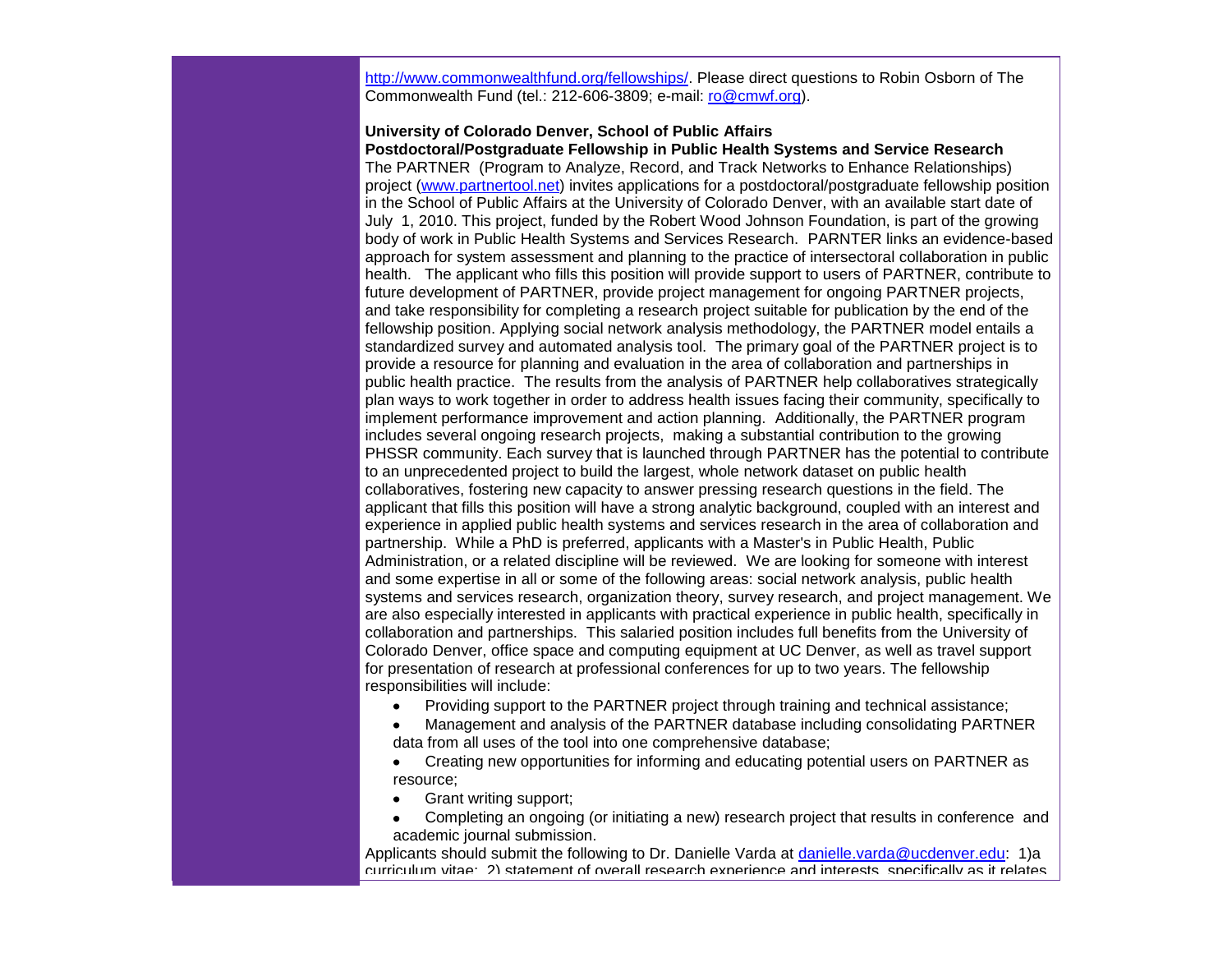to SNA and PHSSR; 3) contact information for three references; and 4) a writing sample (working paper or published work). The position will remain open until filled.

#### **Women's Policy Institute Fellowship Deadline: July 9, 2010**

We are now accepting applications for the 2010-2011 year of the Women's Policy Institute. Each year, the Institute increases the number of women leaders who are actively involved in the public policy process. Fellows are leaders from multiple sectors who have experience in women's issues and deep connections to the grassroots community. Since 2003, the Women's Policy Institute has trained over 185 women who have helped to pass eleven laws that positively impact women's lives throughout California. Areas of focus for the 2010-2011 year are: economic justice, environmental justice, reproductive justice, criminal justice and aging justice. NEW THIS YEAR! The Women's Policy Institute (a program of the Women's Foundation of California) is now accepting applications from individuals working in academia, philanthropy, labor unions and the media, in addition to in nonprofit community-based organizations. The Women's Foundation was founded on the belief that social change is accelerated when we form partnerships across issues and sectors, and in that spirit, we are expanding our Policy Institute to reflect those early values. We realize that individuals from Universities would be limited in their ability to lobby but have worked out how those fellows can fully participate without needing to lobby on behalf of their University. Please visit our website [\(www.womensfoundca.org/wpihome\)](http://r20.rs6.net/tn.jsp?et=1103488072567&s=0&e=001ZbRH4lRBQsHkRXlMbhMtfHu7egiIyKAAJ7ixXSilcuYnfqDHWXv12tCFvQql9ipw4L3PEb8VTwsB0TuUQuBTCe19z5YzGe-REHsHhyxiuW1JzVCgDGjMz86BYquS8PL3) to learn more about the Women's Policy Institute, the application process and informational calls. The deadline for applications is Friday, July 9, 2010.

#### **Yale University School of Medicine, Department of Psychiatry, Division of Prevention and Community Research and The Consultation Center Postdoctoral Fellowship**

The Division of Prevention and Community Research, Department of Psychiatry, Yale University School of Medicine and the Department of Psychology, Yale University invite applications for a twoyear postdoctoral fellowship, beginning between July 1 to September 1, 2010, in a research training program on the prevention of substance abuse. The program combines didactic, mentored, and independent research experiences to prepare fellows as future prevention scientists. Three fundamental areas of learning are emphasized in the training program: 1) an ecological framework for the conceptualization, design, and implementation of prevention research; 2) knowledge development and application through three phases of prevention science - pre-intervention, intervention, and diffusion or going-to-scale; and 3) use of state-of-the-art methodologies and data analytic approaches. Learning occurs through seminars, focused research activities, and close mentorship with faculty scientific advisors. Postdoctoral fellows participate in three core seminars taught by training program faculty - Research Methods, Data Analysis, and Grant Development - as well as additional seminars and colloquia at Yale that cover related topics, such as the ethical conduct of research and current topics in substance abuse prevention. Fellows also participate in mentor-based training *on two scientific projects* with core faculty who serve as scientific advisors. Scientific projects available for fellows include: 1) interventions addressing sexual trauma and substance use among HIV-positive adults, including individual therapy for sexual abuse, care-based HIV prevention for newly diagnosed men, and behavioral and pharmaceutical alcohol reduction interventions; 2) the daily dynamics of intimate partner violence, posttraumatic stress, and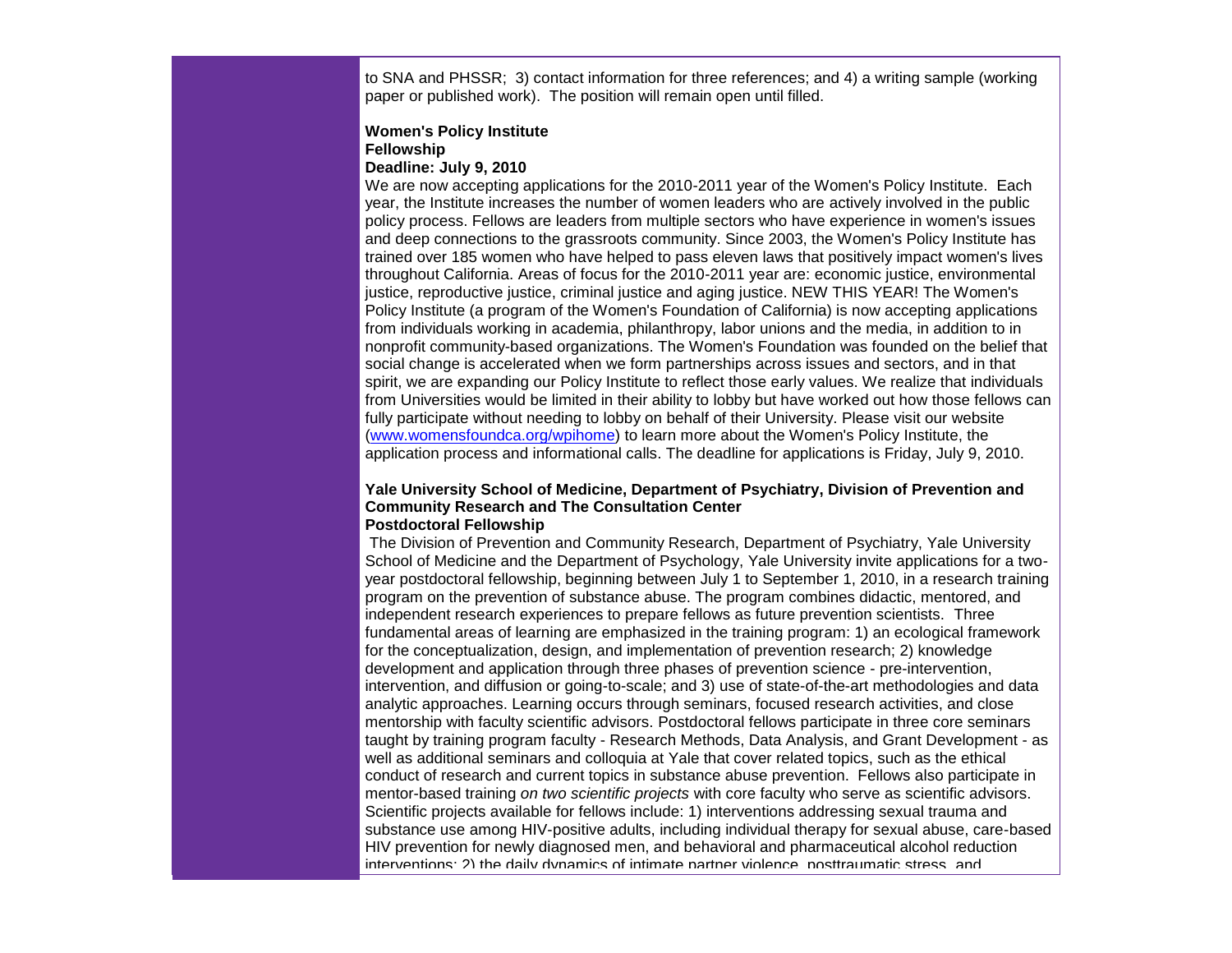substance use among women; 3) the examination of individual/family risk and protective factors, including maternal substance use and depression, and their relationship to behavioral and developmental outcomes in children aged birth through 11 years; 4) a school-based prevention trial that combines CBT, emotion regulation, and mindful awareness to reduce substance use initiation and progression and enhance academic performance among adolescent girls; 5) the examination of the role of social processes and child characteristics on the health (i.e., social, emotional, and cognitive development as well as physical health) of children aged 3 through 5 years from racial/ethnic minority and/or low socioeconomic status backgrounds; and 6) interdisciplinary research that involves neurobiological, pharmacological, genetic, behavioral, and policy approaches to examine the effects of stress and self control on smoking, drinking, and/or overeating. Competitive candidates will have a Ph.D. in clinical, community, developmental, or counseling psychology or in public health, a strong research background, and interest in pursuing an academic career. Interested applicants should forward a CV, representative manuscripts, statement of interests and future goals, 2-3 project preferences of those listed above, and three letters of recommendation to: David L. Snow, Ph.D., Director, Division of Prevention and Community Research, Department of Psychiatry, Yale University School of Medicine, 389 Whitney Avenue, New Haven, CT 06511, or email materials to [david.snow@yale.edu.](mailto:david.snow@yale.edu) Reviews of applications will begin immediately and continue until the positions are filled. Yale University is an Affirmative Action/Equal Opportunity Employer. Women and minority group members are encouraged to apply.

**[back to top](#page-0-0)**

# <span id="page-13-0"></span>**CALL FOR SUBMISSIONS**

**Call for Case Abstracts - Canadian Institutes of Health Research, Institute of Population and Public Health (IPPH) and Canadian Population Health Initiative (CPHI) Population Health Intervention Research**

**Deadline: June 21, 2010**

The Canadian Institutes of Health Research (CIHR) - Institute of Population and Public Health (IPPH) and Canadian Population Health Initiative (CPHI) of the Canadian Institute for Health Information

(CIHI) are partnering to develop a casebook on population health intervention research (PHIR). Among the proposed objectives, the casebook is expected to help increase awareness about PHIR, showcase different approaches to conducting PHIR, highlight lessons learned from these initiatives and promote uptake. A call for case abstracts is now open to solicit examples of PHIR to be included in the casebook. If you are interested in submitting a case abstract please go to the following link:

[http://www.cihr-irsc.gc.ca/e/41599.html.](http://r20.rs6.net/tn.jsp?et=1103488072567&s=0&e=001ZbRH4lRBQsHkRXlMbhMtfHu7egiIyKAAJ7ixXSilcuYnfqDHWXv12tCFvQql9ipw4L3PEb8VTwuTe4wfgpVX8u_EbC_TGwlWxRWNdztMu9bo-6B7UdJ-xHPzb7D2PxKKw0bWDxcyvsU=)

# **Call for Proposals - Community-University Partnerships: Bringing Global Perspectives to Local Action (CU Expo 2011)**

**Deadline: July 1, 2010** On the heels of the successful Community-Campus Partnerships for Health (CCPH) conference last week in Portland, OR, we're delighted to announce the call for proposals for the conference "Community-University Partnerships: Bringing Global Perspectives to Local Action," also known as "CU Expo 2011." The conference takes place May 10-14, 2011 in Waterloo Region, Ontario,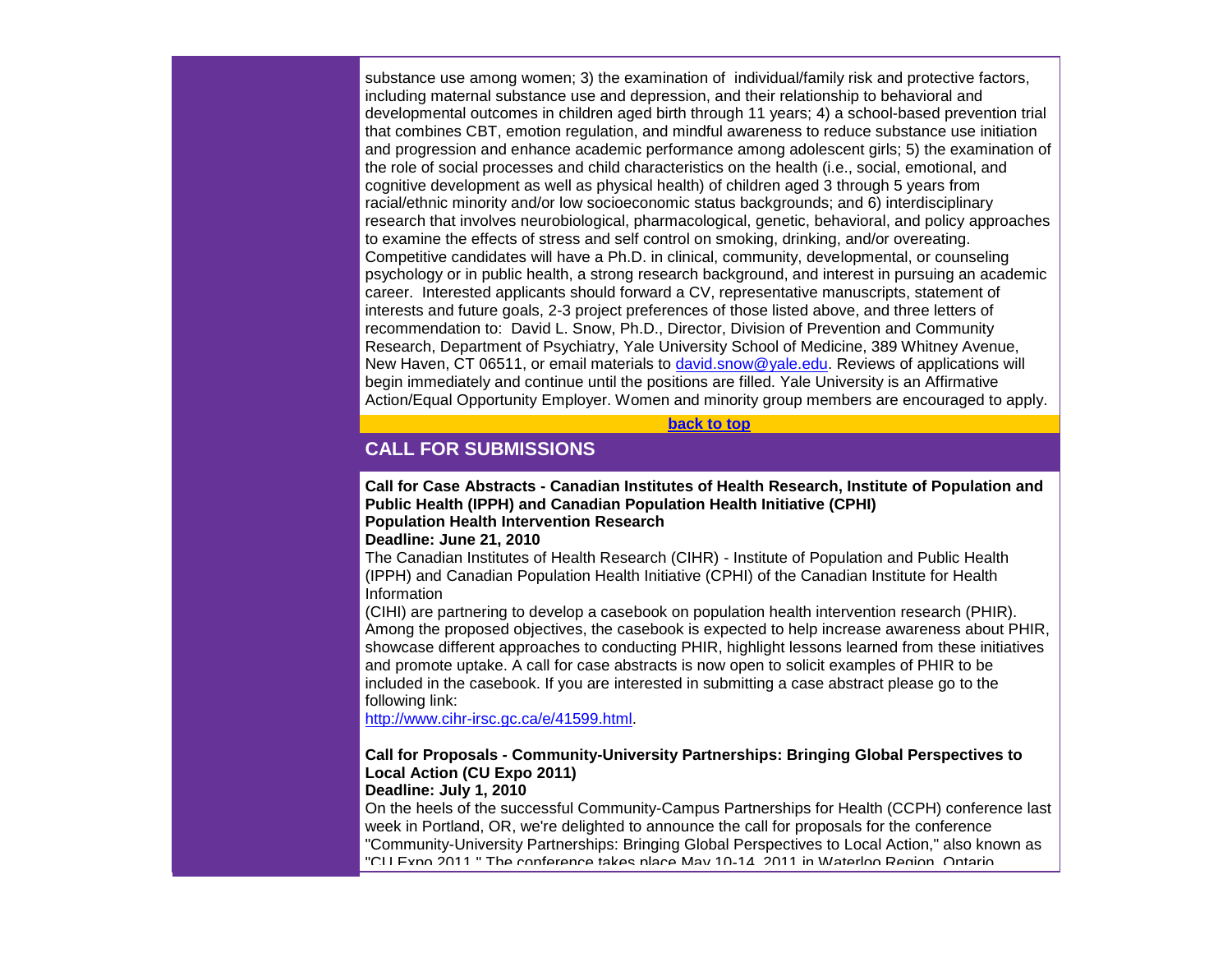Canada. The lead organization for the conference is the Centre for Community Based Research in Kitchener, ON. As a major partner, CCPH is fully supporting CU Expo in lieu of our own major conference in 2011. A discounted registration rate will be offered to CCPH members. We hope you will plan to participate!

Proposals are due July 1, 2010. We're also looking for reviewers from community and academic organizations, also with a July 1 deadline. For more details, see below and visit the CU Expo 2011 website at [www.cuexpo2011.ca.](http://r20.rs6.net/tn.jsp?et=1103488072567&s=0&e=001ZbRH4lRBQsHkRXlMbhMtfHu7egiIyKAAJ7ixXSilcuYnfqDHWXv12tCFvQql9ipw4L3PEb8VTwukM0swA97XC0UmQCp4AbucMnC4PNs6XhxDvSR5URxfcA==) Please contact Bonnie McCutcheon at the Centre for Community Based Research with any questions, by phone at (519) 741-1318 ext. 226 or email at [bonnie@communitybasedresearch.ca.](mailto:bonnie@communitybasedresearch.ca) CU Expo 2011 is a Canadian-led conference designed to showcase the exemplars in community-university partnerships worldwide, and together to introduce creative ways of strengthening our local communities. Complex social issues require global perspectives to inform local action. Community-university (CU) partnerships can be an effective way to stimulate innovative solutions for the pressing concerns within our communities.

Conference Objectives: The overarching objective of the conference is to strengthen the community dimension of CU partnerships. This involves sharing stories, experiences, and enhancing skills and capacities:

\* To engage diverse segments of both the community and the university in Waterloo Region, Ontario, Canada and around the world.

\* To raise awareness of effective and innovative community-university strategies.

\* To showcase how global perspectives can contribute to addressing local concerns.

\* To create spaces for participants to develop strategies for action on common issues facing local communities.

\* To leave a legacy of new and stronger global networks and a renewed understanding of the potential of community-university partnerships as a means for social action.

Conference Themes: The Conference themes will broadly organize presentations and events into a number of important content areas. Inspired by the United Nations Millennium Development Goals, these themes are expressed both in the local and global context. We encourage those presenting and attending to think about how these themes play out in your projects and local realities, and how they are related

to broader regional, national or international issues:

\* Environmental Sustainability

\* Income Security and Affordable Housing

Community Development

**Education** 

**Gender Equality** 

\* Child Development

\* Health Equity

\* Diversity and Migration

Conference Streams: Within the context of those broad themes, we invite proposals to consider the following three streams around which the conference will be organized.

1. Community Voice and Relevance - Community needs and concerns drive the CU partnership agenda, with research activities beginning with a topic of relevance to the community, carried out in a participatory fashion, in community settings. Presentations and workshops in this stream will explore how collaborations and partnerships can be designed and carried out to include community voices and perspectives.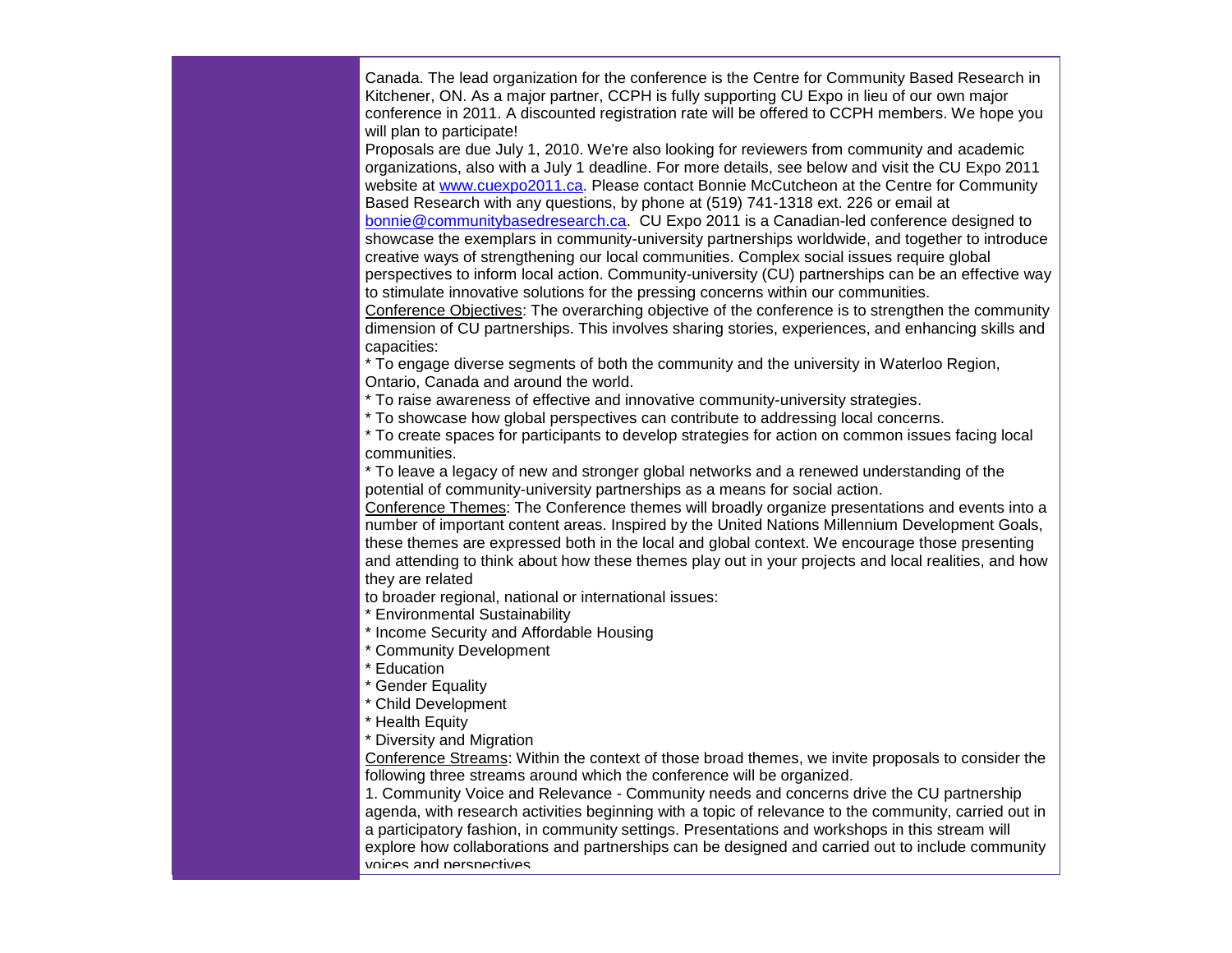2. Partnership and Collaboration - CU partnerships bring diverse people together to form collaborations around common goals. Participatory processes and reciprocal relationships are valued. In some collaborations community members and academics equitably share control of the research and partnership agenda. Developing and sustaining these partnerships is often challenging. Presentations and workshops in this stream will explore these issues and reveal strategies and techniques for

collaboration.

3. Action and Change - CU partnerships envision a better future, through ongoing learning, reflection

and action. The process and results of the partnerships are useful to community members and university partners in promoting social equity and making positive social and institutional change. This stream will reveal the impacts and social transformations of partnership, and will include specific techniques in

developing policy and implementation strategies as well as broader knowledge mobilization and translation efforts.

Again, for the details, visit [www.cuexpo2011.ca](http://r20.rs6.net/tn.jsp?et=1103488072567&s=0&e=001ZbRH4lRBQsHkRXlMbhMtfHu7egiIyKAAJ7ixXSilcuYnfqDHWXv12tCFvQql9ipw4L3PEb8VTwukM0swA97XC0UmQCp4AbucMnC4PNs6XhxDvSR5URxfcA==)

#### **Call for Nominations -- Society for the Analysis of African American Public Health Issues (SAAPHI)**

### **Deadline: July 9, 2010**

The Society for the Analysis of African American Public Health Issues (SAAPHI) is accepting nominations for open positions on the Governing Board. All nominees must be members of SAAPHI. Terms begin at the SAAPHI Annual Meeting on November 6, 2010 in Denver, CO. Nominees will serve to promote the SAAPHI mission:

- To initiate and assist in the improvement, development, maintenance and utilization of appropriate databases for the understanding of health problems and needs of African American communities.

- To promote the utilization of scientific information on African Americans in program and policy decisions.

- To formulate and advocate appropriate public policies for health promotion and disease prevention among African Americans.

- To facilitate professional development, social welfare and leadership skills among its members. Current SAAPHI Officers:

President: Chandra Ford, 2008-2010 President Elect: Rebecca Hasson, 2008-2010 Immediate Past President: Dorothy Stephens, 2008-2010 Secretary: Melissa Burnside, 2009-2011 Treasurer: Cheryl Blackmore Prince, 1991 - 2010 Board Member: Laurie Elam-Evans, 2008-2011 Board Member: Okey Enyia, 2008-2010 Board Member: Tiffany Gary, 2008-2011 Board Member: Warren Hewitt, 2008-2010 Board Member: Adelbert James, 2008-2011 Board Member: Camara Phyllis Jones, 2008-2011 Board Member: Loretta Jones, 2008-2010 Board Member: Joanna Koskinen, 2008-2011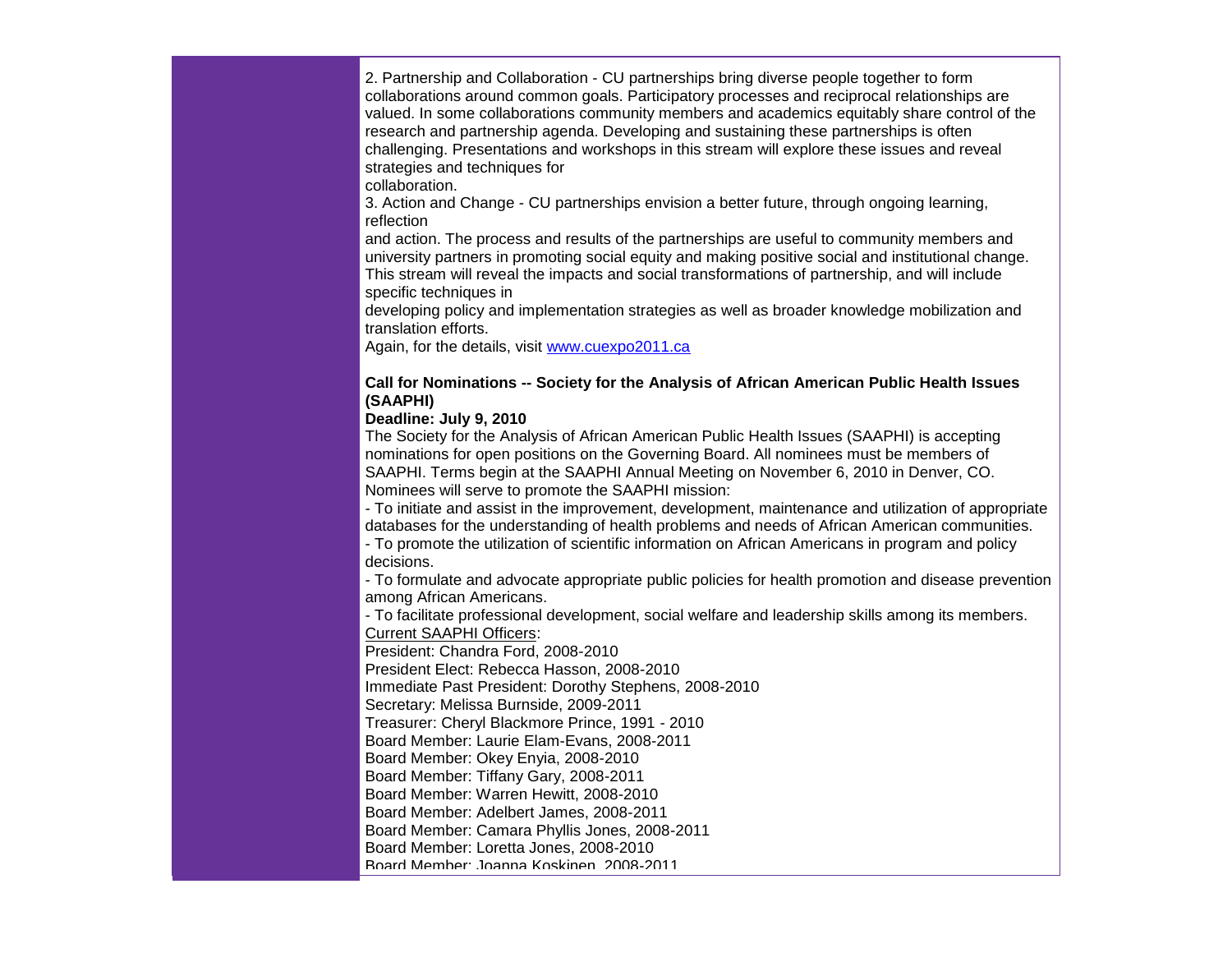Board Member: Jessie Richardson-Hood, 2008-2010 Board Member: Patricia Thompson-Reid, 2008-2011

Open Positions:

-One (1) Treasurer (2-year term). Responsibilities include: Keep regular accounts and pay the bills of SAAPHI as authorized by the President.

-One (1) President-Elect (2-year term, rotates up to President the Immediate Past President of SAAPHI). The President -Elect shall cooperate with the President in promoting the general interest and welfare of the SAAPHI; shall perform all duties of the President in his/her absence; and succeed to the office of President in the event of vacancy and serve until the term expires.

- Eleven (11) Board members (2-year term). Responsibilities include participating in monthly conference calls, generating ideas for the annual meeting, represent SAAPHI at APHA section meetings and committees.

Self-nominations should be submitted by July 9th, 2010 with a CV and a brief 1-paragraph bio of the nominee outlining: Background and experience (students and faculty are both encouraged to apply Involvement with SAAPHI and APHA (if you are new to both organizations please state accordingly) Vision for SAAPHI

Example Statement: "Jerry Smith is an Associate Professor at Vanderbilt University, who does research on community-based interventions to prevent type 2 diabetes in African Americans. He has been an APHA member for 5 years, and a SAAPHI member for 2 years. He has served as a member of the diversity committee. His vision includes increasing the prominence of SAAPHI and bringing a prevention focus to the organization"

#### **Call for Presentation and Paper Abstract -- Active Living Research (ALR)**

**ALR Annual Conference Theme -- Partnerships for Progress in Active Living: From Research to Action**

**San Diego, CA**

**February 22-24, 2011**

**Deadline: August 6, 2010**

Active Living Research (ALR) is a national program office of the Robert Wood Johnson Foundation building the evidence to prevent childhood obesity and support active communities. ALR has announced a call for presentation and paper abstracts, and a call for award nominations for its next annual

conference, February 22-24, 2011 in San Diego, CA. The conference theme, Partnerships for Progress in Active Living: From Research to Action, recognizes the importance of engaging experts from multiple disciplines to address critical public health issues, especially active living and obesity. Conference submissions are due August 6, 2010. For more information, visit [http://bit.ly/c9QAhb](http://r20.rs6.net/tn.jsp?et=1103488072567&s=0&e=001ZbRH4lRBQsHkRXlMbhMtfHu7egiIyKAAJ7ixXSilcuYnfqDHWXv12tCFvQql9ipwhhfd6jLiqj-YwZLDshi0B4Q8DLFNWvxoWbg5wCZ4cws=)

**Call for Abstracts -- The Society for the Analysis of African American Public Health Issues in conjunction with the American Public Health Association 138th Annual Meeting November 6-10, 2010**

**Denver, CO**

#### **Deadline: August 15, 2010**

The Society for the Analysis of African American Public Health Issues (SAAPHI) is soliciting abstracts for our 2010 annual scientific symposium, which will be held in conjunction with the American Public Health Association annual meeting in Denver, CO. The SAAPHI symposium will be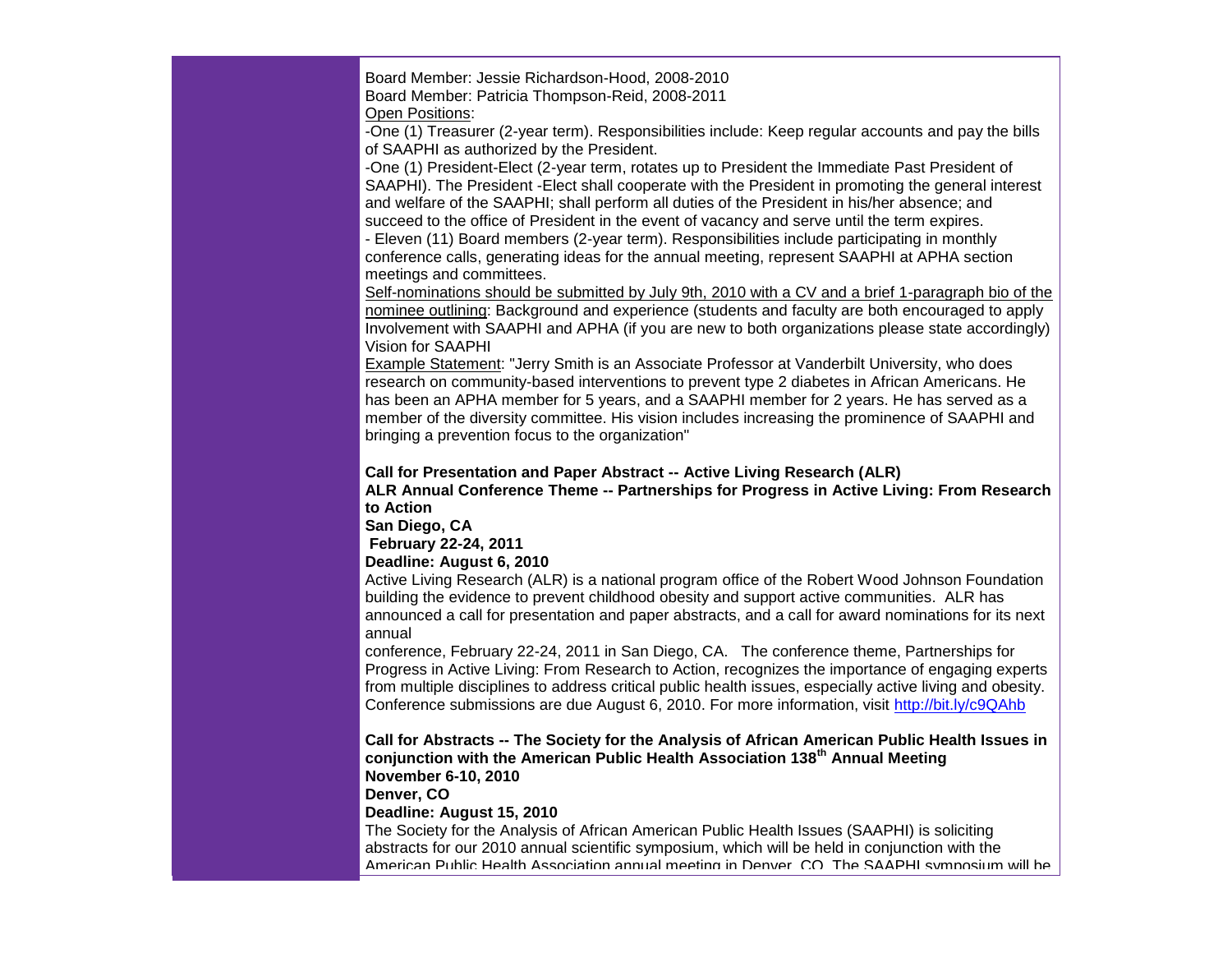Saturday, November 6, 2010 in Ballroom H of the Hyatt Regency.

Topics of Interest -- SAAPHI's 2010 theme is "Critical Race Theory and Emancipatory Public Health: Moving towards Social Justice". While abstracts reflecting new and innovative information on any public health issue that disproportionately affects African Americans will be reviewed, the following topics are of particular interest:

- · Coverage for the Uninsured
- · Critical Race Theory and Health Equity
- · Epidemiology of Racism and Health
- · Health Disparities/Health Inequities
- · Social Determinants of Health

In addition, abstracts that reflect integrative approaches to individual and community health promotion using evidence-based research, interventions, intervention guided-research, and health policy advocacy are also encouraged. All abstracts will be peer-reviewed and ranked for quality, topic applicability,

and relation to SAAPHI issues. Students are strongly encouraged to submit abstracts. Abstracts submitted by students or postdoctoral fellows will automatically be considered for the SAAPHI Student Achievement Award. To be eligible, the student or postdoctoral fellow submitting the abstract must:

(1) be the first and presenting author on the contributed abstract and (2) indicate that the abstract is based on work completed while a student or post-doctoral fellow. Following delivery of the presentations, two student finalists will be selected. The 1st place winner will be awarded \$250 and the 2nd place winner will be awarded \$125. Awards will be determined based on the quality of the abstract, the presentation quality and style, and the presenter's knowledge of the subject matter. Presenters must be current members of SAAPHI or become members at the time of the meeting. Instructions for Submitting Abstracts

- · Abstract submission deadline: Sunday, August 15, 2010
- · Abstracts must be submitted online to: [rebecca\\_hasson@yahoo.com](mailto:rebecca_hasson@yahoo.com)
- · Abstracts must be 250 words or less
- · Abstracts should follow the format: Purpose/Objective, Methods, Results and Conclusion

· Students: to compete for the SAAPHI Student Achievement Award, please indicate that the work was completed while a student or post-doctoral fellow

· Presenters will be notified by September 15, 2010

# **Call for Nominations -- Active Living Research (ALR) Fourth Annual Translating Research to Policy Award February 22-24, 2011**

### **Deadline: August 25, 2010**

Active Living Research (ALR) is a national program office of the Robert Wood Johnson Foundation building the evidence to prevent childhood obesity and support active communities. ALR is also seeking nominations for the fourth annual Translating Research to Policy Award that recognizes innovative teams or individuals representing research, policy and/or advocacy who have had success in catalyzing policy or environmental change of relevance to youth physical activity, sedentary behavior and obesity prevention. Nominations are due August 25, 2010. For more information, visit [http://bit.ly/c9QAhb](http://r20.rs6.net/tn.jsp?et=1103488072567&s=0&e=001ZbRH4lRBQsHkRXlMbhMtfHu7egiIyKAAJ7ixXSilcuYnfqDHWXv12tCFvQql9ipwhhfd6jLiqj-YwZLDshi0B4Q8DLFNWvxoWbg5wCZ4cws=)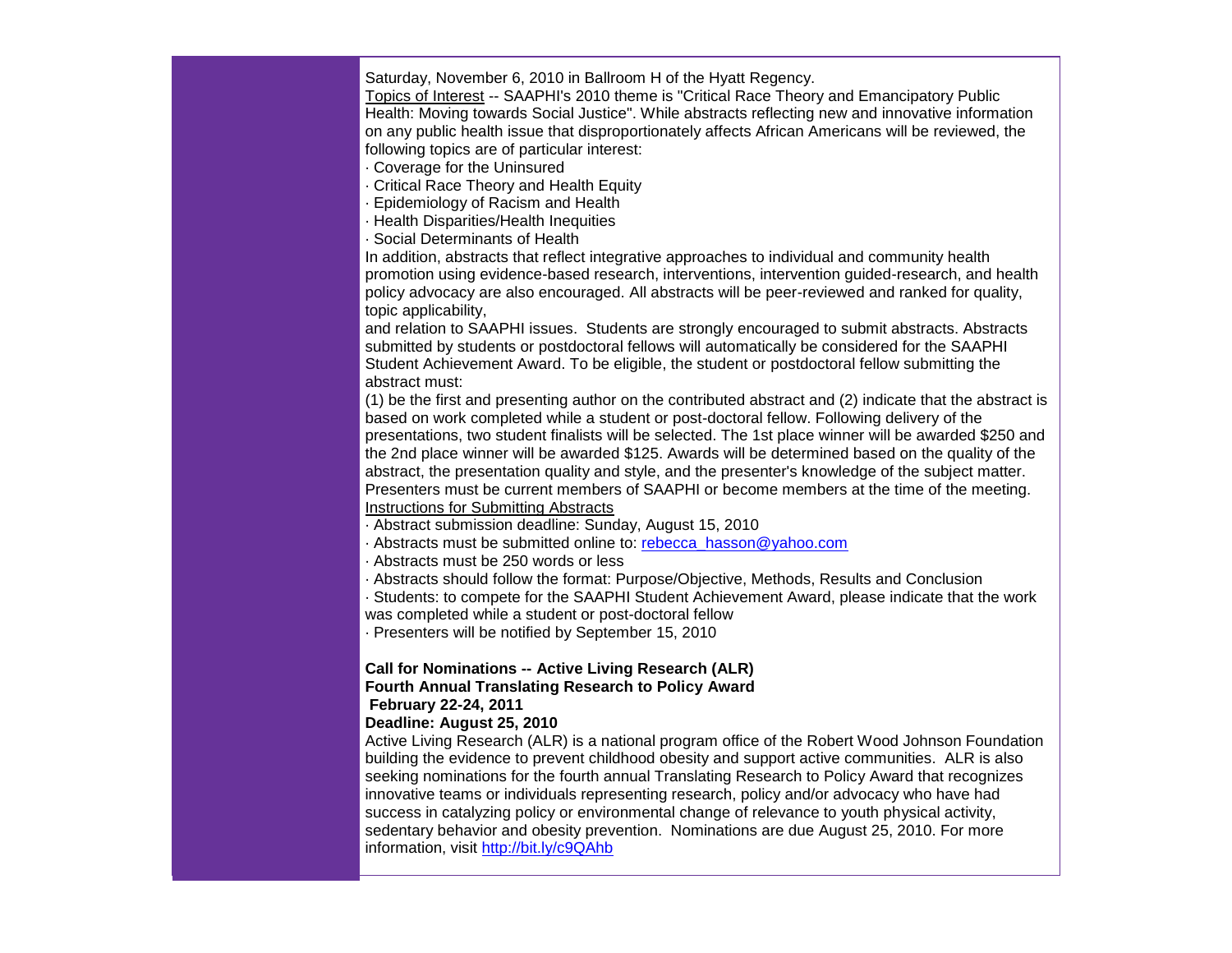#### **Call for Papers -- Health Services Research (HSR) and Yale University Theme Issue: Global Health Systems Deadline: October 23, 2010**

Health Services Research (HSR) and Yale University are partnering to publish a Theme Issue on Global Health, with a specific focus on global health systems. Global health - the study of improving human health and achieving equity in health worldwide - has attracted the attention of key stakeholders at multiple levels including policy-makers and politicians, international corporations, and international non-governmental agencies. Likewise, research, policies and financial resources have been increasingly focused on global health, most notably over the past decade. For example, in 2001, the Organization for Economic Cooperation and Development (OECD) provided \$7.2 billion in funding related to global health. By 2007, OECD funding had nearly quadrupled to \$22.1 billion. Yet as funding has grown, so has a consensus that we lack solid evidence about the effectiveness of efforts supported by such funding, particularly with regard to improvements in and impacts on health systems. The World Health Organization (2000) broadly defined health systems as not only providing services, but also organizing human and physical resources, generating needed funds, and acting as stewards over the "resources, powers, and expectations entrusted to them." Global health systems, which need to recognize and embrace the health needs and services and monetary flow that transcend national boundaries, are critical to the long-term success and sustainability of any global health efforts. As more attention and funding are directed towards global health issues, it is both appropriate and necessary that attention also be paid to creating a body of evidence to guide efforts to strengthen health systems needed to implement efforts to promote global health. For this Theme Issue, we are soliciting studies, evaluations, policy analyses and simulations that use rigorous and scientific research methods to assess the impact of systems to improve global health, including delivery, financing, and regulatory systems. We define global health broadly as an area of research and practice that focuses on improving human health and achieving equity in health for all people worldwide, not just those in developing countries or economies. Global health emphasizes transnational issues, determinants, and solutions to human health problems. The study and practice of global health involves many disciplines and benefits from interdisciplinary collaboration. We therefore encourage work from a variety of fields including economics, organizational behavior and theory, political science, anthropology, sociology, history of science, and others. Global refers to the scope and approach to the problems, not their location (Koplan, 2009). Accordingly, we are interested in papers pertaining to low-income, middle-income, and highincome settings and to their interconnectedness as appropriate. All papers must pertain to health services and health systems and must report the results of original research, whether addressing a single country or several. Papers that focus only on medical or public health discoveries and that do not involve health services or health systems will not be accepted for publication. Similarly, papers that are primarily editorial or opinion-based will not be considered. Illustrative examples of topics include but are not limited to:

- · Impact of new financing reforms internationally
- · Distribution and impact of alternative methods for funding health care
- · Improving quality of care in low-income, middle-income, and high-income countries
- · Engaging community efforts in health and their impact on community economic wealth
	- · Regulatory interventions and their influence on health disparities in growing economies
- · Transnational experiments in health promotion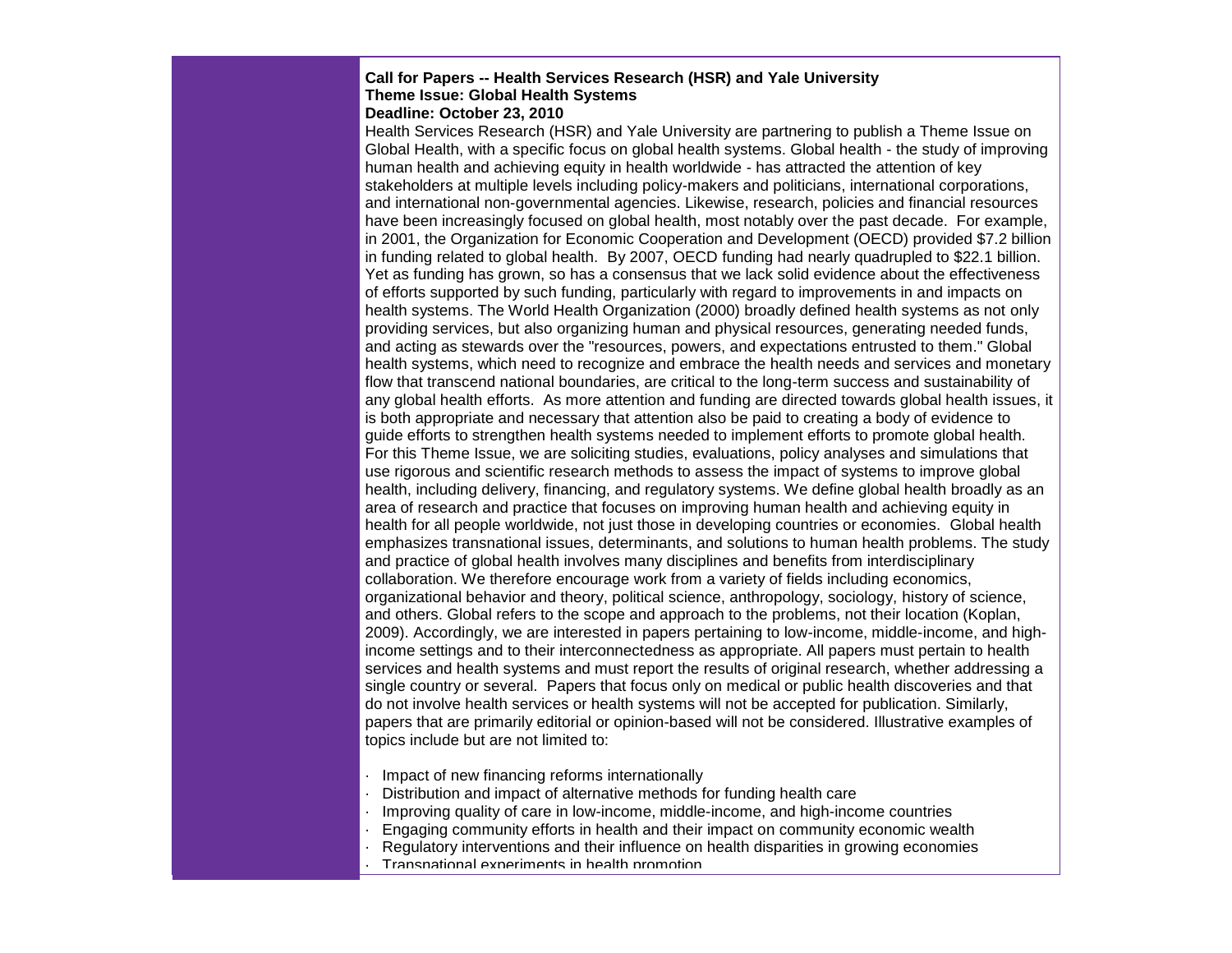· Valuing health: new methods for assessing impact

· Models for financing health that improve access or ensure value for services

The deadline for initial submission of manuscripts is October 23, 2010. Criteria for selection of manuscripts include: (1) quality, rigor and originality, (2) significance and usefulness for informing global health systems design; (3) and clarity of writing and presentation. All manuscripts must follow the "Instructions for Authors" listed at:

[http://www.hsr.org/hsr/information/authors/instrucauthors.jsp.](http://r20.rs6.net/tn.jsp?et=1103488072567&s=0&e=001ZbRH4lRBQsHkRXlMbhMtfHu7egiIyKAAJ7ixXSilcuYnfqDHWXv12tCFvQql9ipw4L3PEb8VTwssEtgDexiaosvyCJFBHpI4kJ4jFNi9SD0PLrC0XpYbSdf8Nsw-fG5hH6mx2a1F4GI4RB__2ANSMXePZz_Z6UkDWxXgevV3CWs=) Manuscripts submitted for the Theme Issue will first undergo the same HSR peer review process as all regular manuscripts. However, due to the timeline for publishing the Theme Issue, HSR will monitor the progress of manuscripts through the review process and thereby will try to shorten the overall review process; likewise, authors should expect to be especially timely in returning revisions. All accepted articles will be published electronically within a few weeks of acceptance using Blackwell-Wiley's Early View process. Articles published through Early View are fully published, appear in PubMed, and can be cited. Accepted articles submitted for the Theme Issue will then undergo an additional selection process for inclusion in the printed Theme Issue. Approximately 8 to 10 articles will be selected, based on the most original and significant work addressing the theme. Accepted manuscripts that are not selected for the Theme Issue will be automatically scheduled for print publication in a regular issue. The print publication date for the Theme Issue will be December 2011. References:

Koplan, JP, TC Bond, MH Merson, KS Reddy, MH Rodriguez, NK Sewankambo, and JN Wasserheit. "Towards a Common Definition of Global Health." Lancet 2009; 373: 1993-1995. World Health Organization. Health Systems: Improving Performance. Geneva: The World Health Organization, 2000.

Key dates for authors:

October 23, 2010: Submission deadline of manuscripts for the Theme Issue.

August 15, 2011: Notification of assignment of accepted papers to the Theme Issue or Regular Issue.

December 2011: Print Publication Date for Theme Issue.

For questions, please email HSR Managing Editor, Meighan Schreiber at [mschreiber@aha.org.](mailto:mschreiber@aha.org)

#### **Call for Survey Response - University of Pittsburgh**

#### **Building Trust Between Minorities and Researchers: A National Bioethics Infrastructure Initiative**

Online Survey: **[http://www.healthdisparity.pitt.edu/buildingtrust.asp](http://r20.rs6.net/tn.jsp?et=1103488072567&s=0&e=001ZbRH4lRBQsHkRXlMbhMtfHu7egiIyKAAJ7ixXSilcuYnfqDHWXv12tCFvQql9ipw4L3PEb8VTwvcG_nA2D406ybnKAqHzRp1C2BaoxHo3h72IIFhmbQVOHeFH3U8HwY1XrSPtUSrBD_jxgMDU6UjiQ==)**

The University of Pittsburgh has been awarded a two-year grant from the NIH National Center on Minority Health and Health Disparities and Office of the Director at NIH as part of the American Reinvestment and Recovery Act (ARRA). This Grand Opportunity Award launches the Building Trust Between Minorities and Researchers: A National Bioethics Infrastructure Initiative. Our goal is to increase the participation of African Americans/Blacks, Hispanics/Latinos and other minority populations in public health and biomedical research, including clinical trials. To achieve our goal, we are conducting research with the research community to determine best practices in the recruitment and retention of ethnic and racial minority populations in research. Our partner in this initiative is the organization, Public Responsibility in Medicine and Research (PRIM&R). The representation of racial and ethnic minority populations in public health and biomedical research still lags behind that of whites, and has been identified by the NIH as a serious problem. According to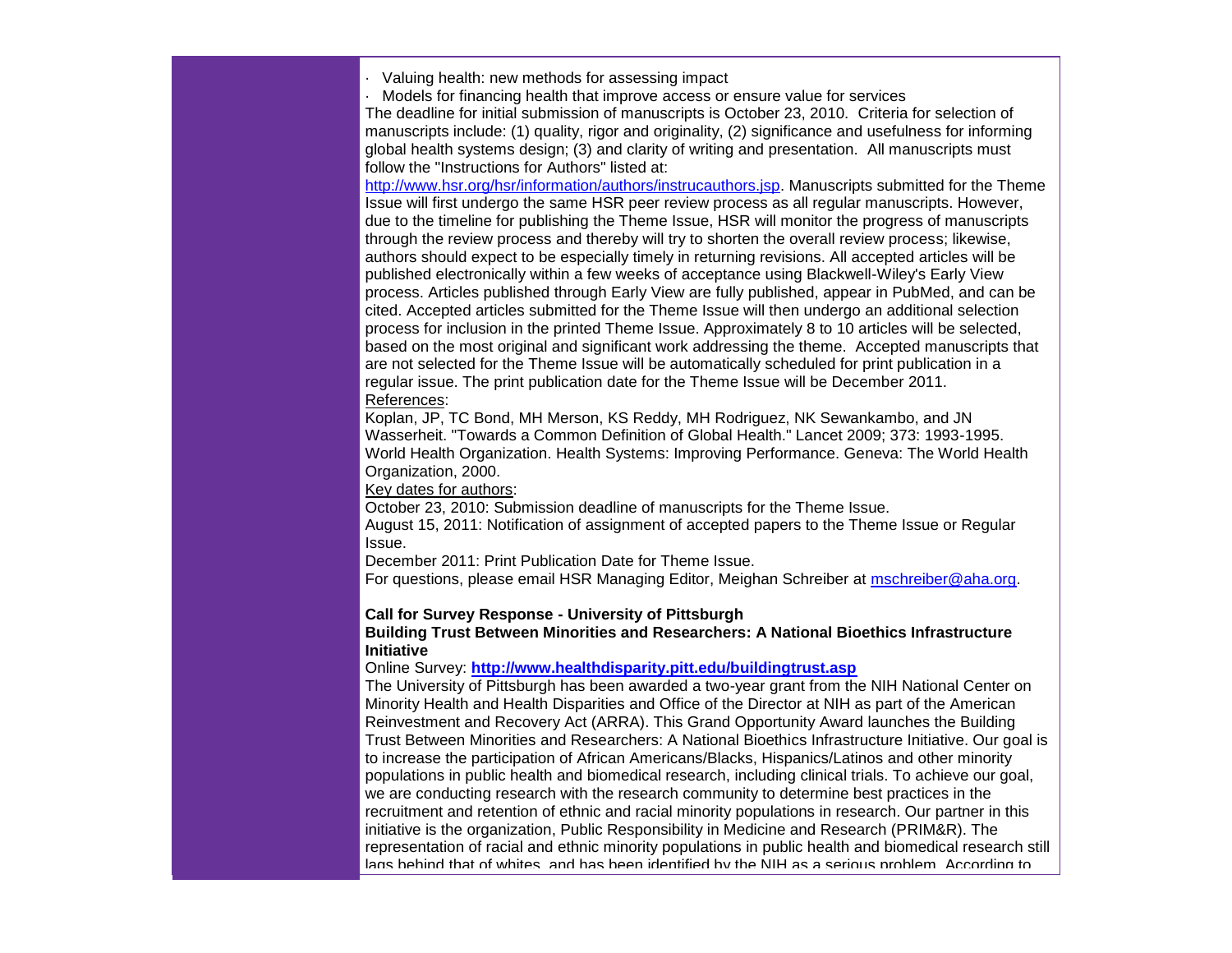the NIH, "this deplorable situation represents an ongoing challenge to the validity and generalizability of research findings, which consequently contributes to disparities in health status and medical care, both of which constitute an injustice to unrepresented minority groups." Because you are a researcher, research staff, institutional review board (IRB) member and/or IRB staff involved with human subjects research, we would like to invite you to take part in the Building Trust Survey. We know that many of you are committed to improving the recruitment and retention of minorities, and have lessons from your own experience to share. We would like to invite you to participate in this initiative, so please take a moment to learn more and register. Once you register, we urge you to take 20-30 minutes to complete the online survey.

[http://www.healthdisparity.pitt.edu/buildingtrust.asp.](http://r20.rs6.net/tn.jsp?et=1103488072567&s=0&e=001ZbRH4lRBQsHkRXlMbhMtfHu7egiIyKAAJ7ixXSilcuYnfqDHWXv12tCFvQql9ipw4L3PEb8VTwvcG_nA2D406ybnKAqHzRp1C2BaoxHo3h72IIFhmbQVOHeFH3U8HwY1XrSPtUSrBD_jxgMDU6UjiQ==) With your help, the results of this work will be used to produce effective, sustainable tools that can be implemented and evaluated to determine the extent to which they contribute to the increase in minority participation in NIH-sponsored research and increase the efficacy of investigators dedicated to this goal. If you would like more information regarding our initiative or you have any questions or comments, please e-mail us at [BuildingTrust@gsph.pitt.edu.](mailto:BuildingTrust@gsph.pitt.edu)

#### **[back to top](#page-0-0)**

# <span id="page-20-0"></span>**CONFERENCES AND EVENTS**

#### **Public Responsibility in Medicine & Research**

**Webinar: Distrust, Race, and Research: Overcoming Barriers to Recruitment and Retention of Minority Populations**

**July 14, 2010, 1:00 - 2:30 p.m. (eastern)**

Please note that fees range from \$145-\$375 to participate. Details at [http://bit.ly/94Mq1h](http://r20.rs6.net/tn.jsp?et=1103488072567&s=0&e=001ZbRH4lRBQsHkRXlMbhMtfHu7egiIyKAAJ7ixXSilcuYnfqDHWXv12tCFvQql9ipwhhfd6jLiqj-g0qjvpaGPhBEl8hwQ4OETYmu-op2PgC0=) During this webinar, you'll learn about...

\* The National Bioethics Research Infrastructure Initiative: Building Trust Between Minorities and Researchers;

Selected cases of research abuse involving racial and ethnic minority populations;

\* Background and context of the U.S. Public Health Service Syphilis Study at Tuskegee, the subsequent presidential apology, and NIH supported research initiatives designed to repair the damage caused by this study;

\* Preliminary data from a qualitative study of investigators, as well as survey data from institutional review board (IRB) members, IRB staff, and researchers; and

\* A new conceptual model of the research continuum that serves as a viable framework for designing, implementing, and evaluating measures that aim to overcome barriers to minority recruitment.

#### Faculty:

Stephen B. Thomas, PhD, Inaugural Philip Hallen Professor of Community Health and Social Justice, Associate Dean for Diversity Graduate School of Public Health University of Pittsburgh Sandra Crouse Quinn, PhD, Associate Dean for Student Affairs and Education, Director of the Peace Corps Master"s International Program, Associate Professor Graduate School of Public Health University of Pittsburgh

**American Public Health Association The 138th Annual Meeting & Expo**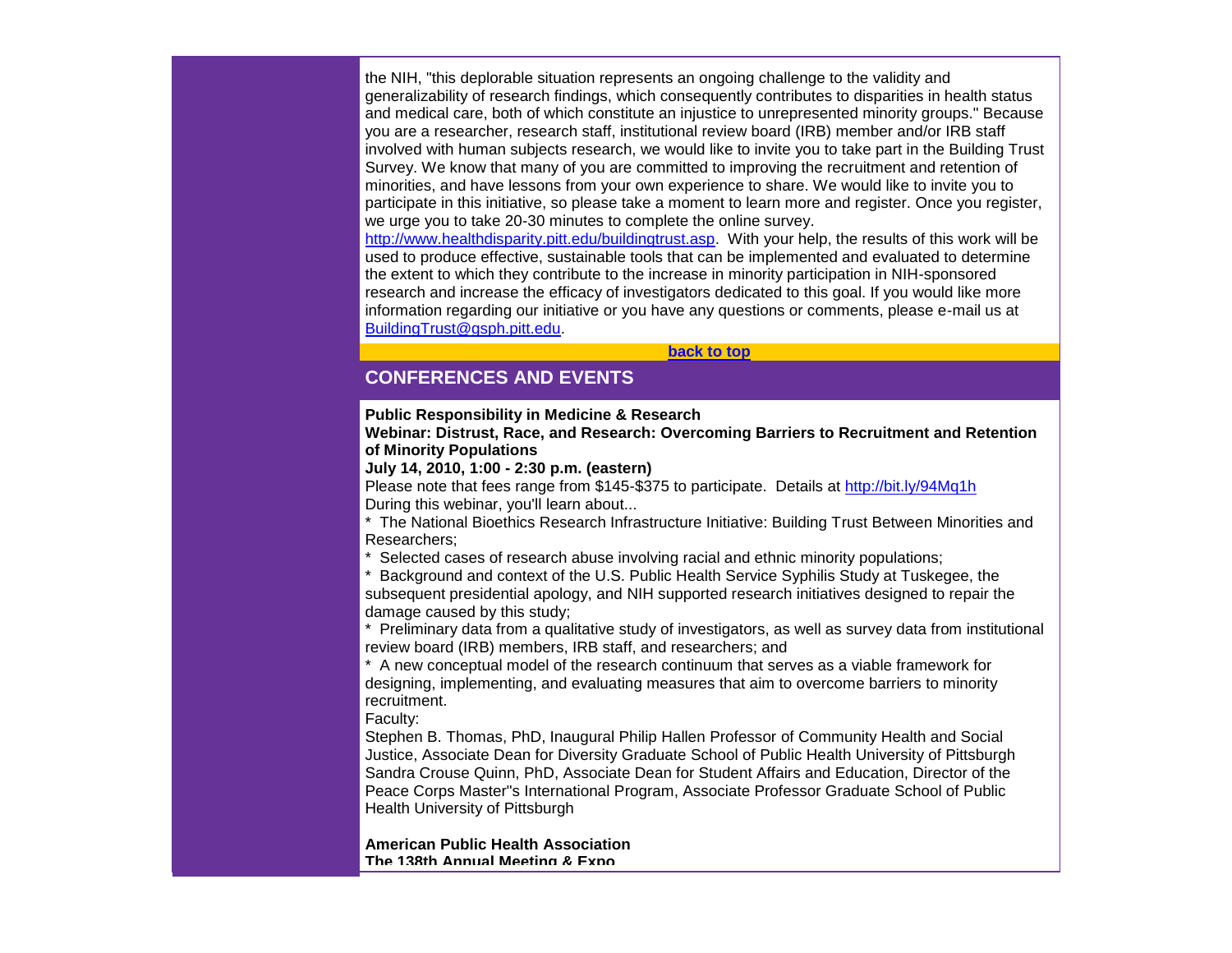## **Denver, CO**

## **November 6-10, 2010**

Register early and save! Don't miss the most important public health event of the year. Now is the time for the public health community to come together and embrace the opportunities and potential for change facing our nation. Register at [www.apha.org/meetings/registration](http://r20.rs6.net/tn.jsp?et=1103488072567&s=0&e=001ZbRH4lRBQsHkRXlMbhMtfHu7egiIyKAAJ7ixXSilcuYnfqDHWXv12tCFvQql9ipwSEJQMdsBAI3F9Jzkkz3W4Rrw0d_XIJB0__8IGFhFb2FNGElP_uac0qS6BVLoXx-n3IPpU-6mRS4GwJqIo7DD-bCsCGZ9zCi3gKzPIWHVmUw=)**.** During the APHA Annual Meeting, Public Health professionals take advantage of countless opportunities from networking to continuing education and much more. Benefits of attending the APHA Annual Meeting include....

- $\bullet$ New Trends and Best Practices **-** Over 1,000 scientific sessions cover topics from all fields of Public Health. Join the full day [Summit on Health Reform](http://r20.rs6.net/tn.jsp?et=1103488072567&s=0&e=001ZbRH4lRBQsHkRXlMbhMtfHu7egiIyKAAJ7ixXSilcuYnfqDHWXv12tCFvQql9ipwSEJQMdsBAI3F9Jzkkz3W4Rrw0d_XIJB0__8IGFhFb2GRk2GXorezOG50cfINE7_cprt9mWJl2fLU8HsEsIpPCqlGhxv4AkoRuVhmpxOZdkg=) to discuss implementation and planning of the new health reform legislation signed into law this year.
- Networking Each year over 12,000 public health professionals attend the Annual Meeting. Don't miss the opportunity to meet with your peers in the Mix & Mingle Lounge or at the many social and business events held during the Annual Meeting.
- Industry Leaders -Hear from numerous industry leaders in sessions, especially the [Opening,](http://r20.rs6.net/tn.jsp?et=1103488072567&s=0&e=001ZbRH4lRBQsHkRXlMbhMtfHu7egiIyKAAJ7ixXSilcuYnfqDHWXv12tCFvQql9ipwSEJQMdsBAI3F9Jzkkz3W4Rrw0d_XIJB0__8IGFhFb2HRJ62Ty44msrwAFPbGUsPWTPQx1uXdS10ALbMyRGabZDarHWVu1AIog6QxOrJJqdU=) Special, and [Closing Sessions.](http://r20.rs6.net/tn.jsp?et=1103488072567&s=0&e=001ZbRH4lRBQsHkRXlMbhMtfHu7egiIyKAAJ7ixXSilcuYnfqDHWXv12tCFvQql9ipwSEJQMdsBAI3F9Jzkkz3W4Rrw0d_XIJB0__8IGFhFb2EWAxH72ZF9YUt0QyWYy2wAeE9RtdbP1QrWUKnzMNRA_j-yLzA68PNM2xCrkbIQRhA=)
- State of the Art Products and Services -Over 700 booths of public health information are located in the [Public Health](http://r20.rs6.net/tn.jsp?et=1103488072567&s=0&e=001ZbRH4lRBQsHkRXlMbhMtfHu7egiIyKAAJ7ixXSilcuYnfqDHWXv12tCFvQql9ipwSEJQMdsBAI3F9Jzkkz3W4Rrw0d_XIJB0__8IGFhFb2F9kopw_K1CEl_4_Q9BZC8E9rmIWjOJIp2sm7ubtg6mDgZDPiUa-fX6sN_8l-dZsz0=) Expo.
- Section & SPIG Pavilion -Don't miss the opportunity to meet with members of APHA Sections and Special Interest Groups at the new Section & SPIG Pavilion.
- Career Opportunities **-** Employers and job seekers meet face-to-face at the [Public Health](http://r20.rs6.net/tn.jsp?et=1103488072567&s=0&e=001ZbRH4lRBQsHkRXlMbhMtfHu7egiIyKAAJ7ixXSilcuYnfqDHWXv12tCFvQql9ipwSEJQMdsBAI3F9Jzkkz3W4Rrw0d_XIJB0__8IGFhFb2GDmulXHsvWOOQ-hy8CXRy92dho2rRv1Ld7Do8RowzULG6dQYfrKg49U0a5VtxWfpA=)  [CareerMart.](http://r20.rs6.net/tn.jsp?et=1103488072567&s=0&e=001ZbRH4lRBQsHkRXlMbhMtfHu7egiIyKAAJ7ixXSilcuYnfqDHWXv12tCFvQql9ipwSEJQMdsBAI3F9Jzkkz3W4Rrw0d_XIJB0__8IGFhFb2GDmulXHsvWOOQ-hy8CXRy92dho2rRv1Ld7Do8RowzULG6dQYfrKg49U0a5VtxWfpA=)
- Continuing Education **-** Earn CE contact hours in CHES, Nursing, CME (physicians and non-physicians) and CPH. View specific accreditation statements, abstracts, objectives, contact hours and more [online.](http://r20.rs6.net/tn.jsp?et=1103488072567&s=0&e=001ZbRH4lRBQsHkRXlMbhMtfHu7egiIyKAAJ7ixXSilcuYnfqDHWXv12tCFvQql9ipwSEJQMdsBAI3F9Jzkkz3W4Rrw0d_XIJB0__8IGFhFb2HtZTPknhHFUgi1IsC5HQ86rN2fD4ob8qFqaiZzXa-DvQFJOlpcTSWqA4D0m4ltdM4=)
- An escape from the daily routine **-** Three hundred days of sunshine await travelers to Denver. Take a break from your daily routine and head to Denver to meet, learn and have a little fun. [See what Denver has to offer.](http://r20.rs6.net/tn.jsp?et=1103488072567&s=0&e=001ZbRH4lRBQsHkRXlMbhMtfHu7egiIyKAAJ7ixXSilcuYnfqDHWXv12tCFvQql9ipwSEJQMdsBAI3F9Jzkkz3W4Rrw0d_XIJB0__8IGFhFb2GUe3Z0rTpu9rev7zP9WZFNELdEEKcAu7HFbvyVz_0wBx-3VztUkQlkL8cT1CD1yAo=)

For more information go to [www.apha.org/meetings](http://r20.rs6.net/tn.jsp?et=1103488072567&s=0&e=001ZbRH4lRBQsHkRXlMbhMtfHu7egiIyKAAJ7ixXSilcuYnfqDHWXv12tCFvQql9ipwSEJQMdsBAI3F9Jzkkz3W4Rrw0d_XIJB0__8IGFhFb2HP7yplOsI67P7-5R0qgBo2Sty3ICK2AadNWA_luEGrpZa3N7QZwWRrc3QLQJ-X9Gg=)**.**

**[back to top](#page-0-0)**

# <span id="page-21-0"></span>**RESOURCES**

# **Publications**

A Network Assessment of Community-Based Participatory Research: Linking Communities and Universities to Reduce Cancer Disparities

Thomas W. Valente, Kayo Fujimoto, Paula Palmer, and Sora Park Tanjasiri Am J Public Health 2010;100 1319-1325 [http://ajph.aphapublications.org/cgi/content/abstract/100/7/1319?etoc](http://r20.rs6.net/tn.jsp?et=1103488072567&s=0&e=001ZbRH4lRBQsHkRXlMbhMtfHu7egiIyKAAJ7ixXSilcuYnfqDHWXv12tCFvQql9ipwmi7TXQKkkvYhAoBgrVeWM5RUV3EkTiwegg-b2b5aXWGCAk0eRE6aNR_ir66RCQbqK5rjgCwZZhRLfj0ZH2WEuyn3iNOhvYJYQ96LIwpFuub6vnBUvKOT0S-XiDERsX4j) Objectives. We sought to determine whether a community-based initiative designed to reduce cancer disparities among Pacific Islanders in Southern California increased communications between community-based organizations and university researchers.

Methods. We conducted network analysis among 11 community-based organizations (CBOs) and 5 universities by interviewing 91 and 56 members of these organizations, respectively, at 2 points in time. We estimated random effects probit regression and stochastic actor-oriented network dynamic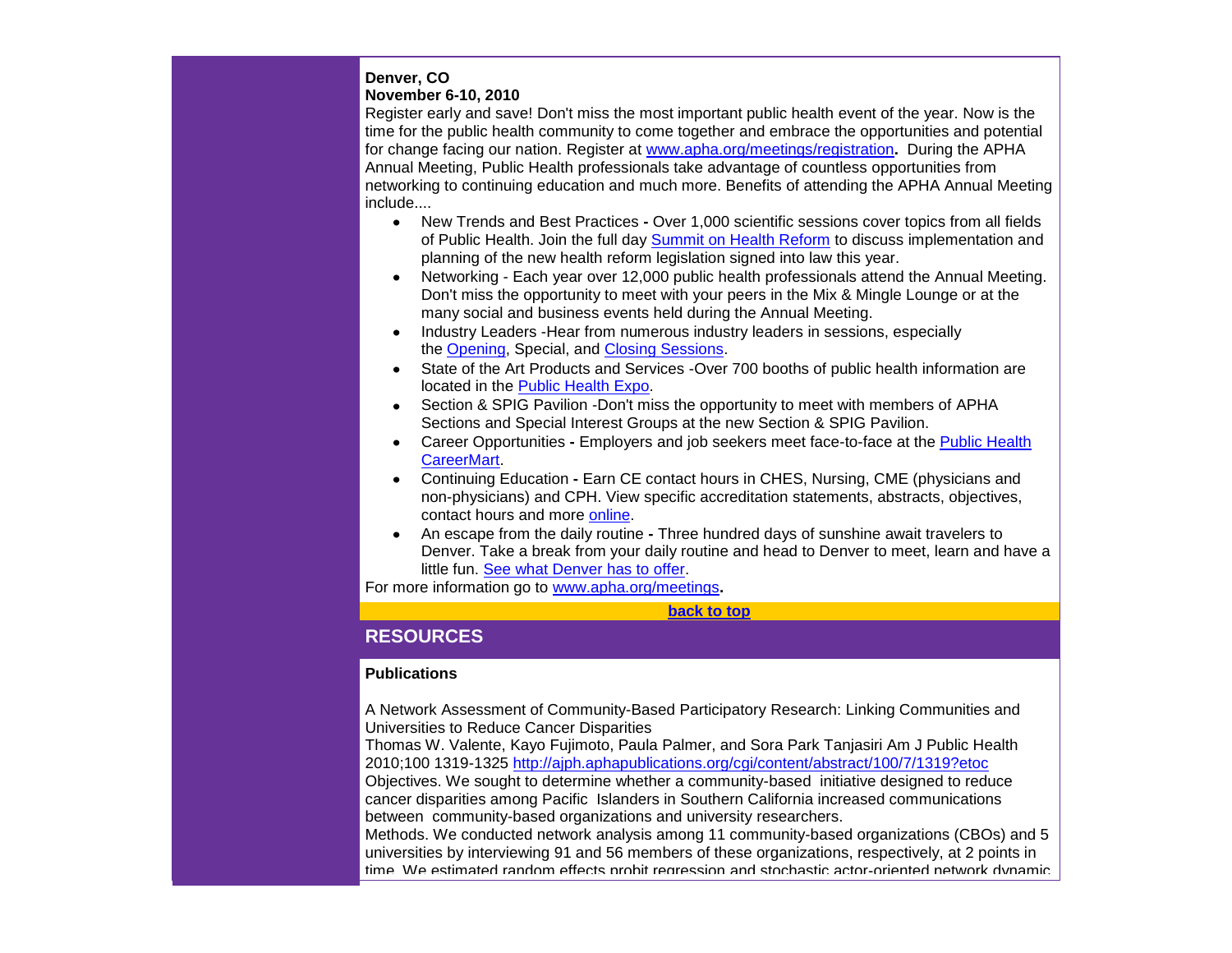#### models.

Results. We found that, during the 2-year study period, CBOs increased their connectedness with one another (b=  $0.44$ ; P < .05) and to the universities (b =  $0.46$ ; P < .05), but that university researchers did not increase their connectedness to each other or to CBOs. Conclusions. Cancer awareness, cancer education, and access to cancer services are low among Pacific Island groups, and this study provides an initial attempt to reduce these disparities. Community-based initiatives can strengthen a CBO network, creating the potential for increased community-informed cancer research and improved community access to cancer research resources.

Addressing the Intersection: Preventing Violence and Promoting Healthy Eating and Active Living Prevention Institute

#### [http://preventioninstitute.org/component/jlibrary/article/id-267/127.html](http://r20.rs6.net/tn.jsp?et=1103488072567&s=0&e=001ZbRH4lRBQsHkRXlMbhMtfHu7egiIyKAAJ7ixXSilcuYnfqDHWXv12tCFvQql9ipwIYfWf2SS1u-Kim_xnxWj326WQcck0mqRJOpiv7e13l4pzYi6jUdXN7pBYXoo75vsIflHGhoWIPqpW3BjfIj1P8hjjIeVbjExWE9pDdd3I5eF-6G8t4dwgFCXaNftbbBD)

Addressing the Intersection: Preventing Violence and Promoting Healthy Eating and Active Living Prevention Institute finds that we must prevent violence if we are to be successful in preventing chronic disease.

#### **[http://tinyurl.com/2e6299a](http://r20.rs6.net/tn.jsp?et=1103488072567&s=0&e=001ZbRH4lRBQsHkRXlMbhMtfHu7egiIyKAAJ7ixXSilcuYnfqDHWXv12tCFvQql9ipwR64JHBVqvaFDVdbzkwMAu3WUOiYV1zZ5m_Y66muBNhj9oMVx9KUjzmjVlf8hDCMqYjVHWWieOp-cmtRgdT_Ucwrm1q_c4UUe8jOLX894T66TE0rQCCs-oTAK75cOHhiAwGZGdq1orPYhiIH09jcLVFPbdNqWUE5F)**

Healthy eating and active living has become a national priority, but when people don't feel safe in their communities, they are less likely to use local parks, access public transportation or let their children walk to school or play outside. Until now, very little research on the impact of community violence on healthy eating and activity--and potential solutions--has been done. The Kaiser Permanente-funded report conducted interviews with community advocates as well as strategy sessions with national experts. \*The final product makes a compelling case for embedding safety strategies into community efforts to promote healthy eating and physical activity.

#### [America's Future: Latino Child Well-Being in Numbers and Trends](http://r20.rs6.net/tn.jsp?et=1103488072567&s=0&e=001ZbRH4lRBQsHkRXlMbhMtfHu7egiIyKAAJ7ixXSilcuYnfqDHWXv12tCFvQql9ipw4L3PEb8VTwv_YZUH6ndduAvX8MLAsjpXVRMxY0gO3Azoeh6XmCbHJNVD9QO3w93YtU2K2KgI3IgiivKOP0wWirl-Wp_4dUPPf5xw5tTz6Tt3WfNuZEHotgWdSK_yI3MCPO6mHs092la6BbHCPUz4ZqOiSIer9ALJ)

Population Reference Bureau and National Council of La Raza Population Reference Bureau **and** National Council of La Raza **published** [America's Future: Latino](http://r20.rs6.net/tn.jsp?et=1103488072567&s=0&e=001ZbRH4lRBQsHkRXlMbhMtfHu7egiIyKAAJ7ixXSilcuYnfqDHWXv12tCFvQql9ipw4L3PEb8VTwv_YZUH6ndduAvX8MLAsjpXVRMxY0gO3Azoeh6XmCbHJNVD9QO3w93YtU2K2KgI3IgiivKOP0wWirl-Wp_4dUPPf5xw5tTz6Tt3WfNuZEHotgWdSK_yI3MCPO6mHs092la6BbHCPUz4ZqOiSIer9ALJ)  [Child Well-Being in Numbers and Trends,](http://r20.rs6.net/tn.jsp?et=1103488072567&s=0&e=001ZbRH4lRBQsHkRXlMbhMtfHu7egiIyKAAJ7ixXSilcuYnfqDHWXv12tCFvQql9ipw4L3PEb8VTwv_YZUH6ndduAvX8MLAsjpXVRMxY0gO3Azoeh6XmCbHJNVD9QO3w93YtU2K2KgI3IgiivKOP0wWirl-Wp_4dUPPf5xw5tTz6Tt3WfNuZEHotgWdSK_yI3MCPO6mHs092la6BbHCPUz4ZqOiSIer9ALJ) which provides an overview of current national- and statelevel trends for Latino children under age 18 relative to non-Hispanic white and black children, documenting both regional variations and changing trends since 2000.

Enhancing the Capacity of Community Health Centers to Achieve High Performance: Findings from the 2009 Commonwealth Fund National Survey of Federally Qualified Health Centers **Michelle M. Doty, Ph.D., Melinda K. Abrams, M.S., Susan E. Hernandez, M.P.A., Kristof Stremikis, M.P.P., and Anne C. Beal, M.D., M.P.H.** 

**[http://www.commonwealthfund.org/Content/Publications/Fund-](http://r20.rs6.net/tn.jsp?et=1103488072567&s=0&e=001ZbRH4lRBQsHkRXlMbhMtfHu7egiIyKAAJ7ixXSilcuYnfqDHWXv12tCFvQql9ipw4L3PEb8VTwsAjkGzAla2ehIqlKOTgPAhUgYpHIwELfRqertuLA-SRbZ6A4PCAoFhY4y5-wt65iUIjJ2-8Imj3jJNuyZ1Pqqy1J1-vMkpv1yxyjGY0ztQJkj3tPkxwKSouvfzpEO5RtsYIBC1zDirlsT63YlykvpqBZx2IU0y7AmADKuRruZQCjtBjT8pZcJ5DwaArVt5K5ITPnxO0i0DYg3_4Zu-vWL-b8ErU7zkU9nTAQK3v5dB_Q==)**

**[Reports/2010/May/Enhancing-the-Capacity-of-Community-Health-Centers-to-Achieve-High-](http://r20.rs6.net/tn.jsp?et=1103488072567&s=0&e=001ZbRH4lRBQsHkRXlMbhMtfHu7egiIyKAAJ7ixXSilcuYnfqDHWXv12tCFvQql9ipw4L3PEb8VTwsAjkGzAla2ehIqlKOTgPAhUgYpHIwELfRqertuLA-SRbZ6A4PCAoFhY4y5-wt65iUIjJ2-8Imj3jJNuyZ1Pqqy1J1-vMkpv1yxyjGY0ztQJkj3tPkxwKSouvfzpEO5RtsYIBC1zDirlsT63YlykvpqBZx2IU0y7AmADKuRruZQCjtBjT8pZcJ5DwaArVt5K5ITPnxO0i0DYg3_4Zu-vWL-b8ErU7zkU9nTAQK3v5dB_Q==)[Performance.aspx](http://r20.rs6.net/tn.jsp?et=1103488072567&s=0&e=001ZbRH4lRBQsHkRXlMbhMtfHu7egiIyKAAJ7ixXSilcuYnfqDHWXv12tCFvQql9ipw4L3PEb8VTwsAjkGzAla2ehIqlKOTgPAhUgYpHIwELfRqertuLA-SRbZ6A4PCAoFhY4y5-wt65iUIjJ2-8Imj3jJNuyZ1Pqqy1J1-vMkpv1yxyjGY0ztQJkj3tPkxwKSouvfzpEO5RtsYIBC1zDirlsT63YlykvpqBZx2IU0y7AmADKuRruZQCjtBjT8pZcJ5DwaArVt5K5ITPnxO0i0DYg3_4Zu-vWL-b8ErU7zkU9nTAQK3v5dB_Q==)**

**Contact:** Michelle M. Doty, Ph.D., Assistant Vice President and Director of Survey Research, The Commonwealth Fund[,mmd@cmwf.org](mailto:mmd@cmwf.org) ; **Editor(s):** Liz Galst

Overview: Federally Qualified Health Centers are community-based health centers that provide comprehensive primary care and behavioral and mental health services to patients regardless of ability to pay. This report highlights methods for strengthening FQHCs' ability to provide care. These include formalizing partnerships with hospitals, improving office systems, adopting the medical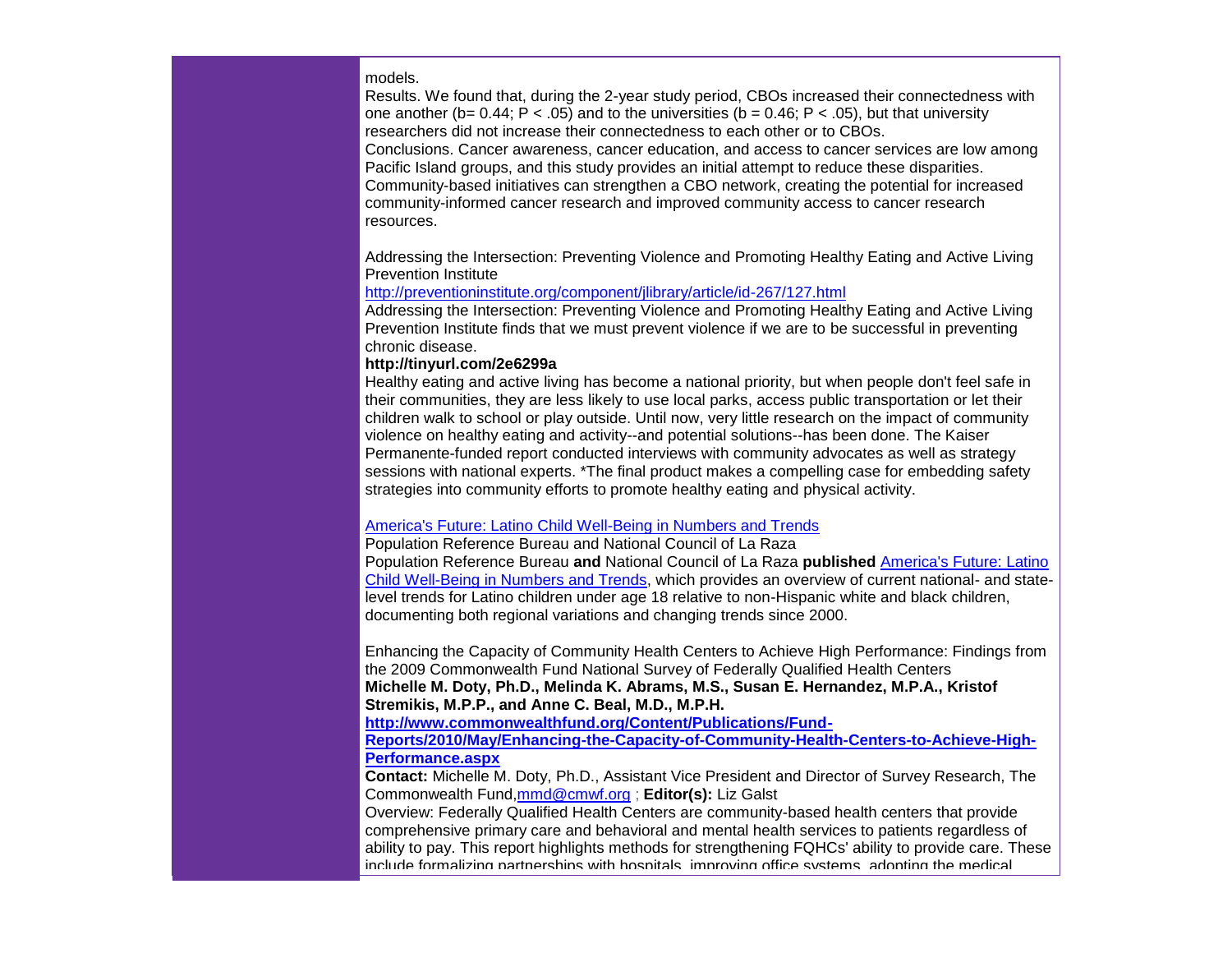home model, and increasing use of HIT.

Engaging Parents as Partners to Support Early Child Health and Development [Download this Report \(PDF/9 pages\)](http://r20.rs6.net/tn.jsp?et=1103488072567&s=0&e=001ZbRH4lRBQsHkRXlMbhMtfHu7egiIyKAAJ7ixXSilcuYnfqDHWXv12tCFvQql9ipwSeXKjDWQtnKA5NrRJrXLxkRHy8x4MPXk-fw8-PFoFk5-24Vs9BRMgKJpC-nN3zArait04ElDUBdZQToijkP-dPsBWQMDWLrIfbyfGIPRVH3OwE-CTBR4FwgMD3OJLrJhdjbu0EEldXGRJRzjCTUHe-lEfK2896Z3gzMbLsoBAhzw0k9epeX3t0oXNPOr8B5V04yxDfvoAEE1AkDlMx68bUziTB5A8ws7fKfVadIpY2n0dXiDFyRWWfx_hwQZCDxXzjY7RAhqm6g=)

Ensuring and coordinating services that support young children's healthy development requires strong and effective partnerships between families and health care providers. This brief puts forth a three-part framework for engaging parents in supporting healthy child development. It describes each level of engagement, explains why each is critical, and gives examples of how states can incorporate parent partnerships into their work.

Equity, social determinants and public health programmes

Edited by Erik Blas and Anand Sivasankara Kurup 2010, 300 pages

PDF [300p] Available online at: [http://whqlibdoc.who.int/publications/2010/9789241563970\\_eng.pdf](http://r20.rs6.net/tn.jsp?et=1103488072567&s=0&e=001ZbRH4lRBQsHkRXlMbhMtfHu7egiIyKAAJ7ixXSilcuYnfqDHWXv12tCFvQql9ipwVEuVULJwusoX2VYU2UHjI5Kr39LYZHB_gRjIPCA7qQTEvshYskwChnw-U96eMzr3KMxqMvvolRu8pmHctypWTEA8QLiGBQI8KHpeTkHOVfo=) ISBN 978 92 4 156397 0

World Health Organization 2010

"...This book is a collection of analyses of the social determinants of health that impact on specific health conditions. Stemming from the recommendations of the Commission on Social Determinants of Health, promising interventions to improve health equity are presented for the areas of: alcoholrelated disorders, cardiovascular diseases, child health and nutrition, diabetes, food safety, maternal health, mental health, neglected tropical diseases, oral health, pregnancy outcomes, tobacco and health, tuberculosis, and violence and injuries. The book was commissioned by the Department of Ethics, Equity, Trade and Human Rights as part of the work undertaken by the Priority Public Health Conditions Knowledge Network of the Commission on Social Determinants of Health, in collaboration with 16 of the major public health programmes of WHO. In addition to this, through collaboration with the Special Programme of Research, Development and Research Training in Human Reproduction, the Special Programme for Research and Training in Tropical Diseases, and the Alliance for Health Policy and Systems Research, 13 case studies were commissioned to examine the implementation challenges in addressing social determinants of health in low-and middle-income settings...."

To order the book, please visit: [http://www.who.int/bookorders](http://r20.rs6.net/tn.jsp?et=1103488072567&s=0&e=001ZbRH4lRBQsHkRXlMbhMtfHu7egiIyKAAJ7ixXSilcuYnfqDHWXv12tCFvQql9ipw4L3PEb8VTwvK0XtauZ3A1iD0DHRkM9_z0jhFq1Kf5QkzFRZeE-VYwg==)

To know more about the work of WHO on social determinants of health, please visit: [www.who.int/social\\_determinants/en](http://r20.rs6.net/tn.jsp?et=1103488072567&s=0&e=001ZbRH4lRBQsHkRXlMbhMtfHu7egiIyKAAJ7ixXSilcuYnfqDHWXv12tCFvQql9ipw4L3PEb8VTwvK0XtauZ3A1jbsgvQzmVcHLTCCM4IOB9fDyT1zOkQmBawf_2jZowDkje-g-N-bQnc=)

Table of Contents

Acknowledgement

Foreword

Chapter 1 Introduction and methods of work - Erik Blas and Anand Sivasankara Kurup Chapter 2 Alcohol: equity and social determinants -Laura A. Schmidt, Pia Mäkelä, Jürgen Rehm and Robin Room

Chapter3 Cardiovascular disease: equity and social determinants - Shanthi Mendis and A Banerjee Chapter 4 Health and nutrition of children: equity and social determinants

Fernando C. Barros, Cesar G. Victora, Robert W. Scherpbier, and, Davidson Gwatkin

Chapter 5 Diabetes: equity and social Determinants- David Whiting, Nigel Unwin, and Gojka Roglic Chapter 6 Food safety: equity and social determinants-Jean-Louis Jouve, Jens Aaagaard-Hansen and Awa Aidara-Kane

Chapter 7 Mental disorders: equity and social determinants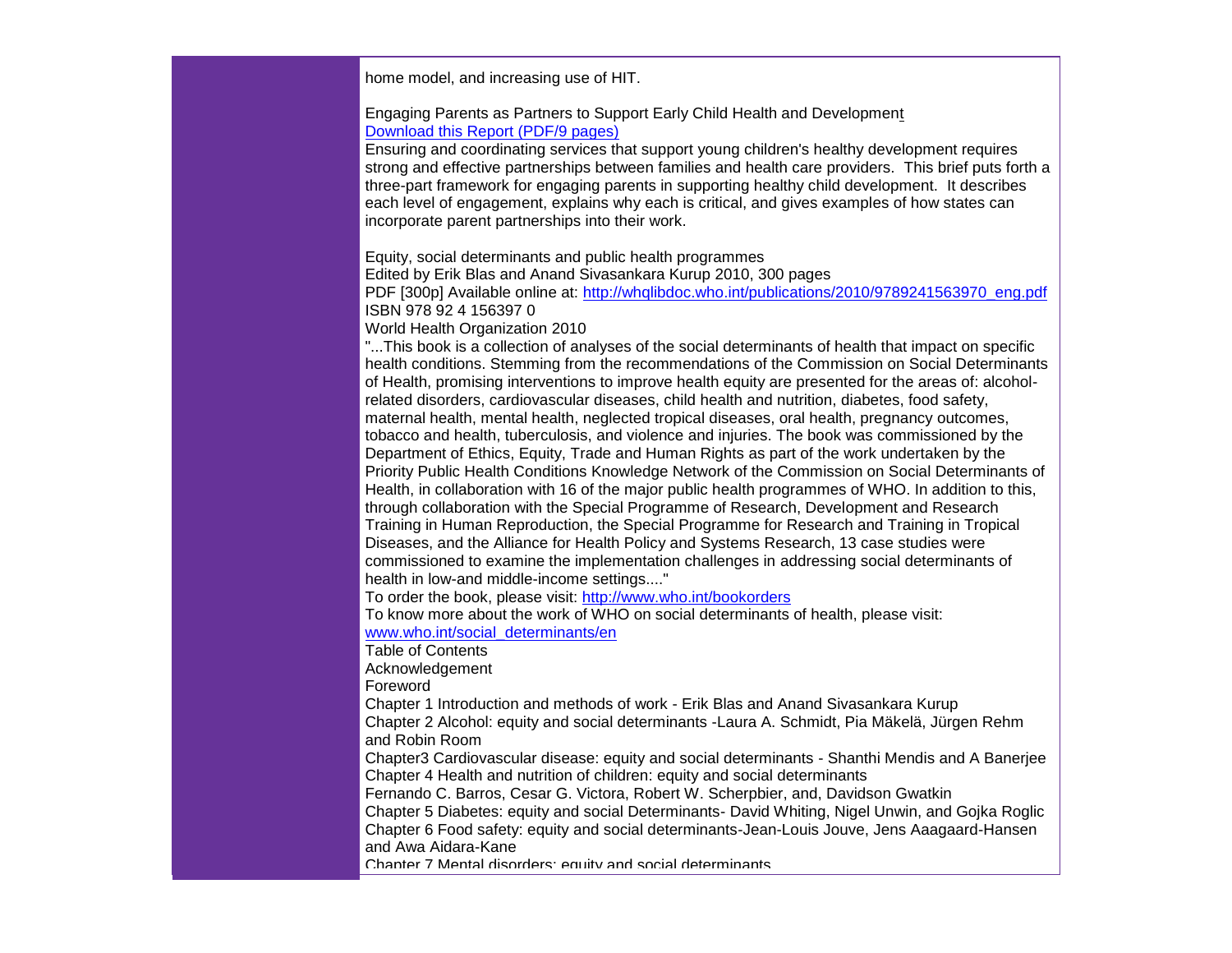Vikram Patel, CrickLund, Sean Hatherill, Sophie Plagerson, Joanne Corrigall, Michelle Funk, and, Alan J. Flisher Chapter 8 Inequity and Social Determinants of Neglected Tropical Diseases -Jens Aagaard-Hansen and Claire-Lise Chaignat Chapter 9 Oral health: equity and social determinants - Stella Kwan and Poul Erik Petersen Chapter 10 Unintended pregnancy and pregnancy outcome: equity and social determinants Shawn Malarcher, LG Olson and Norman Hearst Chapter 11 Tobacco use: equity and social determinants Annette David, Katharine Esson , Anne-Marie Perucic and Christopher Fitzpatrick Chapter 12 Tuberculosis: the role of risk factors and social determinants Knut Lönnroth, Ernesto Jaramillo, Brian Williams, Chris Dye, and Mario Raviglione Chapter 13 Violence and unintentional injury: equity and social determinants - Helen Roberts and David Meddings Chapter 14 Synergy for equity- Erik Blas and Anand Sivasankara Kurup Index Anand Sivasankara KurupTechnical Officer-Department of Ethics, Equity, Trade and Human Rights Information, Evidence and Research Cluster - World Health Organization Focusing on Obesity Through a Health Equity Lens - Second edition Yoline Kuipers - EuroHealthNet March 2010 (PDF, 7MB) - Available online at:**[http://bit.ly/cF4PAJ](http://r20.rs6.net/tn.jsp?et=1103488072567&s=0&e=001ZbRH4lRBQsHkRXlMbhMtfHu7egiIyKAAJ7ixXSilcuYnfqDHWXv12tCFvQql9ipwhhfd6jLiqj93P2Ja1KEXUiOhREvYdEf-vtK0GRZA8xI=)** This report has been compiled by EuroHealthNet with the aim of producing an accessible source of ideas and inspiration for practitioners and policy makers about counteracting obesity and improving health equity. The report demonstrates the strong link between health inequalities and rising rates of obesity, and how existing measures to tackle the condition might be able to take this into account. The document contains descriptions of nearly 100 projects running in 28 countries, from the international level to local community initiatives. Table of contents Introduction 1. Obesity and Health Inequalities 1.1 Obesity in Europe: The current situation and its long-term vision 1.2 Health inequalities and the Social Determinants of Health 1.3 Health inequalities in relation to obesity 2. Projects at European Level 2.1 (School) Children in Europe 2.2 Overall European population 3. Projects at National Level 4. Projects at Local level 4.1 Nutrition Projects. 4.2 Physical Activity Projects. 4.3 Combined Projects 5. Projects at International Level 6. Overview of Responses 7. Conclusions and Discussion 8. Index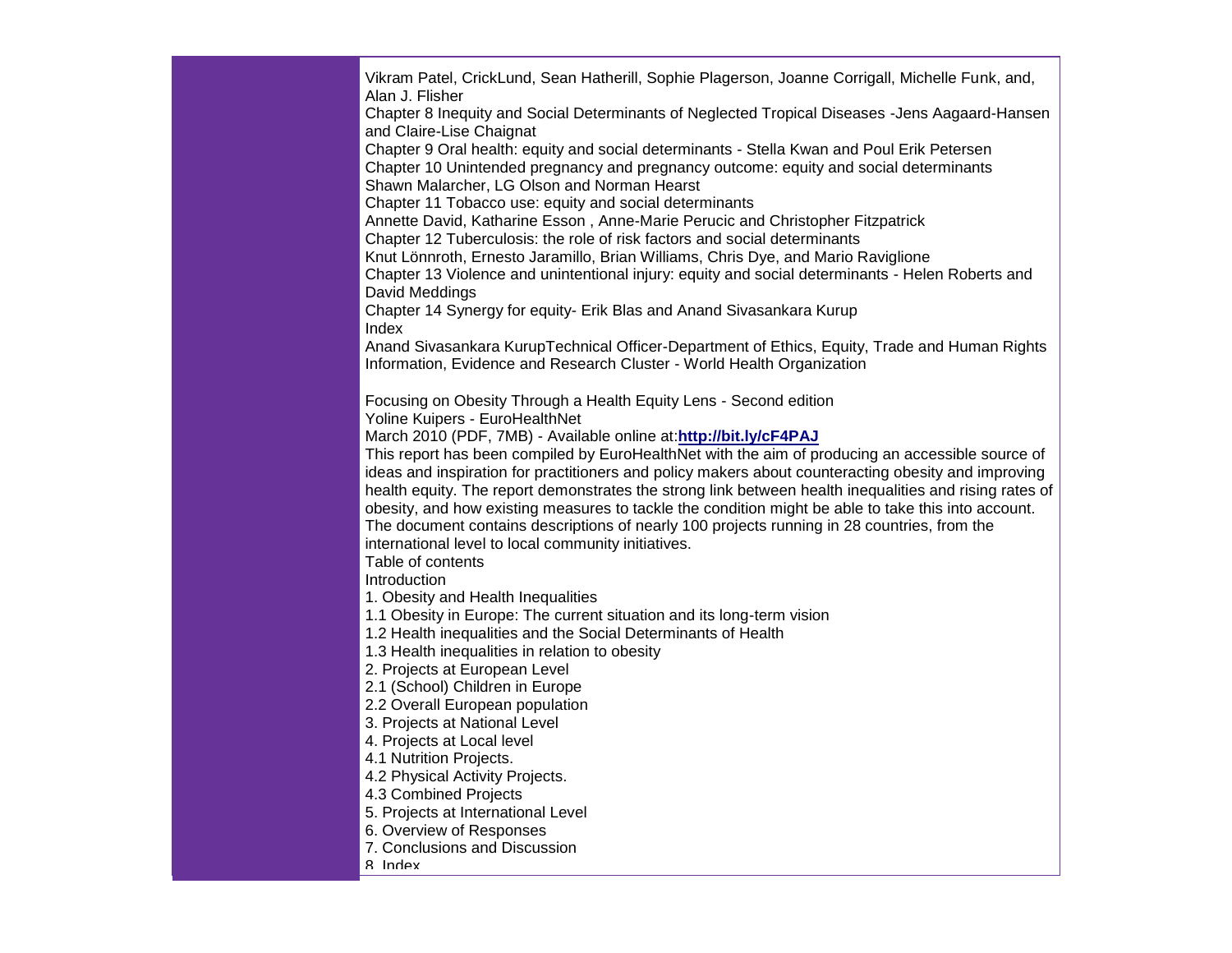#### 9. References

Future Directions for the National Healthcare Quality and Disparities Reports Institute of Medicine **[http://tinyurl.com/2dxdlcn](http://r20.rs6.net/tn.jsp?et=1103488072567&s=0&e=001ZbRH4lRBQsHkRXlMbhMtfHu7egiIyKAAJ7ixXSilcuYnfqDHWXv12tCFvQql9ipw4L3PEb8VTwv2GmIz8li49__S0UUjULqNEY4IgqYF5KU15AbxO0elymugigieRh4J-MczTYv3PunFxPOGlWH99EIPgrufpGdbPpnCHUu0uBBH44M3yP9eQk7KLER6rn5yJtpKRqDZD7VNEy6ZkGK-eEhn4h2cmXXSZ_m2tcfr70CsRa-MJBDEPcwfR7pfcWym875iRikd90vrboJQDXwcHDAR7GCmhqCRLG8En119X_I5CW1hTEbXSdV4o824cVpFSaN0f_BgDewuw5Na1KG_z6dSZsEuIi2EBmRa0GATu_EBi28s6WtnC9ZjAnhLqCW7X_dOfaysFKnqRFE39Jf6TwtkFDBSlp_DaFHTWPBbsPM=)**

Institute of Medicine (IOM) released a report, Future Directions for the National Healthcare Quality and Disparities Reports, which recommends priority areas, ways to make the inclusion criteria more transparent within the reports, and suggestions to increase understanding of the reports' content and to refocus the scope of the data collected. IOM has provided a [summary](http://r20.rs6.net/tn.jsp?et=1103488072567&s=0&e=001ZbRH4lRBQsHkRXlMbhMtfHu7egiIyKAAJ7ixXSilcuYnfqDHWXv12tCFvQql9ipw4L3PEb8VTwsfl8T8Rtc9uvsGJHGHudrvPlJxs2T7y2hyR3wRdaqHW3YpDA4D5GYNsds6FSlwSO1CZ4wFWcfLcksM5e93bNYcfawsYmjrJNefe6NgShunRw==) of the report and a [report brief.](http://r20.rs6.net/tn.jsp?et=1103488072567&s=0&e=001ZbRH4lRBQsHkRXlMbhMtfHu7egiIyKAAJ7ixXSilcuYnfqDHWXv12tCFvQql9ipw4L3PEb8VTwv2GmIz8li49__S0UUjULqNEY4IgqYF5KU15AbxO0elymugigieRh4J-MczTYv3PunFxPOGlWH99EIPgrufpGdbPpnCHUu0uBBH44M3yP9eQk7KLER6rn5yJtpKRqDZD7VNEy6ZkGK-eEhn4h2cmXXSZ_m2tcfr70CsRa-MJBDEPcwfR7pfcWym875iRikd90vrboJQDXwcHDAR7GCmhqCRLG8En119X_I5CW1hTEbXSdV4o824cVpFSaN0f_BgDewuw5Na1KG_z6dSZsEuIi2EBmRa0GATu_EBi28s6WtnC9ZjAnhLqCW7X_dOfaysFKnqRFE39Jf6TwtkFDBSlp_DaFHTWPBbsPM=)

Health Equity and Prevention Primer

Website: [http://www.preventioninstitute.org/tools/focus-area-tools/health-equity-toolkit.html](http://r20.rs6.net/tn.jsp?et=1103488072567&s=0&e=001ZbRH4lRBQsHkRXlMbhMtfHu7egiIyKAAJ7ixXSilcuYnfqDHWXv12tCFvQql9ipw4L3PEb8VTwtN8jqi9-Ib_1QUTewzLO_d16oqa5vhD0huK_aRI5WX2lj5jeKC_oz8lFY2tLgCI32QNhSwmh73M2YkU7CaauU_oxC1gyqySSzkgtGE6sdCx8LpSZK1NbsqalkAUTMsVyk=) Created as part of Prevention Institute's project: Advancing Public Health Advocacy to Eliminate Health Disparities

Support fromThe Robert Wood Johnson Foundation

Health inequities are more than disparities or differences in health and safety outcomes. Inequity describes unfairness and the systematic nature of disparities. The Health Equity and Prevention Primer (HEPP) serves as a web-based training series for public health practitioners and advocates interested in policy advocacy, community change, and multi-sector engagement to achieve health equity. The Primer helps practitioners integrate a health equity lens into their initiatives in pursuit of overall health and safety.

- [Tools](http://r20.rs6.net/tn.jsp?et=1103488072567&s=0&e=001ZbRH4lRBQsHkRXlMbhMtfHu7egiIyKAAJ7ixXSilcuYnfqDHWXv12tCFvQql9ipw4L3PEb8VTwtN8jqi9-Ib_1QUTewzLO_d16oqa5vhD0gHrRg3UYtOqZqgRtlPbStNEZX0DHur_XI=)
	- o [Strategy Tools](http://r20.rs6.net/tn.jsp?et=1103488072567&s=0&e=001ZbRH4lRBQsHkRXlMbhMtfHu7egiIyKAAJ7ixXSilcuYnfqDHWXv12tCFvQql9ipw4L3PEb8VTwtN8jqi9-Ib_1QUTewzLO_d16oqa5vhD0huK_aRI5WX2lC0hDbtNUBt_RjkPByX6DVfkH_Sae16JmVUzClqakvVdYUkx3CIg5k=)
	- o [Partnership Tools](http://r20.rs6.net/tn.jsp?et=1103488072567&s=0&e=001ZbRH4lRBQsHkRXlMbhMtfHu7egiIyKAAJ7ixXSilcuYnfqDHWXv12tCFvQql9ipw4L3PEb8VTwtN8jqi9-Ib_1QUTewzLO_d16oqa5vhD0huK_aRI5WX2l_CtlsL2B7cFTvockm4W7oyrARf8HvHhk43_q6OTab_2Uoovo8NeQ0=)
	- o [Focus Area Tools](http://r20.rs6.net/tn.jsp?et=1103488072567&s=0&e=001ZbRH4lRBQsHkRXlMbhMtfHu7egiIyKAAJ7ixXSilcuYnfqDHWXv12tCFvQql9ipw4L3PEb8VTwtN8jqi9-Ib_1QUTewzLO_d16oqa5vhD0huK_aRI5WX2lj5jeKC_oz8lFY2tLgCI311-ReQ_NIlxNiZ-Sfzv5XraWNfp9R_BIA=)
		- [Communities Taking Action: Profiles of Health Equity](http://r20.rs6.net/tn.jsp?et=1103488072567&s=0&e=001ZbRH4lRBQsHkRXlMbhMtfHu7egiIyKAAJ7ixXSilcuYnfqDHWXv12tCFvQql9ipw4L3PEb8VTwtN8jqi9-Ib_1QUTewzLO_d16oqa5vhD0huK_aRI5WX2lj5jeKC_oz8lFY2tLgCI301WYqqksh5iXnCNEW2-ncN1YRd5Bq77KJBzPsPxx4bOmRVfk02UuyboIfxKcElZclWkIqbUc2TbUpfg-Hb52gHhbvZyObh0i8=)
		- **[Health Equity and Prevention Primer](http://r20.rs6.net/tn.jsp?et=1103488072567&s=0&e=001ZbRH4lRBQsHkRXlMbhMtfHu7egiIyKAAJ7ixXSilcuYnfqDHWXv12tCFvQql9ipw4L3PEb8VTwtN8jqi9-Ib_1QUTewzLO_d16oqa5vhD0huK_aRI5WX2lj5jeKC_oz8lFY2tLgCI32QNhSwmh73M2YkU7CaauU_oxC1gyqySSzkgtGE6sdCx8LpSZK1NbsqalkAUTMsVyk=)** 
			- [About HEPP](http://r20.rs6.net/tn.jsp?et=1103488072567&s=0&e=001ZbRH4lRBQsHkRXlMbhMtfHu7egiIyKAAJ7ixXSilcuYnfqDHWXv12tCFvQql9ipw4L3PEb8VTwtN8jqi9-Ib_1QUTewzLO_d16oqa5vhD0huK_aRI5WX2lj5jeKC_oz8lFY2tLgCI32QNhSwmh73M2YkU7CaauU_oxC1gyqySSyBLVDQdTI3ipOxK3SQfMahlRF21wvZBCyvuLnpCvwShw==)
			- [Methodology](http://r20.rs6.net/tn.jsp?et=1103488072567&s=0&e=001ZbRH4lRBQsHkRXlMbhMtfHu7egiIyKAAJ7ixXSilcuYnfqDHWXv12tCFvQql9ipw4L3PEb8VTwtN8jqi9-Ib_1QUTewzLO_d16oqa5vhD0huK_aRI5WX2lj5jeKC_oz8lFY2tLgCI32QNhSwmh73M2YkU7CaauU_oxC1gyqySSyESrywfGIPNXPLNNNb_YXlVkR4b7q_j2H5wWFOA8KmDVHT-qSyfIxd)
			- **[Project Advisors](http://r20.rs6.net/tn.jsp?et=1103488072567&s=0&e=001ZbRH4lRBQsHkRXlMbhMtfHu7egiIyKAAJ7ixXSilcuYnfqDHWXv12tCFvQql9ipw4L3PEb8VTwtN8jqi9-Ib_1QUTewzLO_d16oqa5vhD0huK_aRI5WX2lj5jeKC_oz8lFY2tLgCI32QNhSwmh73M2YkU7CaauU_oxC1gyqySSw_who_DOYpY4dEUTkDaMYtw6GBnlLQ4aYt6oYUSwGKiOYE3i9MDXNG)**
			- **[Health Equity and Prevention Resources](http://r20.rs6.net/tn.jsp?et=1103488072567&s=0&e=001ZbRH4lRBQsHkRXlMbhMtfHu7egiIyKAAJ7ixXSilcuYnfqDHWXv12tCFvQql9ipw4L3PEb8VTwtN8jqi9-Ib_1QUTewzLO_d16oqa5vhD0huK_aRI5WX2lj5jeKC_oz8lFY2tLgCI32QNhSwmh73M2YkU7CaauU_oxC1gyqySSx4rAvoe9zPzIMEpyHcd7LrZBwiPgHAWxeEiwx1fq1txeKml6e62rZ7PRgPHERPf0LyCX2p3QQnHhk_ggv7QZ58)**
			- [Module 1: Achieving Equity in Health and Safety through Primary](http://r20.rs6.net/tn.jsp?et=1103488072567&s=0&e=001ZbRH4lRBQsHkRXlMbhMtfHu7egiIyKAAJ7ixXSilcuYnfqDHWXv12tCFvQql9ipw4L3PEb8VTwtN8jqi9-Ib_1QUTewzLO_d16oqa5vhD0huK_aRI5WX2lj5jeKC_oz8lFY2tLgCI32QNhSwmh73M2YkU7CaauU_oxC1gyqySSz5x26jIOryT3XOZxScY5Nd1Vimc9_nuOYyQNrDK5Ikbte4OkvU41CJ)  **[Prevention](http://r20.rs6.net/tn.jsp?et=1103488072567&s=0&e=001ZbRH4lRBQsHkRXlMbhMtfHu7egiIyKAAJ7ixXSilcuYnfqDHWXv12tCFvQql9ipw4L3PEb8VTwtN8jqi9-Ib_1QUTewzLO_d16oqa5vhD0huK_aRI5WX2lj5jeKC_oz8lFY2tLgCI32QNhSwmh73M2YkU7CaauU_oxC1gyqySSz5x26jIOryT3XOZxScY5Nd1Vimc9_nuOYyQNrDK5Ikbte4OkvU41CJ)**
			- **[Module 2: Take Two Steps to Prevention](http://r20.rs6.net/tn.jsp?et=1103488072567&s=0&e=001ZbRH4lRBQsHkRXlMbhMtfHu7egiIyKAAJ7ixXSilcuYnfqDHWXv12tCFvQql9ipw4L3PEb8VTwtN8jqi9-Ib_1QUTewzLO_d16oqa5vhD0huK_aRI5WX2lj5jeKC_oz8lFY2tLgCI32QNhSwmh73M2YkU7CaauU_oxC1gyqySSz055JVabWrvqU6L2zxWxizjZ-HVMkmIErZeioU6B5SQXv9se3eSlsV5f2ydXfy41c=)**
			- [Module 3: Community Factors & How They Influence Health Equity](http://r20.rs6.net/tn.jsp?et=1103488072567&s=0&e=001ZbRH4lRBQsHkRXlMbhMtfHu7egiIyKAAJ7ixXSilcuYnfqDHWXv12tCFvQql9ipw4L3PEb8VTwtN8jqi9-Ib_1QUTewzLO_d16oqa5vhD0huK_aRI5WX2lj5jeKC_oz8lFY2tLgCI32QNhSwmh73M2YkU7CaauU_oxC1gyqySSxsv6xjtlg4qWT5c8xpKegNNj-vlDJsZdJw_ok1zbGTpGCkIpC9SPPl)
			- [Module 4: The Spectrum of Prevention](http://r20.rs6.net/tn.jsp?et=1103488072567&s=0&e=001ZbRH4lRBQsHkRXlMbhMtfHu7egiIyKAAJ7ixXSilcuYnfqDHWXv12tCFvQql9ipw4L3PEb8VTwtN8jqi9-Ib_1QUTewzLO_d16oqa5vhD0huK_aRI5WX2lj5jeKC_oz8lFY2tLgCI32QNhSwmh73M2YkU7CaauU_oxC1gyqySSxcOEkzf-7L7pIeukSxGFGiUsxSh7z39MmVQkqm8UP98d8A5qpqBDgu)
			- [Module 5: Enhancing Effective Partnerships for Health Equity](http://r20.rs6.net/tn.jsp?et=1103488072567&s=0&e=001ZbRH4lRBQsHkRXlMbhMtfHu7egiIyKAAJ7ixXSilcuYnfqDHWXv12tCFvQql9ipw4L3PEb8VTwtN8jqi9-Ib_1QUTewzLO_d16oqa5vhD0huK_aRI5WX2lj5jeKC_oz8lFY2tLgCI32QNhSwmh73M2YkU7CaauU_oxC1gyqySSxcOEkzf-7L7pd_WWtN_lD-4pkonaMQ6tKwqJg8J94oHH136TFblSl4YDQpHokJxkQTVukO4vhufw==)
			- Module 6: The Importance of Local Policy for Achieving Equitable **[Outcomes](http://r20.rs6.net/tn.jsp?et=1103488072567&s=0&e=001ZbRH4lRBQsHkRXlMbhMtfHu7egiIyKAAJ7ixXSilcuYnfqDHWXv12tCFvQql9ipw4L3PEb8VTwtN8jqi9-Ib_1QUTewzLO_d16oqa5vhD0huK_aRI5WX2lj5jeKC_oz8lFY2tLgCI32QNhSwmh73M2YkU7CaauU_oxC1gyqySSxfo2wE8-WlN0SfG79SvWAoi7gi7C40YtVZ4FH6-eBRYUkfRF4RxuXL5yzvSmSFVI5WxICfeP8HFr2FEP_msa5vvDkc1UeAnJA=)**
			- **Module 7: Good Health Counts: Measurement and Evaluation for Health [Equity](http://r20.rs6.net/tn.jsp?et=1103488072567&s=0&e=001ZbRH4lRBQsHkRXlMbhMtfHu7egiIyKAAJ7ixXSilcuYnfqDHWXv12tCFvQql9ipw4L3PEb8VTwtN8jqi9-Ib_1QUTewzLO_d16oqa5vhD0huK_aRI5WX2lj5jeKC_oz8lFY2tLgCI32QNhSwmh73M2YkU7CaauU_oxC1gyqySSxcOEkzf-7L7ntHHpbdHJAefXqI28SO1P0moY7XcxsIEPkr3Hej-lQwJJDkclJpU3Ui1Yz3TrlG_mHA1k6MDDTq)**
		- [ENACT: Environmental Nutrition and Activity Community Tool](http://r20.rs6.net/tn.jsp?et=1103488072567&s=0&e=001ZbRH4lRBQsHkRXlMbhMtfHu7egiIyKAAJ7ixXSilcuYnfqDHWXv12tCFvQql9ipw4L3PEb8VTwtN8jqi9-Ib_1QUTewzLO_d16oqa5vhD0gZdZpPBUBf8sNBgoCo6ydNqzQgIHX5krCofZcDA0NBh1hcN1zdFtByKrVBolWmdl4=)
		- $i$ ointuse.org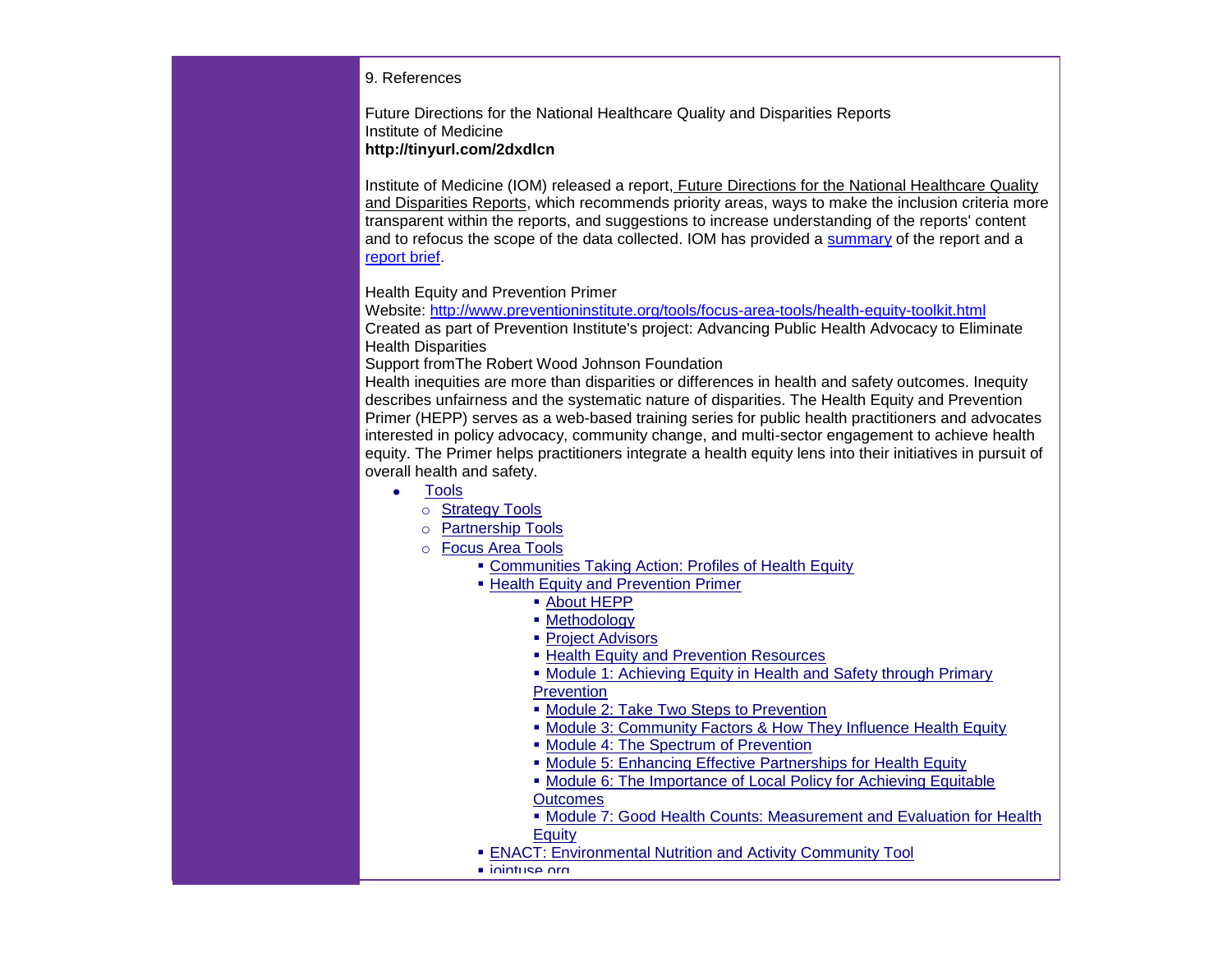- **[Preventing Violence: A Primer](http://r20.rs6.net/tn.jsp?et=1103488072567&s=0&e=001ZbRH4lRBQsHkRXlMbhMtfHu7egiIyKAAJ7ixXSilcuYnfqDHWXv12tCFvQql9ipw4L3PEb8VTwtN8jqi9-Ib_1QUTewzLO_d16oqa5vhD0j9LBdmbGr7Q1oKz_iKkhCZE008y8AvYD_e0gHRAB5tQaWWPv3DHcWmW8t-bKwEvmOLUvD5OuuhdVV0Dmg2YH64)**
- [THRIVE](http://r20.rs6.net/tn.jsp?et=1103488072567&s=0&e=001ZbRH4lRBQsHkRXlMbhMtfHu7egiIyKAAJ7ixXSilcuYnfqDHWXv12tCFvQql9ipw4L3PEb8VTwtN8jqi9-Ib_1QUTewzLO_d16oqa5vhD0j9LBdmbGr7Q1oKz_iKkhCZE008y8AvYD_e0gHRAB5tQU3SYtVV0UJrmpexdMMf0quKUuYLIFVyW0BPy0DbvEQp)
- **[UNITY RoadMap](http://r20.rs6.net/tn.jsp?et=1103488072567&s=0&e=001ZbRH4lRBQsHkRXlMbhMtfHu7egiIyKAAJ7ixXSilcuYnfqDHWXv12tCFvQql9ipw4L3PEb8VTwtN8jqi9-Ib_1QUTewzLO_d16oqa5vhD0j9LBdmbGr7Q1oKz_iKkhCZE008y8AvYD_e0gHRAB5tQWFf-jIXYMoYDYfRWftmF_ejFCenGYvOTNuS61iVtx_1)**

#### **About the Learning Modules**

[Module 1](http://r20.rs6.net/tn.jsp?et=1103488072567&s=0&e=001ZbRH4lRBQsHkRXlMbhMtfHu7egiIyKAAJ7ixXSilcuYnfqDHWXv12tCFvQql9ipw4L3PEb8VTwtN8jqi9-Ib_1QUTewzLO_d16oqa5vhD0huK_aRI5WX2lj5jeKC_oz8lFY2tLgCI32QNhSwmh73M2YkU7CaauU_oxC1gyqySSz5x26jIOryT3XOZxScY5Nd1Vimc9_nuOYyQNrDK5Ikbte4OkvU41CJ)*Achieving Equity in Health and Safety through Primary Prevention* describes how Primary Prevention is a key strategy for eliminating inequities in health and safety. It provides an overview of Primary Prevention and previews material that will be covered later in the series. *Duration: 14 minutes*

**[Module 2](http://r20.rs6.net/tn.jsp?et=1103488072567&s=0&e=001ZbRH4lRBQsHkRXlMbhMtfHu7egiIyKAAJ7ixXSilcuYnfqDHWXv12tCFvQql9ipw4L3PEb8VTwtN8jqi9-Ib_1QUTewzLO_d16oqa5vhD0huK_aRI5WX2lj5jeKC_oz8lFY2tLgCI32QNhSwmh73M2YkU7CaauU_oxC1gyqySSz055JVabWrvqU6L2zxWxizjZ-HVMkmIErZeioU6B5SQXv9se3eSlsV5f2ydXfy41c=)** *Take Two Steps to Prevention* **describes the Two Steps to Prevention Framework and the Trajectory of Health Inequities. These tools can be used to describe why a focus on the environment is essential for health equity efforts.** *Duration: 16 minutes*

**[Module 3](http://r20.rs6.net/tn.jsp?et=1103488072567&s=0&e=001ZbRH4lRBQsHkRXlMbhMtfHu7egiIyKAAJ7ixXSilcuYnfqDHWXv12tCFvQql9ipw4L3PEb8VTwtN8jqi9-Ib_1QUTewzLO_d16oqa5vhD0huK_aRI5WX2lj5jeKC_oz8lFY2tLgCI32QNhSwmh73M2YkU7CaauU_oxC1gyqySSxsv6xjtlg4qWT5c8xpKegNNj-vlDJsZdJw_ok1zbGTpGCkIpC9SPPl)** *Community Factors & How They Influence Health Equity* **explores eighteen community factors. These eighteen factors are linked to health equity. Each factor is part of a community and provides tangible opportunities for achieving equitable health and safety outcomes.** *Duration: 12 minutes*

**[Module 4](http://r20.rs6.net/tn.jsp?et=1103488072567&s=0&e=001ZbRH4lRBQsHkRXlMbhMtfHu7egiIyKAAJ7ixXSilcuYnfqDHWXv12tCFvQql9ipw4L3PEb8VTwtN8jqi9-Ib_1QUTewzLO_d16oqa5vhD0huK_aRI5WX2lj5jeKC_oz8lFY2tLgCI32QNhSwmh73M2YkU7CaauU_oxC1gyqySSxcOEkzf-7L7pIeukSxGFGiUsxSh7z39MmVQkqm8UP98d8A5qpqBDgu)***The Spectrum of Prevention: A Framework for Addressing Health Equity,* **introduces the Spectrum of Prevention. It provides a step by step explanation of how the Spectrum can be used to develop a mutually supportive set of actions as part of a comprehensive primary prevention strategy to change environments for equity.** *Duration: 14 minutes*

**[Module 5](http://r20.rs6.net/tn.jsp?et=1103488072567&s=0&e=001ZbRH4lRBQsHkRXlMbhMtfHu7egiIyKAAJ7ixXSilcuYnfqDHWXv12tCFvQql9ipw4L3PEb8VTwtN8jqi9-Ib_1QUTewzLO_d16oqa5vhD0huK_aRI5WX2lj5jeKC_oz8lFY2tLgCI32QNhSwmh73M2YkU7CaauU_oxC1gyqySSxcOEkzf-7L7pd_WWtN_lD-4pkonaMQ6tKwqJg8J94oHH136TFblSl4YDQpHokJxkQTVukO4vhufw==)** *Enhancing Effective Partnerships for Health Equity* **explores the power of partnerships for improving equity. It introduces the Eight Steps to Coalition Building, which can be used to launch and stabilize effective equity-focused coalitions.**

[Module 6](http://r20.rs6.net/tn.jsp?et=1103488072567&s=0&e=001ZbRH4lRBQsHkRXlMbhMtfHu7egiIyKAAJ7ixXSilcuYnfqDHWXv12tCFvQql9ipw4L3PEb8VTwtN8jqi9-Ib_1QUTewzLO_d16oqa5vhD0huK_aRI5WX2lj5jeKC_oz8lFY2tLgCI32QNhSwmh73M2YkU7CaauU_oxC1gyqySSxfo2wE8-WlN0SfG79SvWAoi7gi7C40YtVZ4FH6-eBRYUkfRF4RxuXL5yzvSmSFVI5WxICfeP8HFr2FEP_msa5vvDkc1UeAnJA=)*The Importance of Local Policy for Achieving Equitable Outcomes* looks at why policy--at the city and county levels, in particular-is important to health equity efforts. It provides an overview of key strategies in the policy development process. *Duration: 21 minutes*

**[Module 7](http://r20.rs6.net/tn.jsp?et=1103488072567&s=0&e=001ZbRH4lRBQsHkRXlMbhMtfHu7egiIyKAAJ7ixXSilcuYnfqDHWXv12tCFvQql9ipw4L3PEb8VTwtN8jqi9-Ib_1QUTewzLO_d16oqa5vhD0huK_aRI5WX2lj5jeKC_oz8lFY2tLgCI32QNhSwmh73M2YkU7CaauU_oxC1gyqySSxcOEkzf-7L7ntHHpbdHJAefXqI28SO1P0moY7XcxsIEPkr3Hej-lQwJJDkclJpU3Ui1Yz3TrlG_mHA1k6MDDTq)** *Good Health Counts: Measurement and Evaluation for Health Equity* **describes how community health indicators can be used to assess and monitor conditions that influence health and safety. It highlight a number of indicator reports that have been used to advance health equity efforts.** *Duration: 19 minutes*

Socioeconomic disparities in health in the US: what the patterns tell us.

Braveman PA, Cubbin C, Egerter S, Wiliams DR, Pamuk E. Am J Public Health. 2010 Apr 1;100 Suppl 1:S186-96. Epub 2010 Feb 10.

#### ABSTRACT

Background. Routine reporting of U.S. data on socioeconomic patterns in health, which can inform policies to reduce disparities, has been limited.

Methods. Using recent nationally-representative data on five child (infant mortality, health status, activity limitation, healthy eating, sedentary adolescents) and six adult (life expectancy, health status, activity limitation, heart disease, diabetes, obesity) health indicators, we examined levels of each indicator across multiple income and/or education categories, overall and within racial/ethnic groups.

Results. The lowest-income and least-educated groups consistently were least healthy, but for most indicators even persons with intermediate income/education levels were less healthy than the wealthiest/most-educated. Gradient patterns were seen often among non-Hispanic blacks and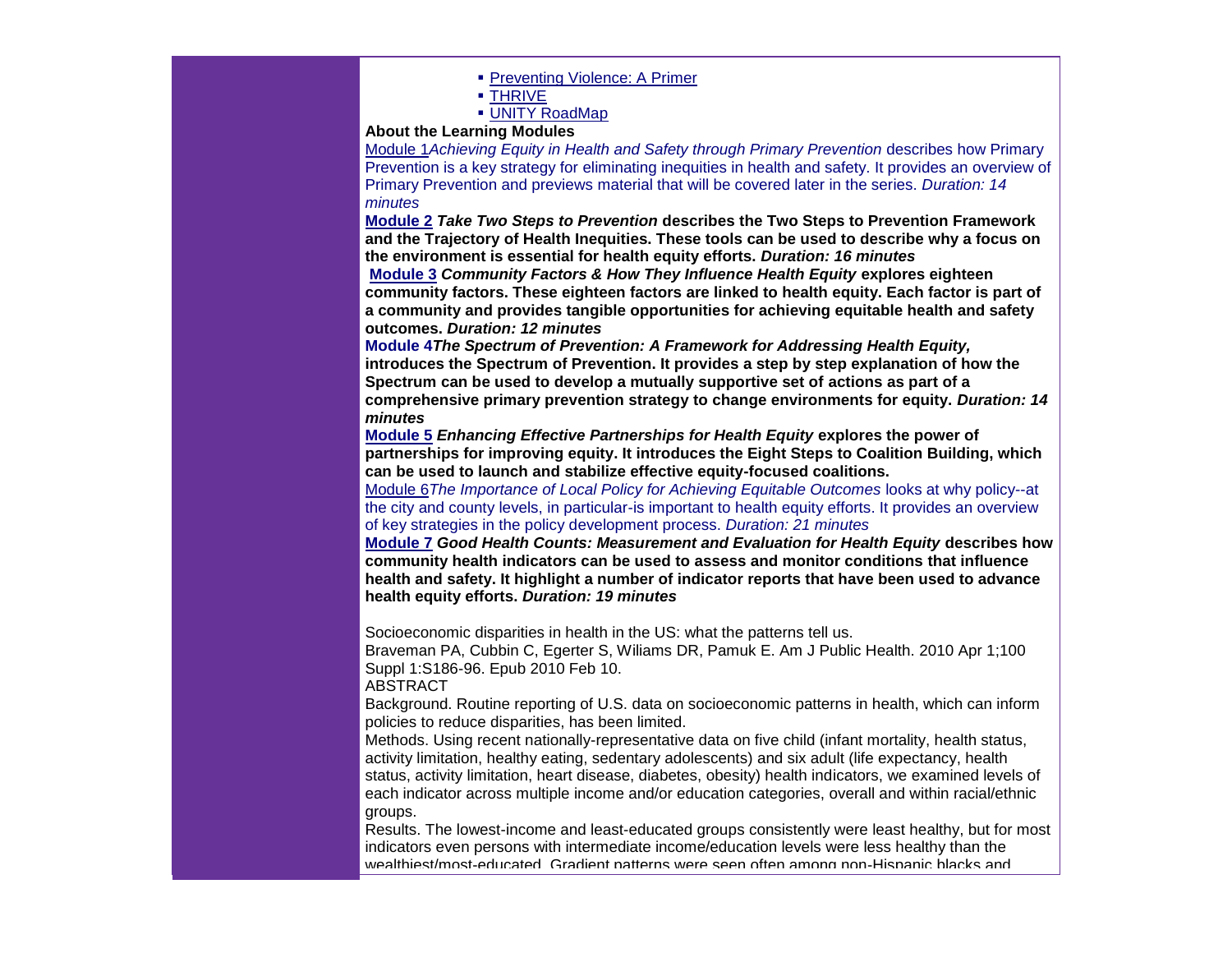whites but less consistently among Hispanics.

Conclusions. Health in the United States is often, although not invariably, patterned strongly along socioeconomic as well as racial/ethnic lines, suggesting links between hierarchies of social advantage and health. Worse health among the most socially-disadvantaged argues for policies prioritizing those groups, but pervasive gradient patterns indicate additional need to address a wider socioeconomic

spectrum--which may help garner political support. Routine health reporting in the U.S. should examine socioeconomic and racial/ethnic disparity patterns, jointly and separately.

#### **Solving the Problem of Childhood Obesity Within a Generation**

US White House Task Force on Childhood Obesity Report May 11, 2010

Available online [PDF 124p.] at: [http://bit.ly/8YoxsT](http://r20.rs6.net/tn.jsp?et=1103488072567&s=0&e=001ZbRH4lRBQsHkRXlMbhMtfHu7egiIyKAAJ7ixXSilcuYnfqDHWXv12tCFvQql9ipwhhfd6jLiqj_8Z9UC9_pu1LacOWoOLhI_d6aK522Bqn8=)

".......The childhood obesity epidemic in America is a national health crisis. One in every three children (31.7%) ages 2-19 is overweight or obese.The life-threatening consequences of this epidemic create a compelling and critical call for action that cannot be ignored. Obesity is estimated to cause 112,000 deaths per year in the United States,and one third of all children born in the year 2000 are expected to develop diabetes during their lifetime.The current generation may even be on track to have a shorter lifespan than their parents.Along with the effects on our children's health, childhood obesity imposes substantial economic costs. Each year, obese adults incur an estimated \$1,429 more in medical expenses than their normal-weight peers. Overall, medical spending on adults that was attributed to obesity topped approximately \$40 billion in 1998, and by 2008, increased to an estimated \$147 billion.Excess weight is also costly during childhood, estimated at \$3 billion per year in direct medical costs.....

**Table of Contents The Challenge We Face**  I.Early Childhood A.Prenatal Care B.Breastfeeding C.Chemical Exposures D.Screen Time E.Early Care and Education **II.Empowering Parents and Caregivers**  A.Making Nutrition Information Useful B.Food Marketing C.Health Care Services **III.Healthy Food in Schools**  A.Quality School Meals B.Other Foods in Schools C.Food-Related Factors in the School Environment D.Food in Other Institutions **IV.Access to Healthy, Affordable Food**  A.Physical Access to Healthy Food B.Food Pricing C.Product Formulation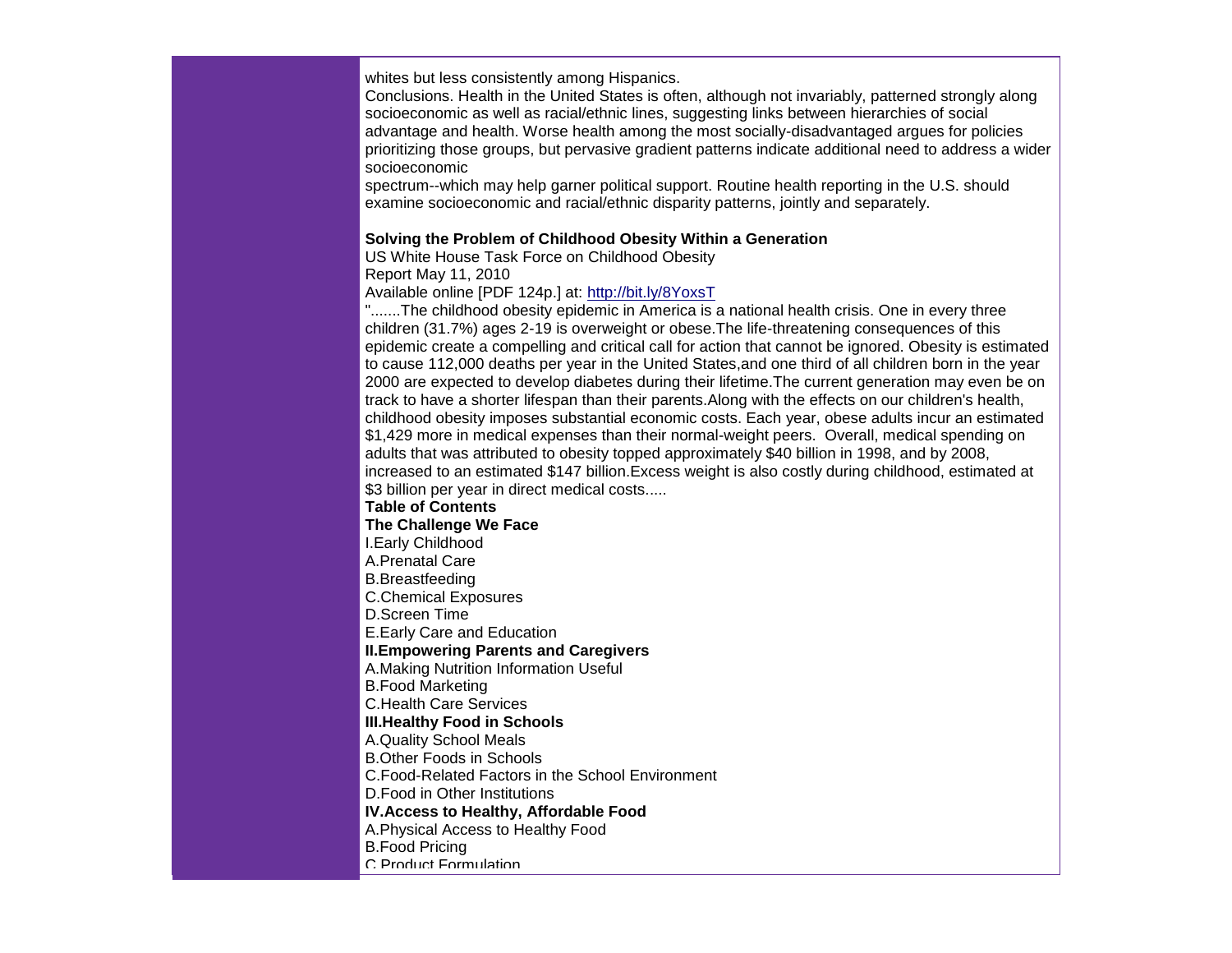#### D.Hunger and Obesity

V. Increasing Physical Activity

A. School-Based Approaches

- B. Expanded Day and Afterschool Activities
- C. The "Built Environment" .
- D. Community Recreation Venues
- **Conclusion**

Summary of Recommendations

**Endnotes** 

# **[Uncommon Common Ground: Race and America's Future](http://r20.rs6.net/tn.jsp?et=1103488072567&s=0&e=001ZbRH4lRBQsHkRXlMbhMtfHu7egiIyKAAJ7ixXSilcuYnfqDHWXv12tCFvQql9ipw4L3PEb8VTwsb-aWEQOiEiHt3rcYIJUww14RExfw8ENBJX0GnNOO7h6Cg6mjhj1p8aBn1y4VgnXlsvSo6rFtXOpQ4CzHO-ytUq9fm-LL2QsoswGzSEPnK50CeebykBtg-LLOIwownIudFL7OZj8DM9ZUwzloEqfIf)**

**Angela Glover Blackwell, Stewart Kwoh, Manuel Pastor,**

The authors take deep and critical look at race in America todayand propose an agenda that will lead us all to a more equitable nation.

## **Website**

**When was the last time you checked out what's happening in your zip code? [http://bit.ly/axL4Ty](http://r20.rs6.net/tn.jsp?et=1103488072567&s=0&e=001ZbRH4lRBQsHkRXlMbhMtfHu7egiIyKAAJ7ixXSilcuYnfqDHWXv12tCFvQql9ipwhhfd6jLiqj_sWNz4de12_ZazmXLo2PfaHhb1f6eNWlo=)**

## **Others**

#### **HHS, Centers For Medicare and Medicaid Services Announces Funding To Enroll Eligible American Indian And Alaska Native Kids In Health Care [http://www.hhs.gov/news/press/2010pres/04/20100416a.html](http://r20.rs6.net/tn.jsp?et=1103488072567&s=0&e=001ZbRH4lRBQsHkRXlMbhMtfHu7egiIyKAAJ7ixXSilcuYnfqDHWXv12tCFvQql9ipw4L3PEb8VTwtexTuZCBQzFHnvV4r7CotS0_keBVjz1BWymK98ZgHAANcCDsPq0gd2PPafDwpCDLAZpFMwlVV38ikAxejnJymQb0ke-uvt_RM=)**

On April 16, the Department of Health and Human Services' Centers for Medicare and Medicaid Services (CMS) announced \$10 million in grant funding to health programs operated by the Indian Health Service (IHS), tribes, tribal organizations, and urban Indian groups. Forty-one health programs were given funding to improve outreach to American Indian and Alaska Native communities to increase the enrollment of eligible but uninsured children in Medicaid or CHIP. The Children's Health Insurance Program Reauthorization Act (CHIPRA) of 2009 appropriated these grants specifically for increasing the enrollment and retention of American Indian and Alaska Native children in public health programs. For more details and a list of grantees, [click here.](http://r20.rs6.net/tn.jsp?et=1103488072567&s=0&e=001ZbRH4lRBQsHkRXlMbhMtfHu7egiIyKAAJ7ixXSilcuYnfqDHWXv12tCFvQql9ipw4L3PEb8VTwtexTuZCBQzFHnvV4r7CotS0_keBVjz1BWymK98ZgHAANcCDsPq0gd2PPafDwpCDLAZpFMwlVV38ikAxejnJymQb0ke-uvt_RM=)

#### **[HHS Secretary Kathleen Sebelius Launches Let's Move Cities and Towns](http://r20.rs6.net/tn.jsp?et=1103488072567&s=0&e=001ZbRH4lRBQsHkRXlMbhMtfHu7egiIyKAAJ7ixXSilcuYnfqDHWXv12tCFvQql9ipw2CLgM7SsGa6xck15nEIQE8_mohxixVA3Qz3b_khgIR1mF7WbrgRpJxZujq0OoE8yaAYcYiITJFeR6qD4mhNQjIITu1zST1M3Nk-d2Sw5x9ZxyBAEY5O7ln_8nT1o_6Gxdo3zccS5eKfyTkYl4eLYxr9FhWfi1s9h12F8C2L4CiXbu6jTyEHyP5csKzn-0XkJ85OsUfKfLIwUipvl4LfouQOBYO4lK5wyvP4MjkegekM8B9Z4Pnpya1mB6wWQ2t129e5j9uZTZpXkIyQ5-FAollz_zNMsrjwbHPHWzmynyoz9JJIyEQBexN_1X47w_k_aCwR_XmH_aksWm_ZCROumwxrZad9qy0JCxWflDKK6NhnNTMRz2idpxO86xGi2DL2ZocSs7L0hXQ1atiRCWwFy6gdTL-MSGlajRbvafpGvJqVgxYaRlE9tQdRfPyAWHjFbfZgd4Vlm_0xJfA7RgUjlBMtyJ_2JoVm2)**

Secretary of Health and Human Services Kathleen Sebelius today launched the Let's Move Cities and Towns component of the Let's Move! campaign at the U.S. Conference of Mayors Annual Meeting in Oklahoma City, OK. Addressing an audience of more than 400 mayors and municipal staffs, Secretary Sebelius encouraged local officials to adopt a long-term, sustainable and holistic approach to fight child obesity in their communities.

#### **[How Will Community Health Centers Fare Under Health Reform?](http://r20.rs6.net/tn.jsp?et=1103488072567&s=0&e=001ZbRH4lRBQsHkRXlMbhMtfHu7egiIyKAAJ7ixXSilcuYnfqDHWXv12tCFvQql9ipwjRNQvGiqZkHIt51R53iabeySS1re8tMqPwXtOvnNuLYRBqk_mpZ1LsqcFZRoeAkB8XvK3oyAYmdTO3KRK0sHg836_8tO6sNK_ePUKpT2MQeIY0oum-6EYw==)**

**The Commonwealth Fund Podcast** A podcast, [How Will Community Health Centers Fare Under Health Reform?,](http://r20.rs6.net/tn.jsp?et=1103488072567&s=0&e=001ZbRH4lRBQsHkRXlMbhMtfHu7egiIyKAAJ7ixXSilcuYnfqDHWXv12tCFvQql9ipwjRNQvGiqZkHIt51R53iabeySS1re8tMqPwXtOvnNuLYRBqk_mpZ1LsqcFZRoeAkB8XvK3oyAYmdTO3KRK0sHg836_8tO6sNK_ePUKpT2MQeIY0oum-6EYw==) features interviews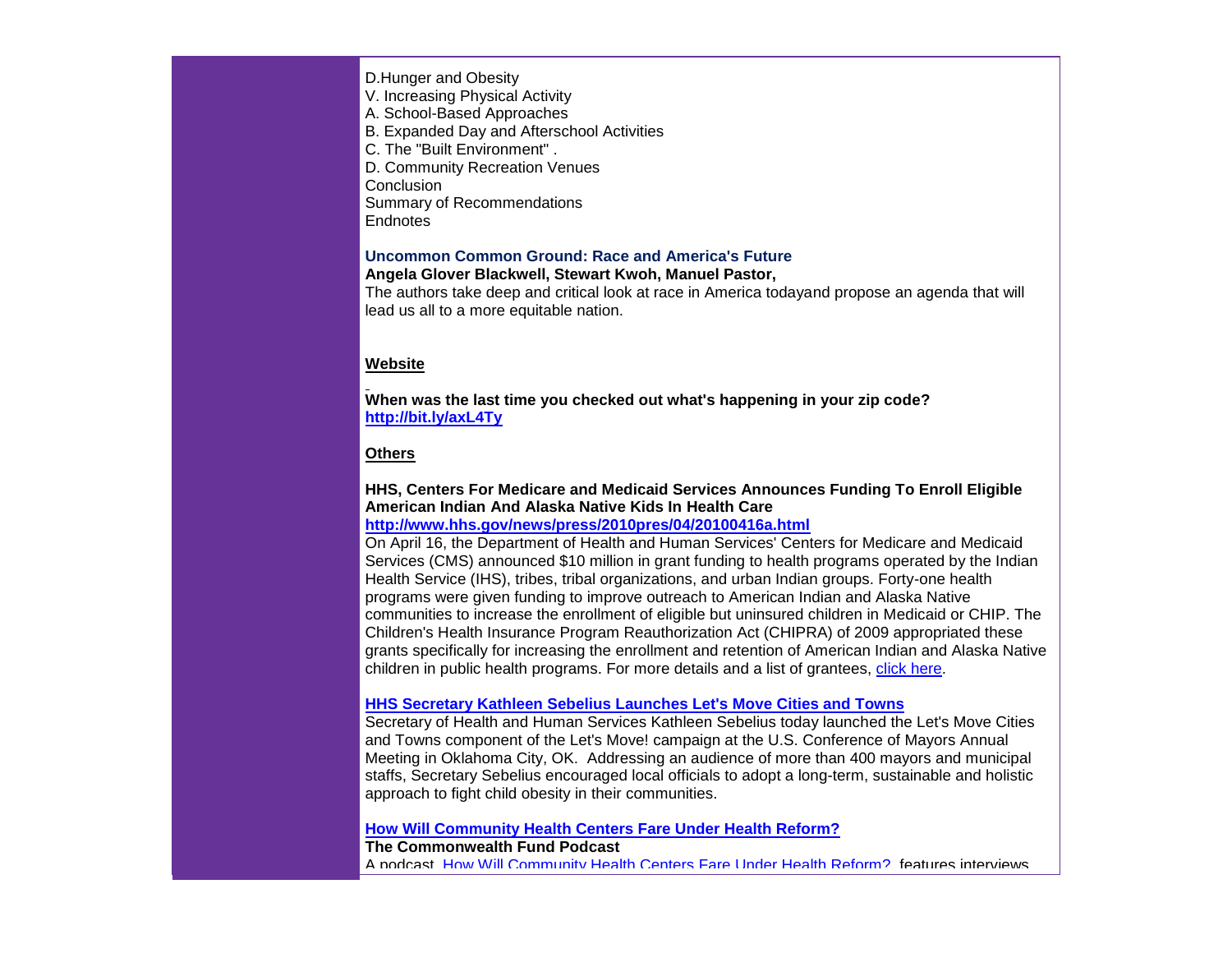with report authors Michelle M. Doty, Ph.D., and Melinda K. Abrams, M.S., and with Paul Kaye, M.D., chief medical officer of Hudson River HealthCare, which operates a number of health centers in southeastern New York State.

#### Maryland-College Park Unveils New Center on Health Equity

Last week the University of Maryland, College Park unveiled plans for the Maryland Center on Health Equity, the vision of five new faculty members with the School of Public Health. Drs. Stephen Thomas, Sandra Crouse Quinn, James Butler, Craig Fryer and Mary Garza come from the University of Pittsburgh, and the expertise they bring will expand upon the school's ongoing effort to bring equal opportunities for healthy living to all residents of Prince George's County and throughout Maryland.

Dr. Thomas will serve as the Center's director. "Our challenge and mission is to find new ways to bring the fruits of health care reform to the underserved, poorly served and never served segments of our community," he said. "We're all in this together, and the people in these communities must be fully engaged as equal partners in establishing a new community-based health infrastructure."

The center could serve as a model for other states, because, as Dean Robert S. Gold of the School of Public Health pointed out at the unveiling ceremony, the issue of health equity is not specific to Maryland. "Inequalities of health status in the United States are large, persistent and increasing," he said.

The Center's mission emphasizes the role of community-level research and outreach to reduce health disparities among a highly diverse Maryland population. What is most unique about this center is that its founding members will take positions across three different academic units at the School of Public Health: Health Services Administration, Public and Community Health and Family Science. The Center will also draw from other academic expertise on campus, like engineering, urban planning, sociology, public policy and journalism, making this initiative truly interdisciplinary. "This center will extend the School of Public Health's commitment to eliminating health disparities among minorities and underserved populations," President C.D. Mote said.

Some of the ongoing initiatives at the School of Public Health addressing health equity issues are:

- $\bullet$ [University of Maryland-Prevention Research Center,](http://r20.rs6.net/tn.jsp?et=1103488072567&s=0&e=001ZbRH4lRBQsHkRXlMbhMtfHu7egiIyKAAJ7ixXSilcuYnfqDHWXv12tCFvQql9ipwBXy7VFKARAX1-_ELJ41unpDj4UH3Xhyq2cmQH4FrOdMdHHin_SkbJyaMds9Ej_ANF3lMDJOPkcM=) focusing on reducing health disparities in Maryland along the national capital border;
- [City of Seat-Pleasant-University of Maryland Health Partnership,](http://r20.rs6.net/tn.jsp?et=1103488072567&s=0&e=001ZbRH4lRBQsHkRXlMbhMtfHu7egiIyKAAJ7ixXSilcuYnfqDHWXv12tCFvQql9ipw4L3PEb8VTwsJuurIxv4nMciOOWfcXxaZbihPKBtGY0Rwsa7fRJDBG3SWxApTeMsoPRU5SROVTN7DNRASjpn96g==) working to improve the health of Seat Pleasant residents and enhance learning and research for students and faculty of the University of Maryland;
- [Herschel S. Horowitz Health Literacy Center,](http://r20.rs6.net/tn.jsp?et=1103488072567&s=0&e=001ZbRH4lRBQsHkRXlMbhMtfHu7egiIyKAAJ7ixXSilcuYnfqDHWXv12tCFvQql9ipwBXy7VFKARAX1-_ELJ41unsfprrIOMX7UtqDXdg6wGEuUZk6iLP1Q_im5XujYbRMS) addressing health literacy and its effect on health outcomes and focuses on closing the health disparities gap;
- [Cultural Competency in Healthcare initiative,](http://r20.rs6.net/tn.jsp?et=1103488072567&s=0&e=001ZbRH4lRBQsHkRXlMbhMtfHu7egiIyKAAJ7ixXSilcuYnfqDHWXv12tCFvQql9ipwBXy7VFKARAX1-_ELJ41unhyn7WurSRfYrrGrXr1uM0pGciMdtgXRMUutB2QgS_dlGI_q7rWbv3tXssgWomD1JA==) under the direction of Dr. Olivia Carter-Pokras, aggregating cultural competency curricula, information on language services and requirements, self-awareness exercises, key reports on health disparities, interactive web sites to retrieve data and create tables, related courses, as well as other resources;
- [Madieu Williams Center for Global Health Initiatives,](http://r20.rs6.net/tn.jsp?et=1103488072567&s=0&e=001ZbRH4lRBQsHkRXlMbhMtfHu7egiIyKAAJ7ixXSilcuYnfqDHWXv12tCFvQql9ipwBXy7VFKARAX1-_ELJ41unqucRSUxTTl58pnfWYsjOz8jVnKfRTuRXten0f9ISDtcjr83bpzELoTbdDOVQ-D5z80fcPndoNQlonGBgVVdUQ22GZZ3OyPrSvkmlxPo-tcpT-fOBiuzMCQrVCMraLswZi38VJTq66gEOOsd67HnPpZMEbtTmXahKuk4_2z3fKzg0uwlJmEIut31OZJPs66csx-ncIxBJPT9) funded by alumus and Viking's free safety Mr. Madieu Williams, addressing health issues common in both Prince George's County and Sierra Leone; and
- [University of Maryland Summer Training and Research,](http://r20.rs6.net/tn.jsp?et=1103488072567&s=0&e=001ZbRH4lRBQsHkRXlMbhMtfHu7egiIyKAAJ7ixXSilcuYnfqDHWXv12tCFvQql9ipwBXy7VFKARAX1-_ELJ41ungJXPoZorxSgaBFr9DDFdjHcUiauMD5h-TyESju5Ivg1) providing traditionally underrepresented undergraduate students with research training and career development to enhance their potential to apply for and complete graduate degrees in biomedical and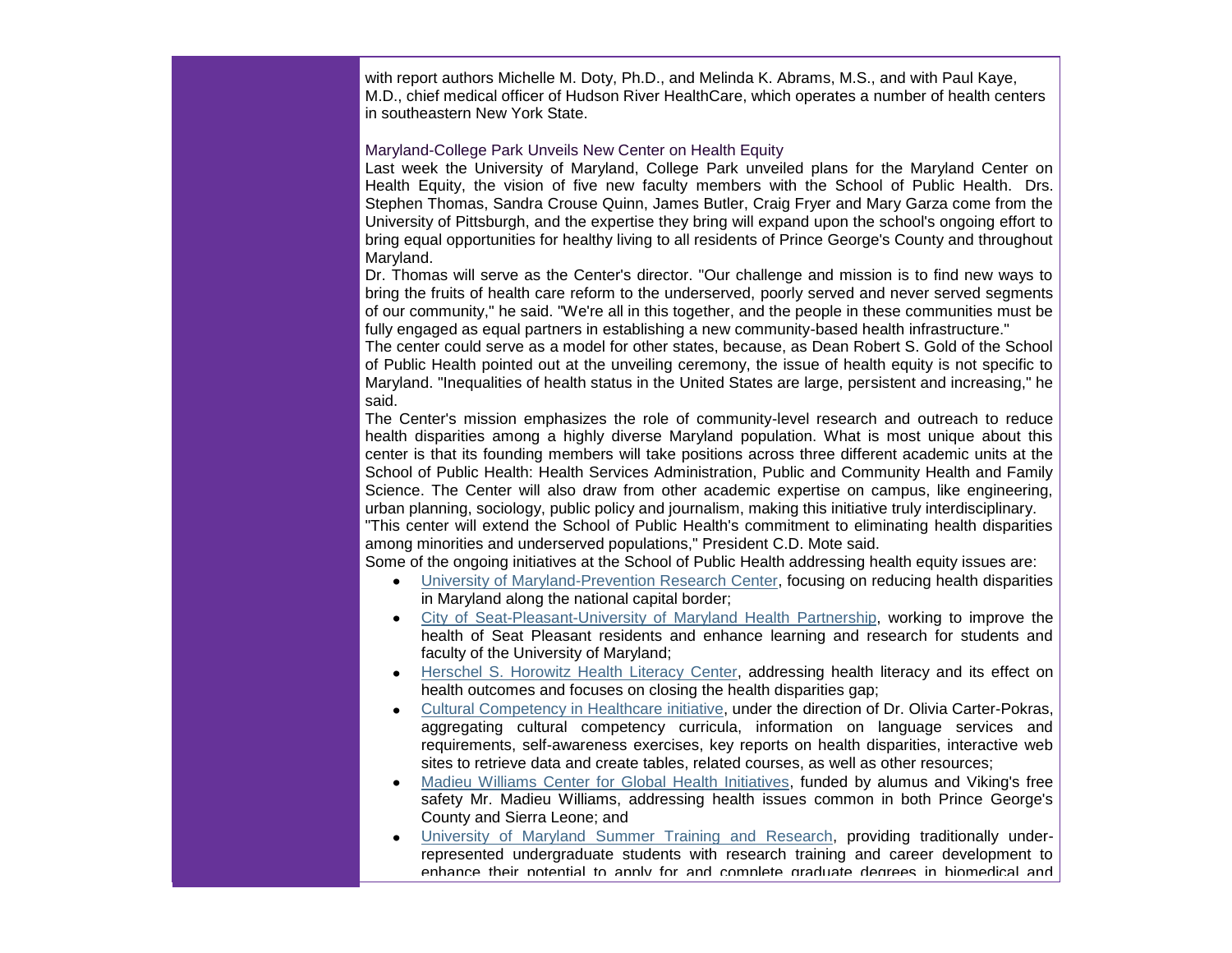behavioral science relevant to preventing and treating cardiovascular disease. Read more about the Center on Health Equity [here.](http://r20.rs6.net/tn.jsp?et=1103488072567&s=0&e=001ZbRH4lRBQsHkRXlMbhMtfHu7egiIyKAAJ7ixXSilcuYnfqDHWXv12tCFvQql9ipw4L3PEb8VTwv5XMPUnVocKmYy2G-CWUptEh3wZdVRF06LUP6jWM_ImmqYYdIM3T_Le3N87ueafprrcFtb1_Lmjz7e5mdZyFMVvGx2ax7Nr8E=) Watch a video clip from the unveiling ceremony at The Healthy Turtle at [http://sph.umd.edu/news/blog.cfm.](http://r20.rs6.net/tn.jsp?et=1103488072567&s=0&e=001ZbRH4lRBQsHkRXlMbhMtfHu7egiIyKAAJ7ixXSilcuYnfqDHWXv12tCFvQql9ipwBXy7VFKARAX1-_ELJ41unqucRSUxTTl58pnfWYsjOz_hOeRGM88-puK4a7u26F3X)

#### **Tackling Health Inequities Through Public Health Practice -- Theory to Action Second Edition**

#### **A Project of the National Association of County & City Health Officials Edited by Richard Hofrichter and Rajiv Bhatia Oxford University Press, 2010** [http://tinyurl.com/2brqrmy](http://r20.rs6.net/tn.jsp?et=1103488072567&s=0&e=001ZbRH4lRBQsHkRXlMbhMtfHu7egiIyKAAJ7ixXSilcuYnfqDHWXv12tCFvQql9ipw56eGMx99xpzrhcJgI6FZRgRa4QYA6dY82l5faH0fY2GBh2YogahPlg==)

Social justice has always been a core value driving public health. Today, much of the etiology of avoidable disease is rooted in inequitable social conditions brought on by disparities in wealth and power and reproduced through ongoing forms of oppression, exploitation, and marginalization. Tackling Health Inequities raises questions and provides a starting point for health practitioners ready to reorient public health practice to address the fundamental causes of health inequities. This reorientation involves restructuring the organization, culture and daily work of public health. Tackling Health Inequities is meant to inspire readers to imagine or envision public health practice and their role in ways that question contemporary thinking and assumptions, as emerging trends, social conditions, and policies generate increasing inequities in health. Contents:

PART I:INTRODUCTION: FRAMEWORKS, PERSPECTIVES, EVIDENCE 1. Tackling Health Inequities: A Framework for Public Health Practice, Richard Hofrichter 2. Why Health Equity?, Amartya Sen 3. Health Equity and Social Justice, Fabienne Peter 4. United States: Social Inequality and the Burden of Poor Health, Laura D. Kubzansky, Nancy Krieger, Ichiro Kawachi, Beverly Rockhill, Gillian K. Steel, and Lisa F. Berkman5. A Framework for Measuring Health Inequity, Yukiko Asada 6. Promoting Social Justice Through Public Health Policies, Programs, and Services, Alonzo Plough

PART II:RACISM, CLASS EXPLOITATION, SEXISM AND HEALTH: EXPOSING THE ROOTS 7. Structural Racism and Community Building, Keith Lawrence, Stacey Sutton, Anne Kubisch, Gretchen Susi, and Karen Fulbright-Anderson 8. Coronary Heart Disease, Chronic Inflammation, and Pathogenic Social Hierarchy: A Biological Limit to Possible Reductions in Morbidity and Mortality, Rodrick Wallace, Deborah Wallace, and Robert G. Wallace 9. Social Sources of Racial Disparities in Health, David Williams and Pamela Braboy Jackson 10. Class Exploitation and Psychiatric Disorders, Carles Muntaner, Carme Borrell, Haejoo Chung and Joan Benach 11. Beyond the Income Inequality Hypothesis: Class, Neo-liberalism, and Health Inequalities, David Coburn 12. Gender Inequity in Health: Why It Exists

and How We Can Change It, Gita Sen and Piroska Ostlin

PART III:PRACTITIONERS TAKE ACTION: STRATEGIES FOR ORGANIZATIONAL CHANGE AND WORKING WITH COMMUNITIES 13. Initiating Social Justice Action through Dialogue in a Local Health Department: The Ingham County Experience, Doak Bloss 14. The Metro Louisville Center for Health

Equity: Expanding the Circle of Engagement, Adewale Troutman 15. Exploring the Intersection of Public Health and Social Justice: The Bay Area Regional Health Inequities Initiative, Bob Prentice and Njoke

Thomas 16. Using Our Voice: Forging a Public Health Practice for Social Justice, Rajiv Bhatia, June Weintraub, Lili Farhang, Karen Yu and Paula Jones 17. Estimation of Health Benefits From a Local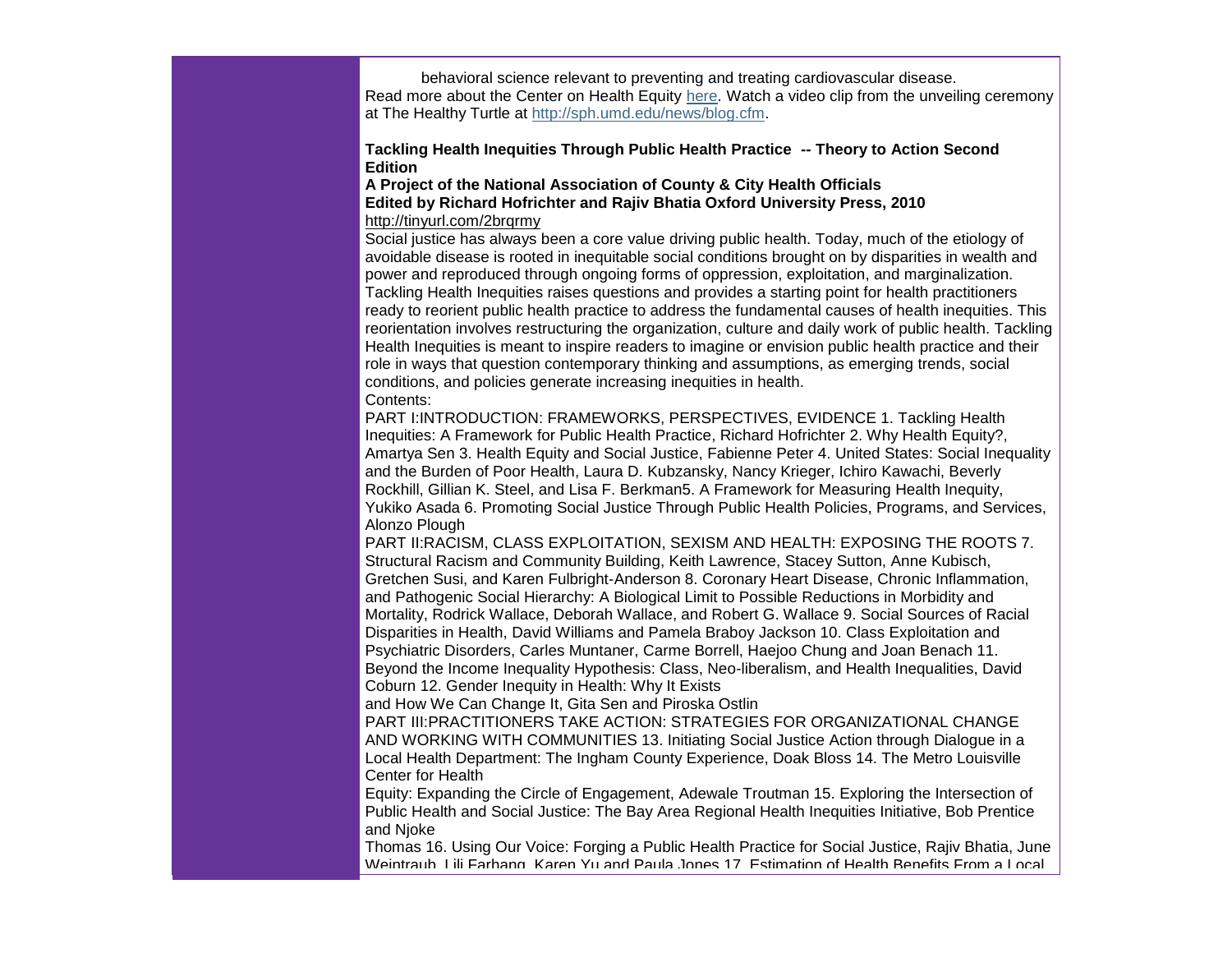Living Wage Ordinance, Rajiv Bhatia and Mitchell Katz 18. Protecting Health with Environmental Impact Assessment: A Case Study of San Francisco Land Use Decision Making, Rajiv Bhatia 19. The Community Action Model in a Public Health Department Setting: Tobacco Divestment on College Campuses, Mele Lau Smith, Alma Avila, Alyonik Hrushow, Susana Hennessey Lavery, Diane

Reed, and Melinda Moore 20. Tackling the Structural Causes of Health Disparities through Institutional Change, Community Capacity Building, and Strategic Local Policy Interventions, Anthony Iton, Sandra Witt, Alexandra Desautels, Katherine Schaff, Mia Luluquisen, Liz Maker, Kathryn Horsley, and Matt Beyers 21. Institutionalizing Health Equity and Social Justice in King County, Washington, Ngozi Oleru, Michael Gedeon, and Matias Valenzuela 22. Street Science: Local Knowledge and Environmental Justice, Jason Corburn 23. Measuring Social Determinants of Health Inequities: The CADH Health Equity Index, Baker Salsbury, Elaine O'Keefe, and Jennifer Kertanis 24. Place Matters: Leveraging the Power of Local and Regional Partnerships to Advance the Health Equity Movement, Gail Christopher, Vincent Lafronza, and Natalie Burke PART IV:SHIFTING CONSCIOUSNESS AND PARADIGMS25. Unnatural Causes: Using Media to Build a Constituency for Health Equity, Larry Adelman 26. Talking About Public Health: Developing America's Second Language?, Lawrence Wallack and Regina G. Lawrence 27. Helping Public Health Matter: Strategies for Building Public Awareness, Makani Themba Nixon 28. The Ethics of the Medical Model in Addressing the Root Causes of Health Disparities in Local Health Practice, Anthony B. Iton 29. Teaching Social Inequalities in Health: Institutional Barriers and Collective Solutions, Carles Muntaner and Haejoo Chung APPENDICES

A. Selected References

B. Guidelines for Achieving Health Equity in Public Health Practice

C. How Social Justice Becomes Embodied in Differential Disease and Mortality Rates

D. Eliminating Health Inequity: The Role of Local Public Health and Community Organizing

E. People's Charter for Health

For more information, please contact: John Hercel, Marketing Manager, Oxford University Press Email: [john.hercel@oup.com](mailto:john.hercel@oup.com)

# **[Tutorial: Conducting Research with Online Query Tools](http://r20.rs6.net/tn.jsp?et=1103488072567&s=0&e=001ZbRH4lRBQsHkRXlMbhMtfHu7egiIyKAAJ7ixXSilcuYnfqDHWXv12tCFvQql9ipw-YC9UKg-bWenLZX93GQ5i53tsT2RuGsMxK1S3TzokRMQ1EDAQz_L1tgzuriCLcnZfDplbLOtAPFRLmjwZm8yREiDIGmaQiru)**

#### **Kaiser Family Foundation**

In this narrated slide tutorial, Anthony Damico, M.H.S., statistical analyst for the Foundation, provides an overview of useful health policy data sources and explains how to use three online query tools to analyze data. He provides step-by-step instructions on how to use the CDC's Behavioral Risk Factor Surveillance System (BRFSS); AHRQ's Medical Expenditure Panel Survey (MEPS); and USAID's Development's Demographic and Health Surveys (DHS) to answer basic questions about health care and health policy. Best practices and guidelines for interpreting and using the data are also discussed.

## **W.K. Kellogg Foundation**

#### **[America Healing initiative](http://r20.rs6.net/tn.jsp?et=1103488072567&s=0&e=001ZbRH4lRBQsHkRXlMbhMtfHu7egiIyKAAJ7ixXSilcuYnfqDHWXv12tCFvQql9ipw4L3PEb8VTwuUKT6EKcXJ-mCqPMDjGgYhw0Hl8m4aMDM4gytGuiEpkH3hCq4OU3smP14s0rVKKLrnam1yE68G4FGmk2f-s1MKTIGg4mmMo2u9pcy5mDEf8Q==)**

The W.K. Kellogg Foundation recently unveiled the [America Healing initiative](http://r20.rs6.net/tn.jsp?et=1103488072567&s=0&e=001ZbRH4lRBQsHkRXlMbhMtfHu7egiIyKAAJ7ixXSilcuYnfqDHWXv12tCFvQql9ipw4L3PEb8VTwuUKT6EKcXJ-mCqPMDjGgYhw0Hl8m4aMDM4gytGuiEpkH3hCq4OU3smP14s0rVKKLrnam1yE68G4FGmk2f-s1MKTIGg4mmMo2u9pcy5mDEf8Q==) -a \$75 million effort to tackle structural racism and promote racial healing. The Kellogg Foundation received a great response to a request for proposals for the America Healing grants and as a result, awarded 119